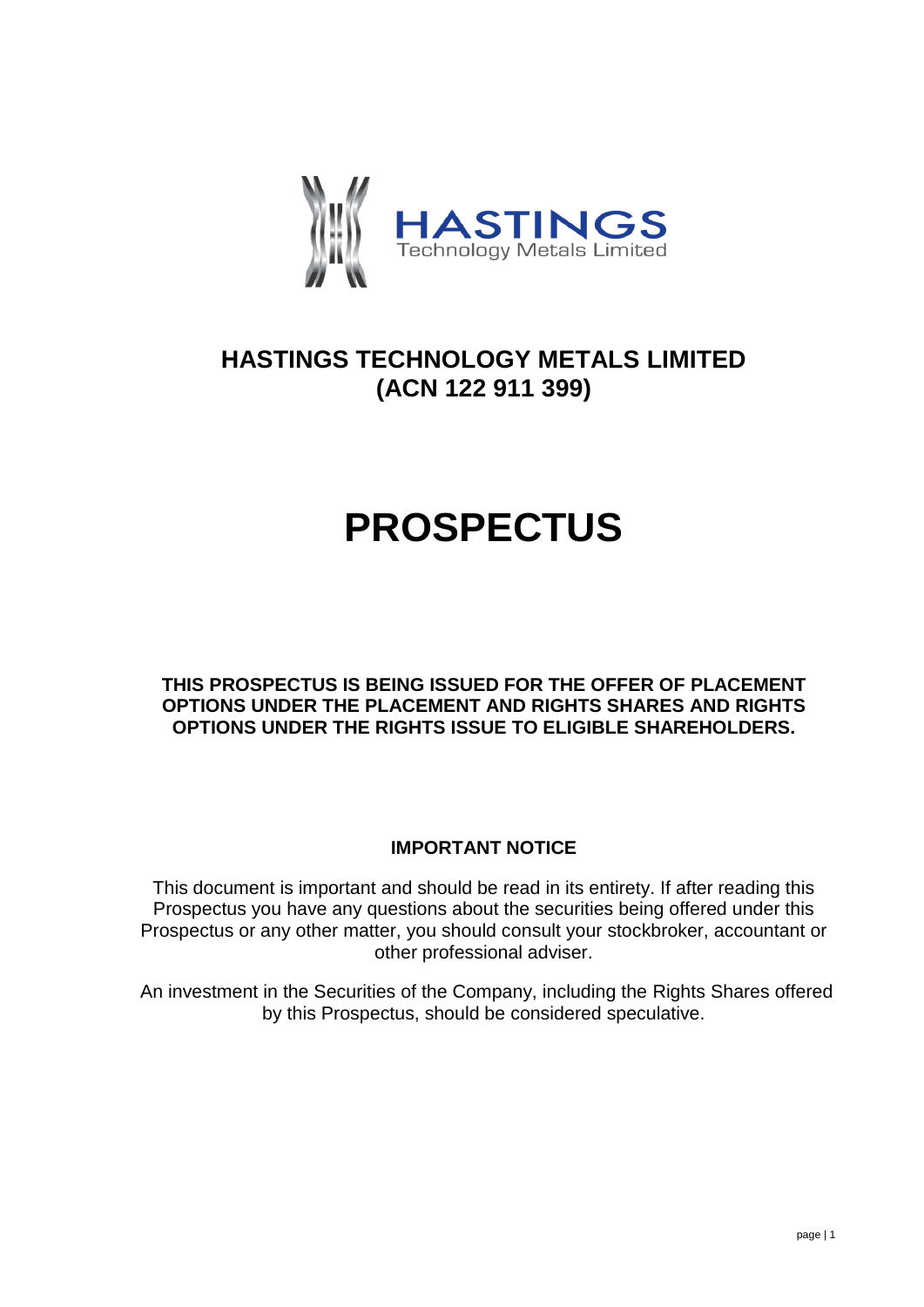### **IMPORTANT NOTICES**

#### **Prospectus**

This prospectus is issued by Hastings Technology Metals Limited (ACN 122 911 399) (**Hastings** or the **Company**) for the purposes of Part 6D of the *Corporations Act 2001* (Cth) (**Corporations Act**).

This Prospectus is for:

- (a) an offer of Placement Options pursuant to the Placement announced on 3 April 2019 to acquire continuously quoted securities; and
- (b) an offer of Rights Shares and Rights Options pursuant to the Rights Issue announced on 9 April 2019 to acquire continuously quoted securities,

to be issued in accordance with section 713 of the Corporations Act. This prospectus has been prepared for the offer of Options such that the relief provided under *ASIC Corporations (Sale Offers That Do Not Need Disclosure) Instrument 2016/80* with respect to the on-sale provisions of section 707 of the Corporations Act is available. Specifically, if the Offer Options are issued with disclosure under this Prospectus then any New Shares issued upon the exercise of any of the Offer Options can be on-sold within 12 months of their issue (even if the New Shares were issued without disclosure or lodgement of a cleansing statement). This is because the Offer Options are issued with disclosure and the exercise of the Offer Options does not involve any further offer.

The information contained in this Prospectus is not investment or financial product advice and does not take into account your investment objectives, financial situation, tax position or particular needs.

It is important that you read this Prospectus carefully and in its entirety before deciding whether to invest in the Rights Issue Offer.

In particular you should consider the risk factors that could affect the performance of Hastings. You should carefully consider these risks in light of your personal circumstances, investment objectives, financial situation, tax position and particular needs, and seek professional guidance from your stockbroker, accountant, lawyer, financial adviser or other independent professional adviser before deciding whether to invest in the Rights Issue Offer.

Some of the key risk factors that should be considered by prospective investors are set out in Section [6.](#page-26-0) There may be risk factors in addition to these that should be considered in light of your personal circumstances.

In making representations in this Prospectus, regard has been made to the fact that the Company is a disclosing entity for the purposes of the Corporations Act and certain matters may reasonably be expected to be known to investors and professional advisers whom potential investors may consult.

#### **Lodgement**

This Prospectus is dated 9 April 2019 and a copy of this Prospectus was lodged with the Australian Securities and Investments Commission (**ASIC**) on that date.

No New Securities will be issued on the basis of this Prospectus any later than 13 months after the date of this Prospectus (being the expiry date of this Prospectus).

None of ASIC, the Australian Securities Exchange (**ASX**) or their respective officers take any responsibility for the contents of the Prospectus or for the merits of the investment to which this Prospectus relates.

#### **Disclaimer**

No person is authorised to give any information or make any representation in connection with the Offers which is not contained in this Prospectus. Any information or representation not so contained may not be relied on as having been authorised by Hastings or its affiliates, Directors, officers, employees, advisers, agents, partners, consultants or representatives, or any person with a direct or indirect equity interest in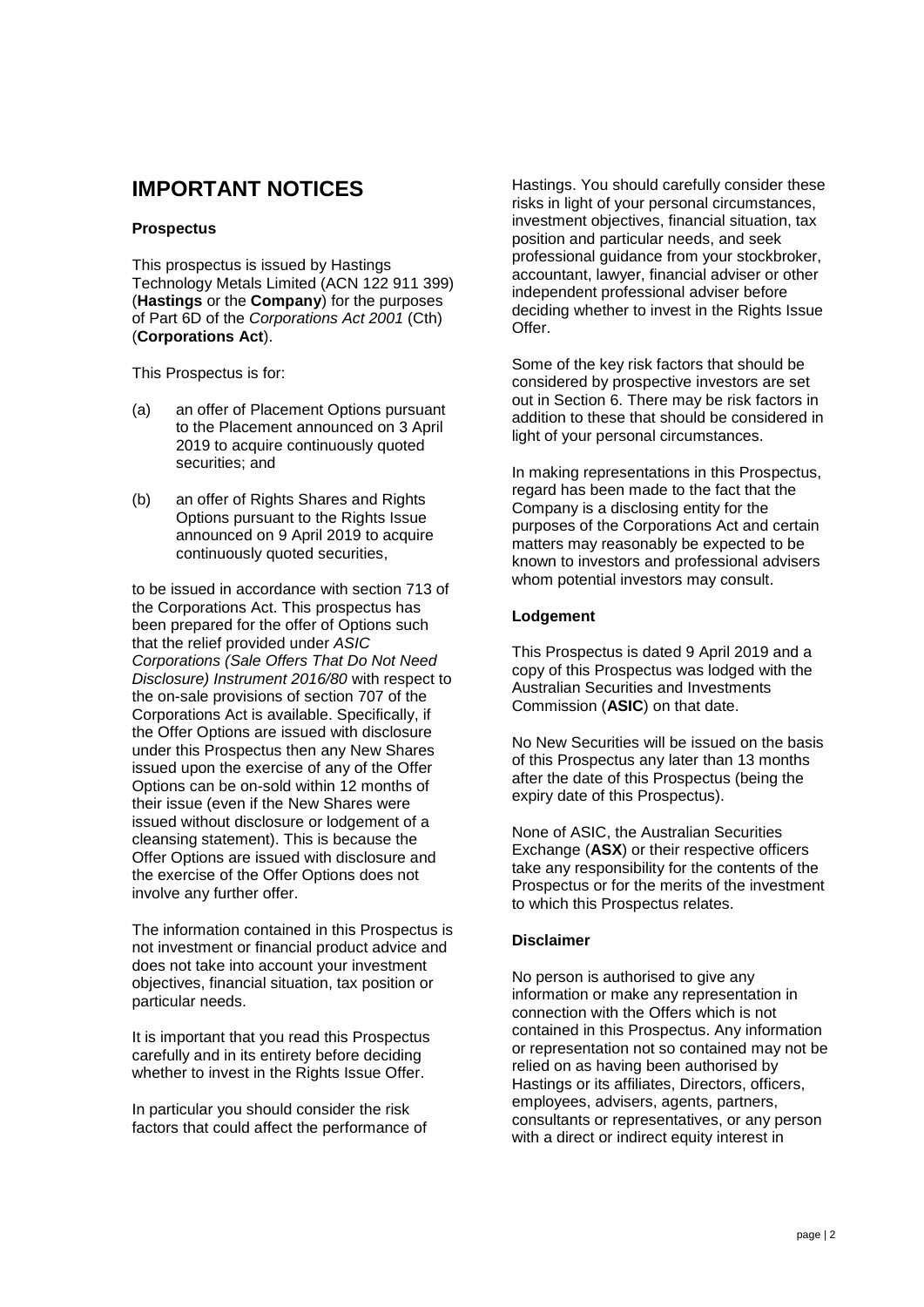Hastings (each a **Hastings Party** and together, the **Hastings Parties**), or any other person in connection with the Offers. None of the Hastings Parties nor any other person warrants or guarantees the future performance of Hastings or any return on any investment made pursuant to this Prospectus.

#### **Forward-looking statements**

This Prospectus may contain forward-looking statements, which are statements that may be identified by words such as "may", "could", "believes", "estimates", "expects", "intends", "projects", "anticipates", "target", "plan", "predict", "propose", "will", "goals", "aims", "forecast", "outlook", "upside", "likely", "should" and other similar words that reflect, involve or imply risks and uncertainties. Any forwardlooking statements are based on an assessment of present economic and operating conditions and on a number of assumptions regarding future events and actions that, at the date of this Prospectus, are expected to take place.

Hastings does not have any present intention to update or revise forward-looking statements, or to publish prospective financial information in the future, regardless of whether new information, future events or any other factors affect the information contained in this Prospectus, other than to the extent required by law.

Any forward-looking statements are subject to various risk factors that could cause the Company's actual results to differ materially from the results expressed or anticipated in these statements. Such statements are not guarantees of future performance and involve known and unknown risks, uncertainties, assumptions and other important factors, many of which are beyond the control of the Company, the Directors and the management of the Company. Forward-looking statements should therefore be read in conjunction with, and are qualified by reference to, Section 6 and other information in this Prospectus.

None of the Hastings Parties gives any assurance as to the reasonableness of any forward-looking statements contained in this Prospectus or that the results, performance or achievements expressed or implied by the forward-looking statements contained in this Prospectus will actually occur and investors are cautioned not to place undue reliance on these forward-looking statements.

#### **Key Risks**

Subscribing for New Securities the subject of this Prospectus involves a number of risks. The risk factors set out in section 6 of this Prospectus and other general risks applicable to all investments in listed securities not specifically referred to may in the future affect the value of the New Securities. Some of these factors can be mitigated by appropriate commercial action. However, many are outside the control of the Company, dependent on the policies adopted and approaches taken by regulatory authorities or cannot otherwise be mitigated.

If any investor is unsure about subscribing for Rights Shares or Rights Options, the investor should first seek advice from its stockbroker, solicitor, banker, financial adviser, accountant or other professional adviser.

The following sets out a summary of some of the key risks relevant to the Company and its operations:

- **Future capital needs**: The Company's ability to raise further capital (equity and debt) within an acceptable time, of a sufficient amount and on terms acceptable to the Company will vary according to various factors, including the price of certain commodities, environmental approvals, securities market and industry conditions, and the timely execution of infrastructure works currently underway.
- **Commodity prices**: Commodity prices fluctuate and are affected by numerous factors beyond the control of the Company. Changes in the price of the Company's products, Neodymium (Nd) and Praseodymium (Pr), can have a significant impact on the economic performance of the Company.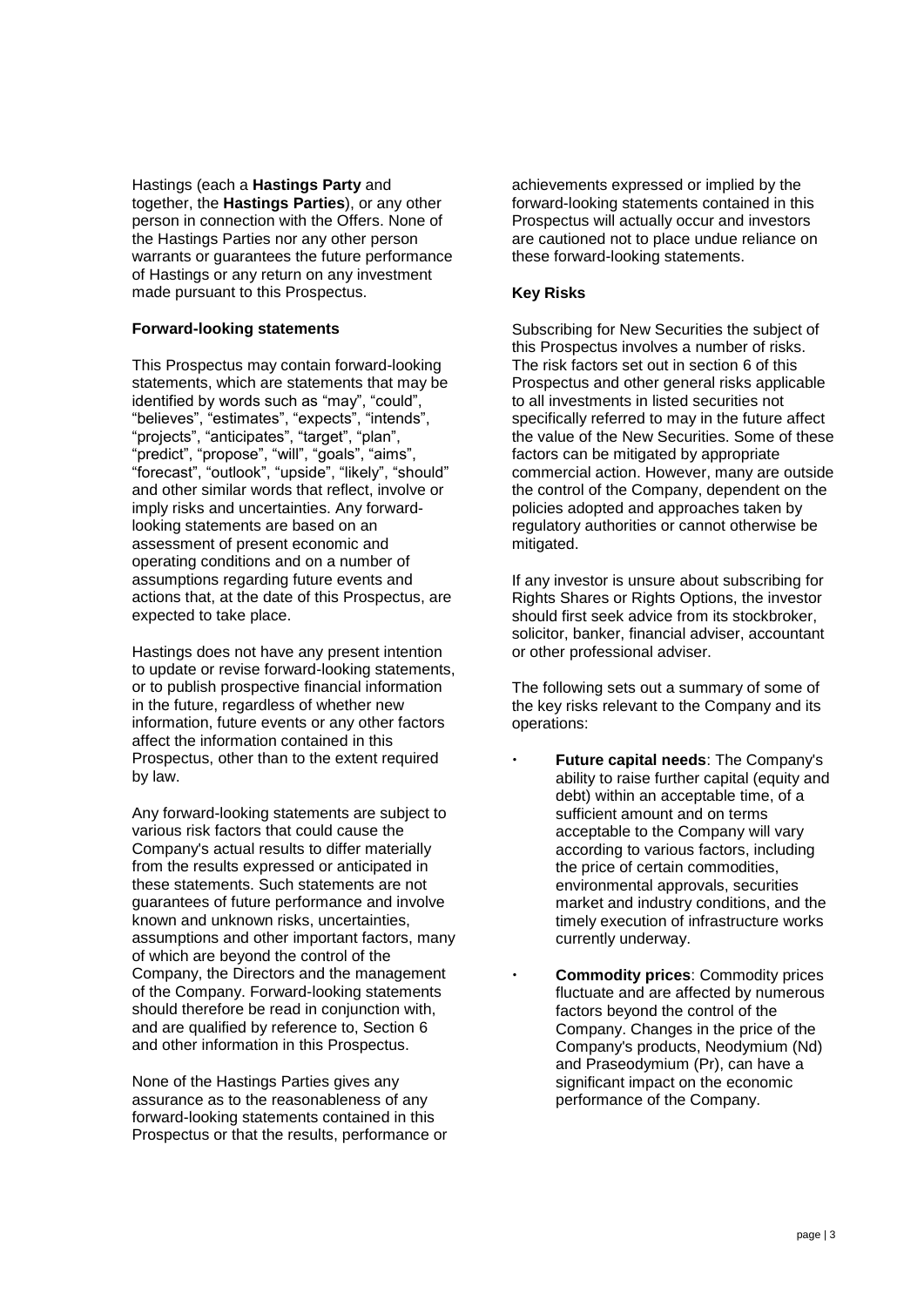- **Environmental**: Potentially hazardous activities arise in connection with Hastings' business. A significant safety or environmental incident or the failure of safety processes or of occupational health plans, as well as a breach of regulatory or contractual obligations, could materially adversely affect results of operations and the Company's reputation.
- **Construction risks**: Construction risks can be categorised into safety, financial, time and industrial relations. The Company will do its best to manage these risks through proper contractor selection and management processes.
- **Reliance on key personnel**: The Company's primary intellectual asset is the skill and experience of its staff. Loss of key staff or failure to attract new staff may impact the financial performance of the Company.
- **Regulatory risk**: The Company is exposed to any changes in the regulatory conditions under which it operates.
- **Risk of litigation or arbitration**: From time to time, the Company may become involved in litigation and disputes.
- **Geological and mining risk:**  Understanding effects of geological uncertainty plays a key role in managing project risk in mining. An orebody model and the blocks that represent it are the starting input for the optimization process. However, typically, drilling information used to construct an orebody model will comprise less than 5% of the total volume of the deposit.
	- **Securities investments and share market conditions**: There are risks associated with any securities investment. The stock market, particularly for exploration and mining companies, may experience extreme price and volume fluctuations that may be unrelated or disproportionate to the operating performance of the Company.
- **Interest rates**: Changes in interest rates will affect borrowings which bear interest at floating rates. Increases in interest rates will affect the Company's costs of servicing borrowings.
- **Future issuance or sale of significant amounts of Shares**: The future issuance of a substantial number of Shares (including under the Rights Issue Offer), or the perception of such an issuance, can adversely affect the prevailing Share price.
- **Liquidity risk**: There may be relatively few potential buyers or sellers of the Shares on ASX at any time. This may increase the volatility of the market price of Shares, and hence the price at which Shareholders are able to sell their Shares.
- **Fluctuations in Share price**: The market price of Shares will fluctuate due to various factors including general movements in interest rates, the Australian and international investment markets, economic conditions, global geo-political events and hostilities, investor perceptions and other factors.
- **Global economic performance:** The Company's operating and financial performance is influenced by a variety of general economic and business conditions, including inflation and interest rates. Any deterioration of these factors for an extended period of time could have a materially adverse impact on the Company's operating and financial performance.
- **Force Majeure Events**: Events may occur within or outside Australia that negatively impact global, Australian or other local economies relevant to the Company's financial performance, its operations and/or the price of the Options and Shares.
- **Taxation**: The Company's tax position is based on current tax law. A conflicting interpretation of tax law by the relevant tax authorities could reduce the pool of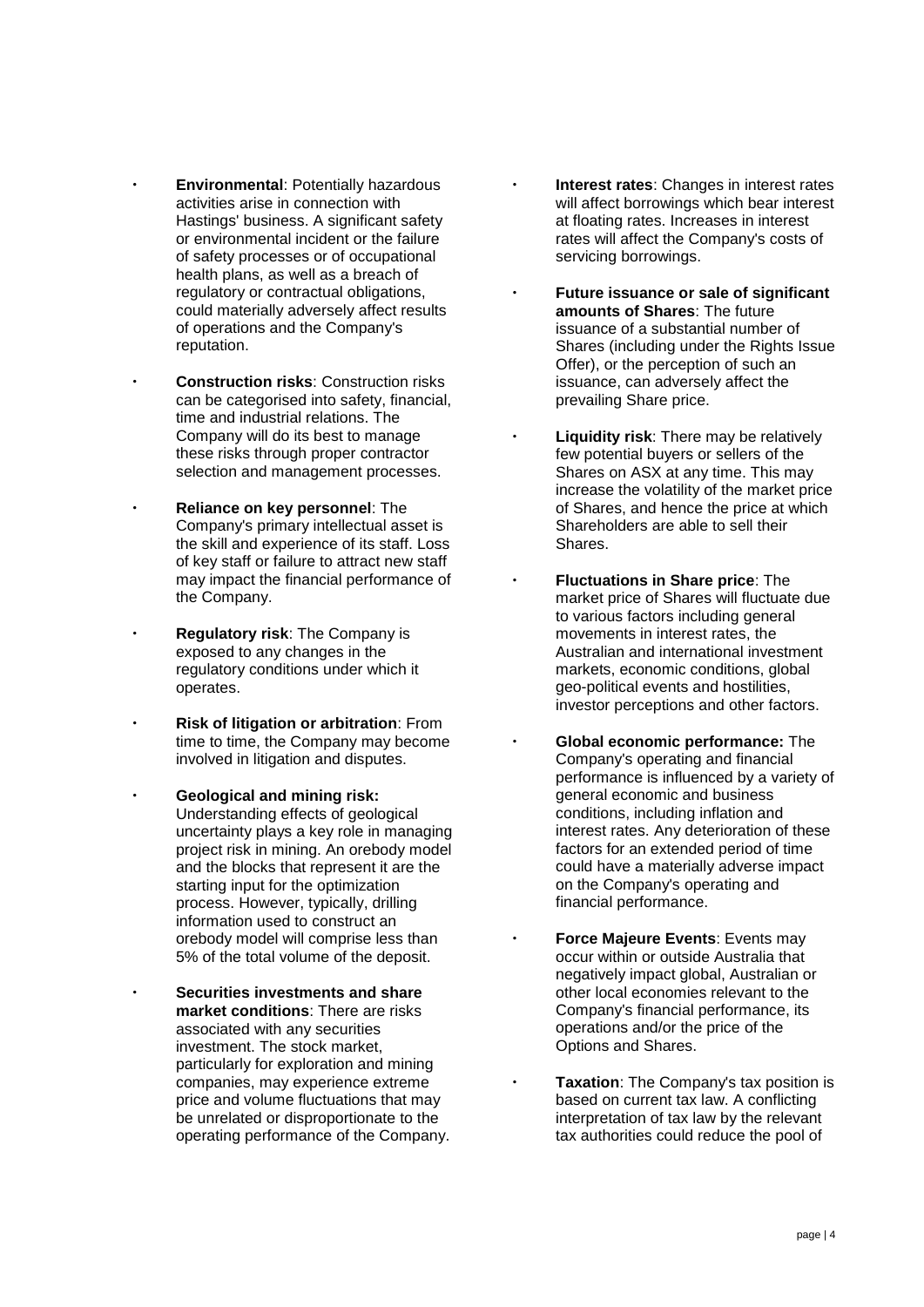tax losses or increase the amount of tax payable by the Company.

 **Payment of dividends**: The Company's ability to pay dividends or make other distributions in the future is not guaranteed and is contingent on its profits and other factors, including the capital and operational expenditure requirements of the business.

#### **Statements of past performance**

This Prospectus may include information regarding the past performance of Hastings. Past performance information given in this Prospectus is given for illustrative purposes only. Investors should be aware that past performance does not represent, and should not be relied upon as being indicative of, future performance.

#### **Financial information presentation**

All financial amounts contained in this Prospectus are expressed in Australian dollars (**A\$**), except where indicated and are rounded to the nearest \$1 (unless otherwise stated). Any discrepancies between totals and sums of components in tables, figures and body content contained in this Prospectus are due to rounding. Tables, figures and body content contained in this Prospectus have not been amended by the Company to correct immaterial summation differences that may arise from this rounding convention.

The financial information in this Prospectus should be read in conjunction with, and is qualified by reference to, the information contained in Section 4 and other information in this Prospectus. Where financial information and metrics present pro forma amounts, they have been labelled "pro forma".

#### **No offering where it would be illegal**

This Prospectus does not constitute an offer or invitation to apply for New Securities in any place in which, or to any person to whom, it would not be lawful to make such an offer or invitation.

The distribution of this Prospectus (including in electronic form) outside Australia may be restricted by law and any person who comes into possession of this Prospectus outside Australia should seek advice and observe any such restrictions. Any failure to comply with such restrictions may constitute a violation of applicable securities laws. This Prospectus may not be distributed to, or relied upon by, any person in the United States. This Prospectus does not constitute an offer to sell, or a solicitation of an offer to buy, securities in the United States. The New Securities have not been, and will not be, registered under the U.S. Securities Act of 1933 as amended (**US Securities Act**), or the securities laws of any state or other jurisdiction of the United States, and may not be offered, sold, pledged or otherwise transferred, directly or indirectly, in the United States, or to or for the account or benefit of any person in the United States, unless the New Securities are registered under the US Securities Act or are offered, sold, pledged or otherwise transferred pursuant to an exemption from, or in a transaction not subject to, the registration requirements of the US Securities Act or the securities laws of any state or any other jurisdiction in the United States.

The Rights Issue Offer is only to Eligible Shareholders.

None of the Hastings Parties (and none of the officers, employees and advisers of each of their affiliates) accepts any liability or responsibility for determining whether a person is able to participate in the Rights Issue Offer.

#### **Obtaining a copy of this Prospectus**

An electronic copy of this Prospectus is available to the Eligible Shareholders online at https://hastingstechmetals.com/.

The Rights Issue Offer constituted by this Prospectus in electronic form is only available to the Eligible Shareholders downloading or printing it within Australia and New Zealand, and is not available to any other person. The Eligible Shareholders who access the electronic version of this Prospectus must ensure that they download and read the entire Prospectus.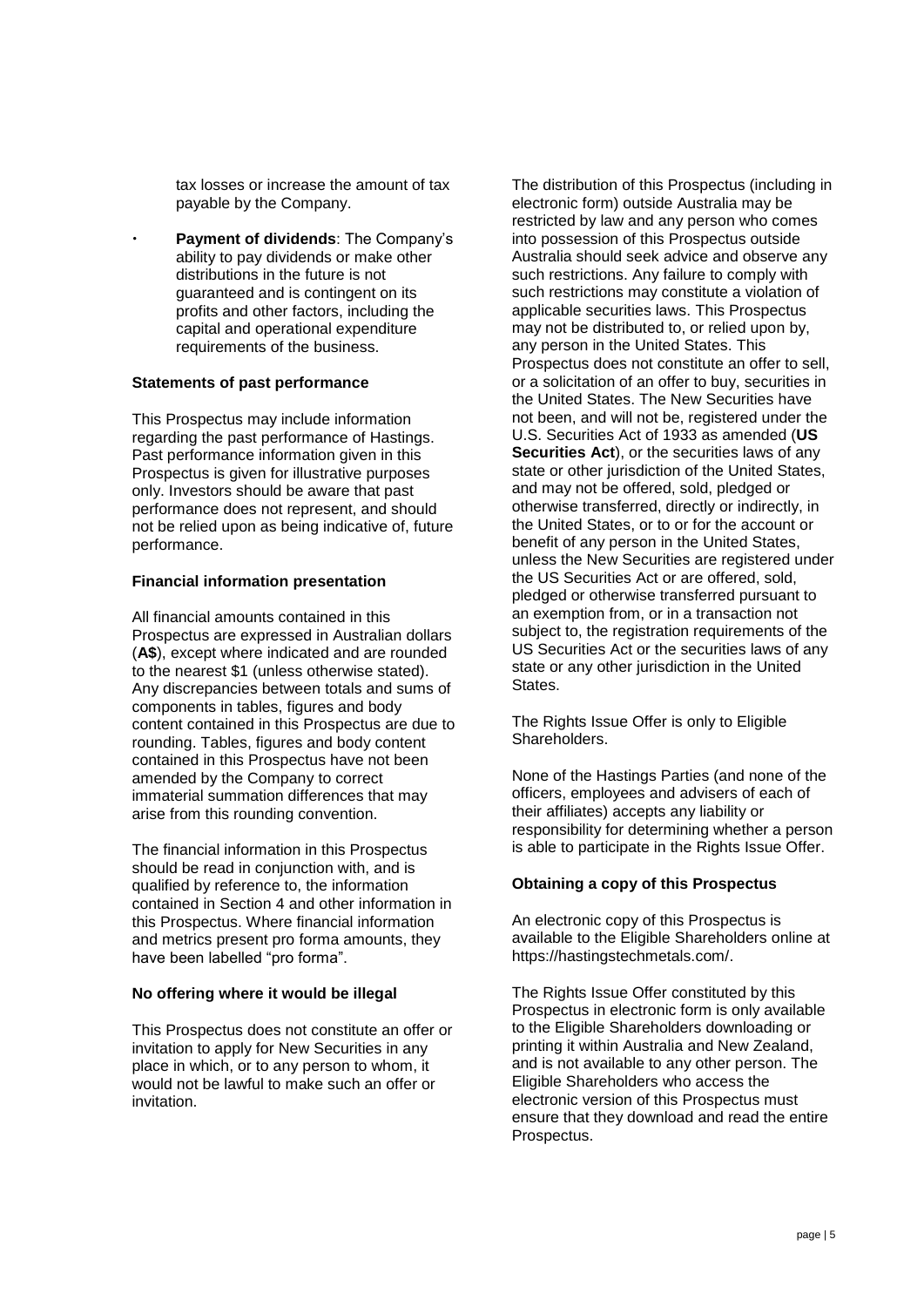A paper copy of this Prospectus is available free of charge to Eligible Shareholders by contacting the Company at registrar@securitytransfer.com.au.

#### **Applications**

Applications for the Placement Options have already been received by the Company. There is no capacity to apply for additional Placement Options under this Prospectus.

Applications for the Rights Shares and Rights Options offered under this Prospectus to Eligible Shareholders will be constituted by returning an Application Form or lodging an Application Form with your stockbroker or otherwise arranging for payment of your Rights Shares and Rights Options through BPAY in accordance with the instructions on the Application Form. By doing so you acknowledge that you have read this Prospectus, you have acted in accordance with the terms of the Rights Issue Offer and you agree to all the terms and conditions as detailed in this Prospectus.

#### **No cooling off rights**

Cooling-off rights do not apply to an investment in the Rights Issue Offer offered under this Prospectus. This means that, in most circumstances, you cannot withdraw your Application once it has been accepted.

#### **Definitions and time**

Defined terms and expressions used in this Prospectus are explained in the Glossary at the end of this Prospectus (see Section [9\)](#page-40-0).

Unless otherwise stated or implied, references to times in this Prospectus are to Australian Western Standard Time (**AWST**).

#### **Privacy**

Applicants may be providing personal information to Hastings (directly or by the share registry) for the subscription of Offer Options and Rights Shares (and New Shares as applicable). The Issuers may collect, hold and use that information to service Shareholder needs, facilitate distribution

payments and corporate communications to Shareholders, and carry out administration.

The information may also be used from time to time and disclosed to persons inspecting the register, bidders for Securities in the context of takeovers, regulatory bodies, including the Australian Taxation Office, authorised securities brokers, print service providers, mail houses and the share registry.

Shareholders can access, correct and update the personal information the Company holds about them by contacting the Company and/or the share registry (as applicable) on the contact numbers set out in this Prospectus. A fee may be charged for access. Collection, maintenance and disclosure of certain personal information is governed by legislation including the *Privacy Act 1988* (Cth) (as amended), the Corporations Act and certain rules such as the ASX Settlement Operating Rules.

#### **Hastings' website**

Any reference to documents included on the Hastings website,

https://hastingstechmetals.com/, are for convenience only, and none of the documents or other information available on Hastings' website form part of this Prospectus and are not interpreted as part of this Prospectus, or incorporated herein by reference unless expressly stated.

#### **Enquiries**

If you have any questions in relation to the Offer, please email registrar@securitytransfer.com.au.

#### **Governing law**

The Prospectus is governed by the laws applicable in Western Australia and each Applicant submits to the non-exclusive jurisdiction of the courts of Western Australia.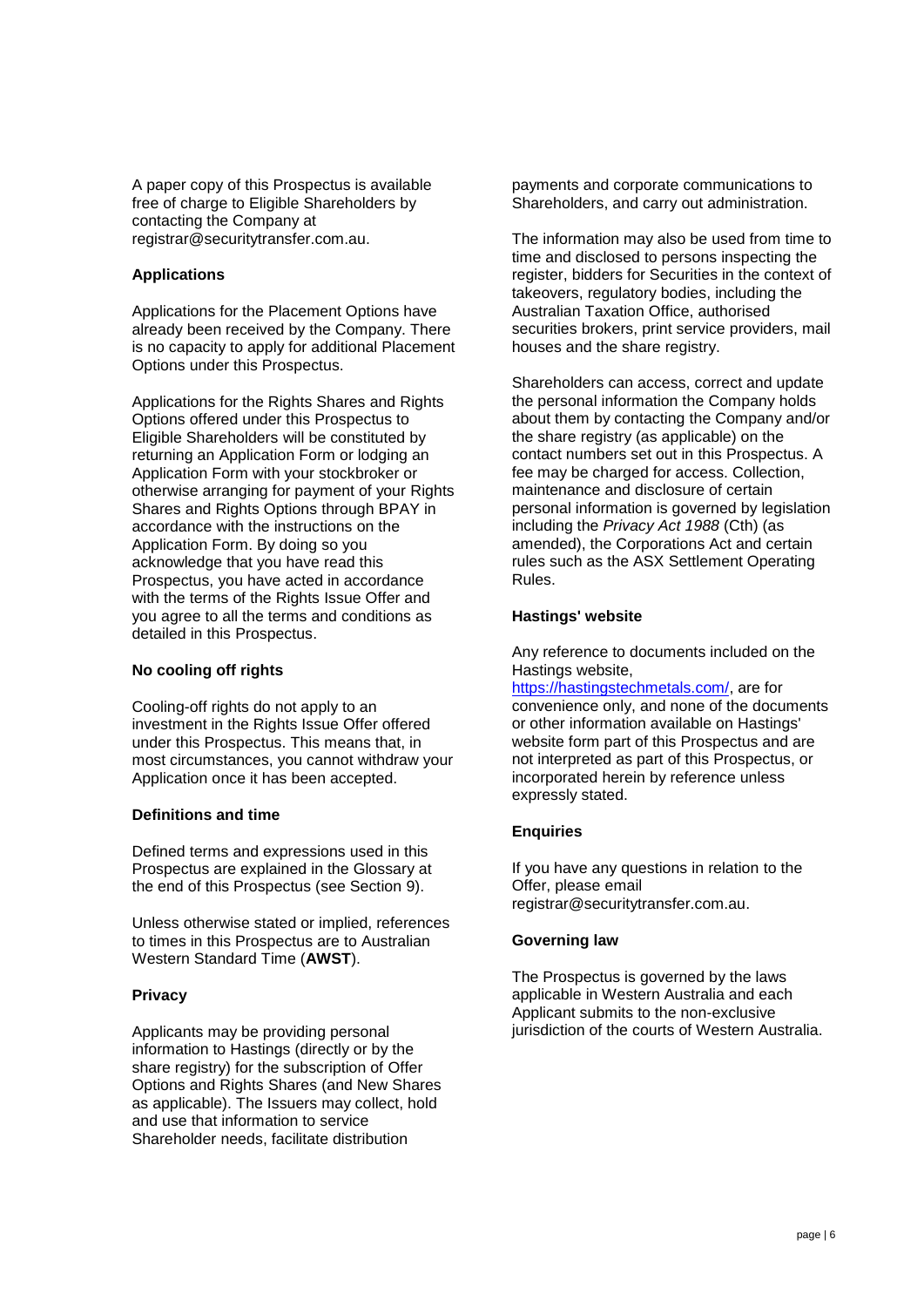## **CONTENTS**

| 1              | <b>TIMETABLE</b>                                  | 8  |
|----------------|---------------------------------------------------|----|
| $2^{\circ}$    | DETAILS OF THE OFFER                              | 9  |
| 3              | APPLICATIONS FOR RIGHTS SHARES AND RIGHTS OPTIONS | 15 |
| 4              | <b>EFFECT OF THE OFFERS</b>                       | 21 |
| 5              | <b>COMPANY INFORMATION</b>                        | 24 |
| 6              | <b>RISK FACTORS</b>                               | 27 |
| $\overline{7}$ | ADDITIONAL INFORMATION                            | 34 |
| 8              | <b>AUTHORISATION</b>                              | 40 |
| 9              | <b>GLOSSARY</b>                                   | 41 |
|                | <b>APPLICATION FORM</b>                           | 44 |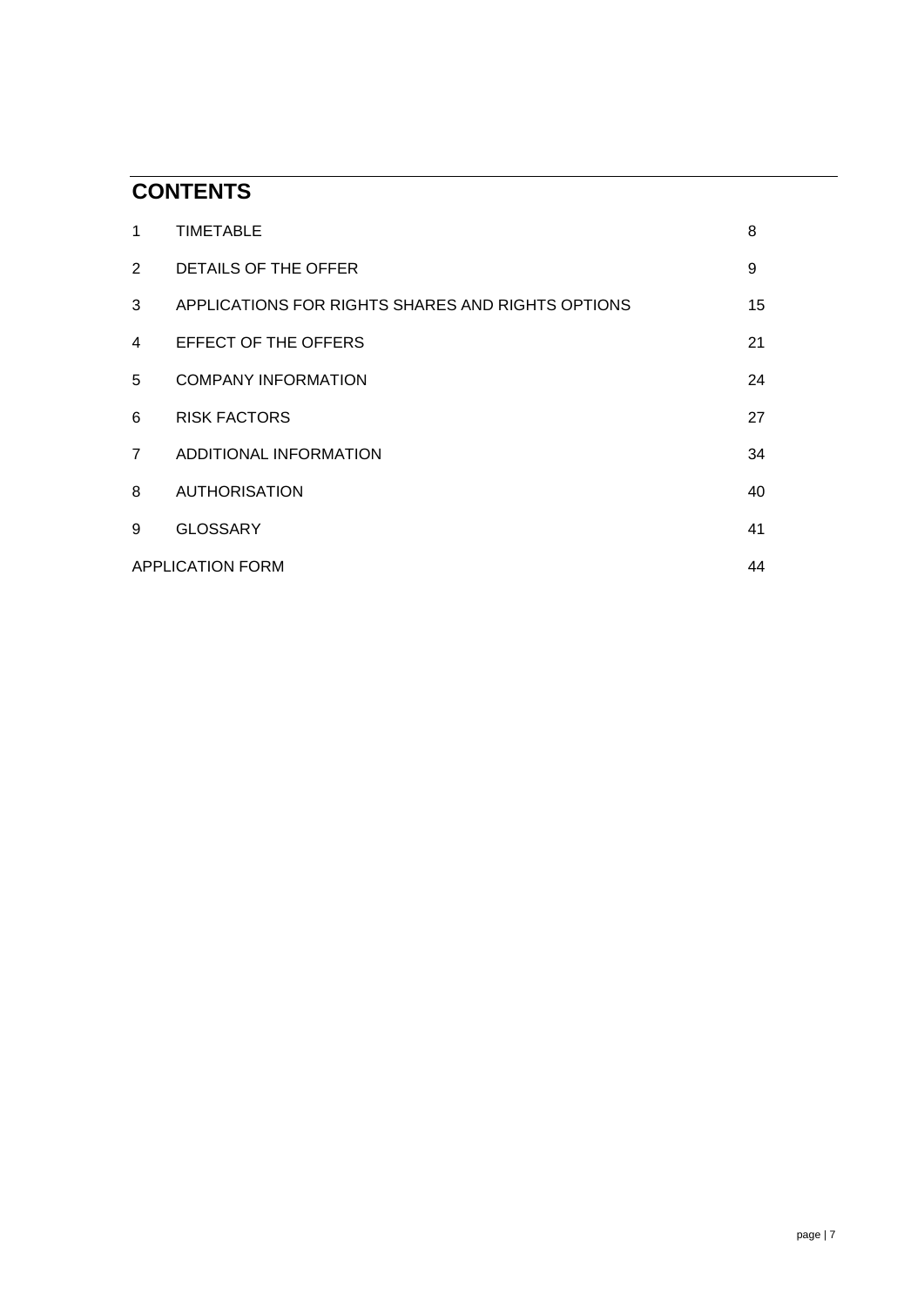### **1 TIMETABLE**

Lodgement of Prospectus with ASIC 9:00am (AWST) on Tuesday, 9 April 2019

Opening Date of Offer 9:00am (AWST) on Wednesday, 17 April 2019

Closing Date of Offer The Studies of Closing Date of Offer The Studies of AWST) on Wednesday, 1 May 2019

**Note:** These dates (other than the date of this Prospectus and date of lodgement of this Prospectus with ASX and ASIC) are indicative only. The Company reserves the right, subject to the Corporations Act, ASX Listing Rules and other applicable laws, to vary the dates of the Rights Issue Offer, including extending the Closing Date or accepting late applications, either generally or in particular cases, without notice.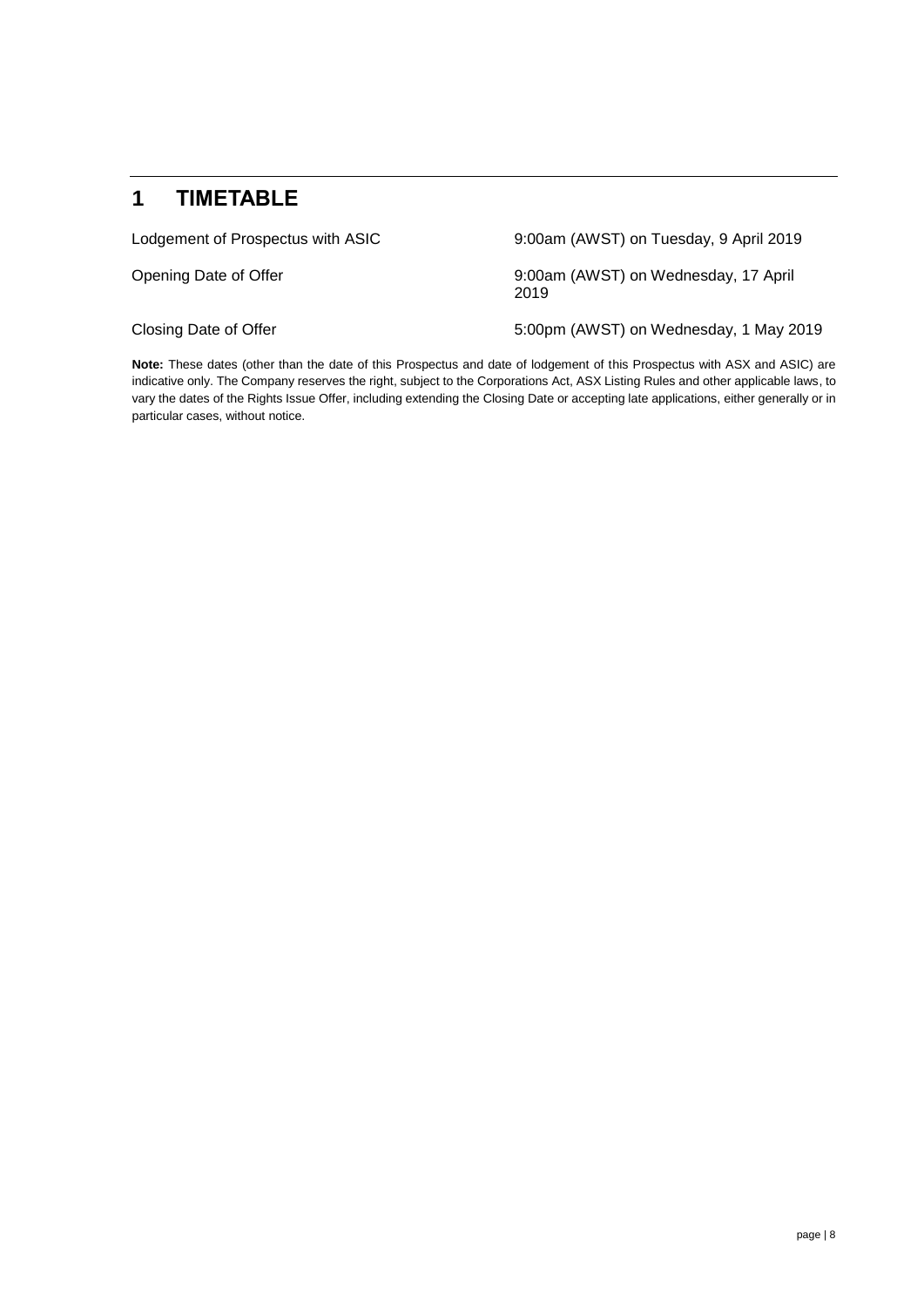### **2 DETAILS OF THE OFFER**

The information set out in this section is not intended to be comprehensive and should be read in conjunction with the full text of this Prospectus.

#### **2.1 Summary of the Offers**

This Prospectus relates to the Placement Offer and the Rights Issue Offer (together, the **Offers**).

#### **Placement Offer**

Under the Placement Offer, shareholders and investors were invited to subscribe for Placement Shares at an issue price of A\$0.17 per Share. The Placement Shares will be issued with a free Placement Option to subscribe on the basis of 1 Placement Option for every 2 Placement Shares.

The Placement Options have an exercise price of A\$0.25 and an expiry date of 12 April 2022.

The results of the Placement were announced to the ASX on 3 April 2019. No further Placement Offers are made pursuant to this Prospectus. The Application Form attached to this Prospectus cannot be used to apply for Placement Options.

#### **Rights Issue Offer**

On 3 April 2019, the Company announced a non-renounceable rights issue on the basis of 1 Rights Share for every 8 Shares at a price of A\$0.17 (**Initial Rights Issue**).

On 5 April 2019, the Company announced its withdrawal of the Initial Rights Issue and stated its present intention to launch an entitlement offer on identical terms to the Initial Rights Issue, save that 1 free Rights Option be granted for every 2 Rights Shares subscribed for under the Rights Issue Offer (**Rights Issue**).

On 9 April 2019, the Company announced the Rights Issue. The Rights Options have an exercise price of A\$0.25 and an expiry date of 12 April 2022.

The Applicant will be entitled to subscribe for their Entitlement by validly completing the Application Form. The Application Form sets out your Entitlement (calculated as 1 Rights Share for every 8 Shares held at a price of A\$0.17, and 1 Rights Option for every 2 Rights Shares, held on the Record Date with fractional entitlements rounded up to the nearest whole number of Rights Issue Shares). Eligible Shareholders may subscribe for all or part of your Entitlement. If you have more than one registered holding of Shares, you will be sent an Application Form for each separate registered holding, and you will have separate Entitlements for each separate registered holding.

#### **2.2 Terms of the Rights Shares**

The Rights Shares are being offered to Eligible Shareholders as part of the Rights Issue Offer. Each Eligible Shareholder is entitled to subscribe for 1 Rights Share for every 8 Shares held as at the Record Date. Each Rights Share has an offer price of A\$0.17.

Each Rights Share, once issued, will rank equally with all existing Shares of the Company. The rights and liabilities attaching to the Shares are set out fully in section [7.1.](#page-33-0)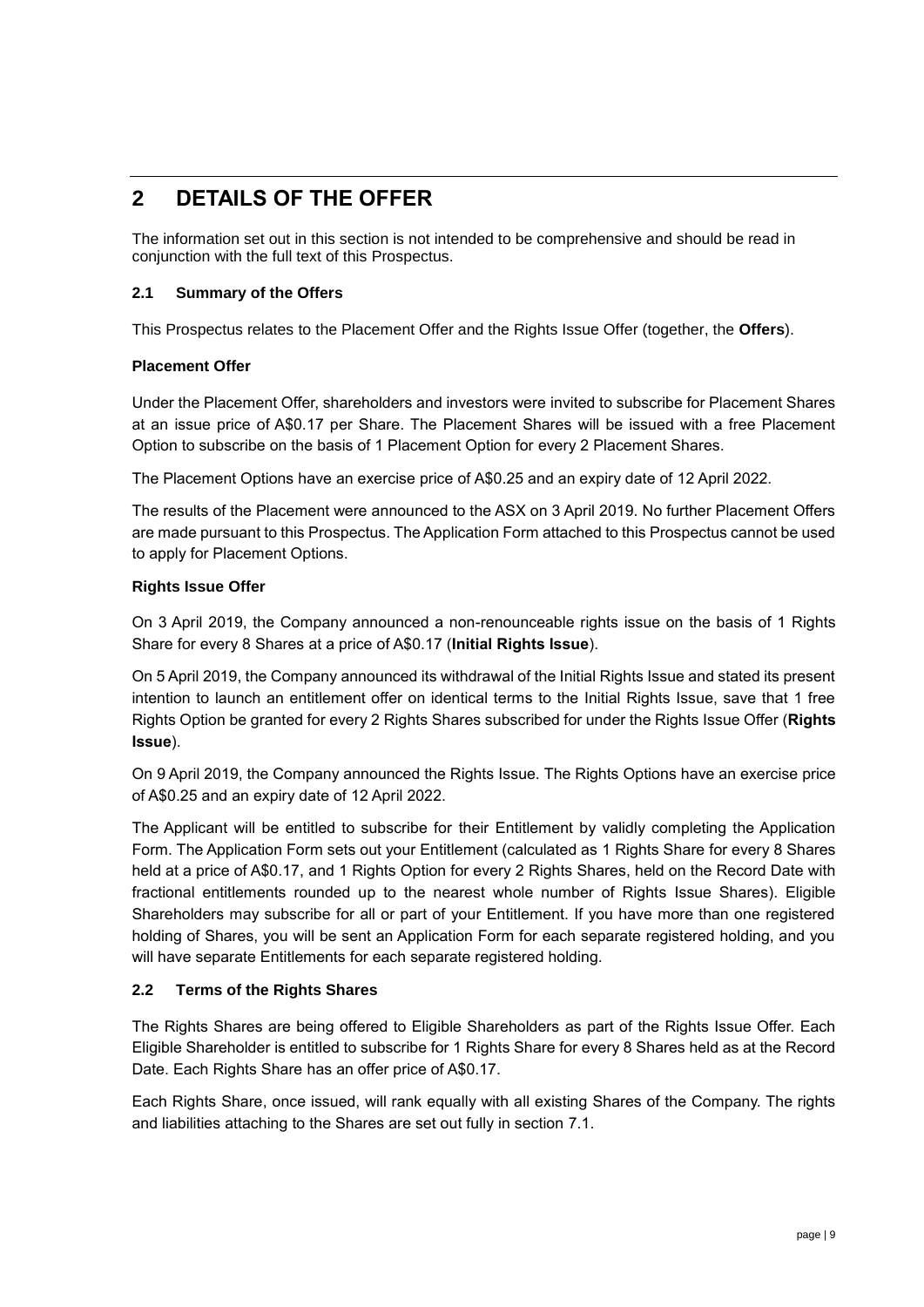#### **2.3 Terms of the Offer Options**

The Placement Options and the Rights Options (**Offer Options**) are being offered on identical terms.

Each Offer Option entitles the holder of the Offer Option (**Optionholder**) to subscribe for one New Share, subject to any adjustments under these terms:

- (a) the exercise price for each Placement Option and Rights Option is A\$0.25 (**Exercise Price**);
- (b) each Offer Option may be exercised at any time from the date of issue until 5:00pm (AWST) on 12 April 2022 (**Expiry Date**). Any Offer Options not exercised by the Expiry Date will lapse;
- (c) the Offer Options are freely transferable subject to any restrictions under the ASX Listing Rules and the Corporations Act;
- (d) following the issue of the Offer Options, Hastings will apply to ASX to obtain quotation of those Offer Options as a new class of securities and will do all things reasonably necessary so that those Offer Options can be offered for sale without restriction with effect from issue;
- (e) upon the valid exercise of an Offer Option and payment of the Exercise Price, Hastings will allot and issue 1 New Share;
- (f) all New Shares issued upon exercise of the Offer Options and payment of the Exercise Price will rank equally in all respects with Hastings' then existing Shares. Hastings will apply for quotation by ASX of all Shares issued upon exercise of the Offer Options within the time period required by ASX;
- (g) Offer Options may not be exercised if the effect of such exercise and subsequent allotment of the New Shares would be to create a holding of less than a marketable parcel of Shares, unless the allottee is already a Shareholder at the time of exercise;
- (h) there are no participating rights or entitlements inherent in the Offer Options and Optionholders will not be entitled to participate in new entitlement issues of capital offered to Shareholders during the currency of the Offer Options. However, the Company will ensure that for the purposes of determining entitlements to any such issue, the record date will be at least 6 business days after the issue is announced. This will give the holders of Offer Options the opportunity to exercise their Offer Options prior to the date for determining entitlements to participate in any such issue;
- (i) in the event of any reconstruction, including a consolidation, subdivision, reduction or return of the issued capital of the Company prior to the Expiry Date, the number of Offer Options to which each holder is entitled or the Exercise Price of the Offer Options or both will be reconstructed as appropriate in a manner which is in accordance with the ASX Listing Rules and will not result in any benefits being conferred on Optionholders which are not conferred on Shareholders, subject to such provision with respect to the rounding of entitlements as may be sanctioned by the meeting of Shareholders approving the reconstruction of capital but in all other respects the terms of exercise of the Offer Options will remain unchanged. The rights of an Optionholder may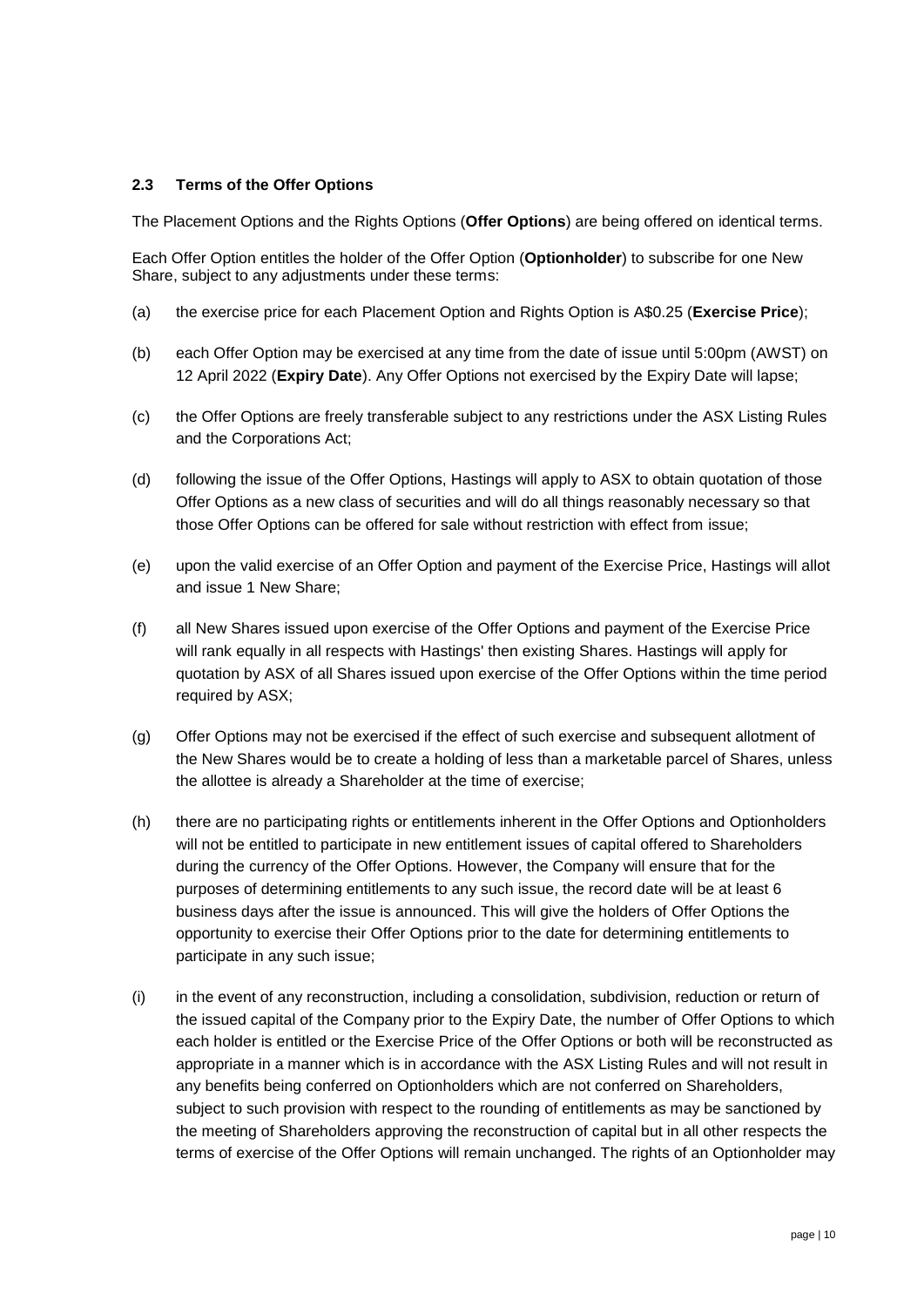be changed to comply with the ASX Listing Rules applying to a reorganisation of capital at the time of the reconstruction; and

(j) any New Shares allotted and issued pursuant to the exercise of an Offer Option will be allotted and issued not more than 14 days after the receipt of a proper notice and payment of the Exercise Price in respect of the Offer Option exercised.

#### **Placement**

As announced to the ASX on 3 March 2019, the Company entered into agreements to raise approximately A\$12 million through the issue of 71,386,635 new Shares (**Placement Shares**) and 35,693,318 Offer Options (**Placement Options**) (the **Placement**).

The Placement Shares will be issued at a price of A\$0.17 and will also be issued with free Placement Options to subscribe on the basis of 1 Placement Option for every 2 Placement Shares. The exercise price for each Placement Option is A\$0.25 and has an expiry date of 12 April 2022.

It is expected that the Placement Shares will be allotted by 12 April 2019 and the attaching Placement Options will be allotted 7 days following the lodgement of this Prospectus (being Tuesday, 16 April 2019).

This Prospectus seeks to remove any trading restrictions attached to the Placement Options issued by the Company.

#### **Rights Issue**

As announced to the ASX on 9 April 2019, the Company launched a non-renounceable rights issue on the basis 1 new Share (**Rights Share**) for every 8 shares held as at 5:00pm (AWST) on 12 April 2019 (**Record Date**), together with a free Option to subscribe on the basis of 1 Rights Option for every 2 Rights Shares (**Rights Options**).

The Rights Shares will be issued at a price of A\$0.17 to raise approximately A\$16.5 million (**Rights Issue**).

The exercise price for each Rights Option is A\$0.25 and has an expiry date of 12 April 2022.

The Rights Issue is being partially underwritten by:

- Hastings' Executive Chairman, Mr Charles Lew (or his nominee) for up to A\$1 million;
- Mr Soon Hoe Chuan for up to A\$2 million; and
- Mr Goon Heng Wah for up to A\$500,000.

For further information in relation to the Underwriting Agreements, please see section 7.6.

This Prospectus seeks to remove any trading restrictions attached to the Rights Shares and Rights Options issued by the Company.

#### **2.4 Foreign Shareholders**

Hastings has decided, pursuant to ASX Listing Rule 7.7.1(a) and section 9A(3)(a) of the Corporations Act, that it is unreasonable to make offers under the Rights Issue Offer to shareholders who are in the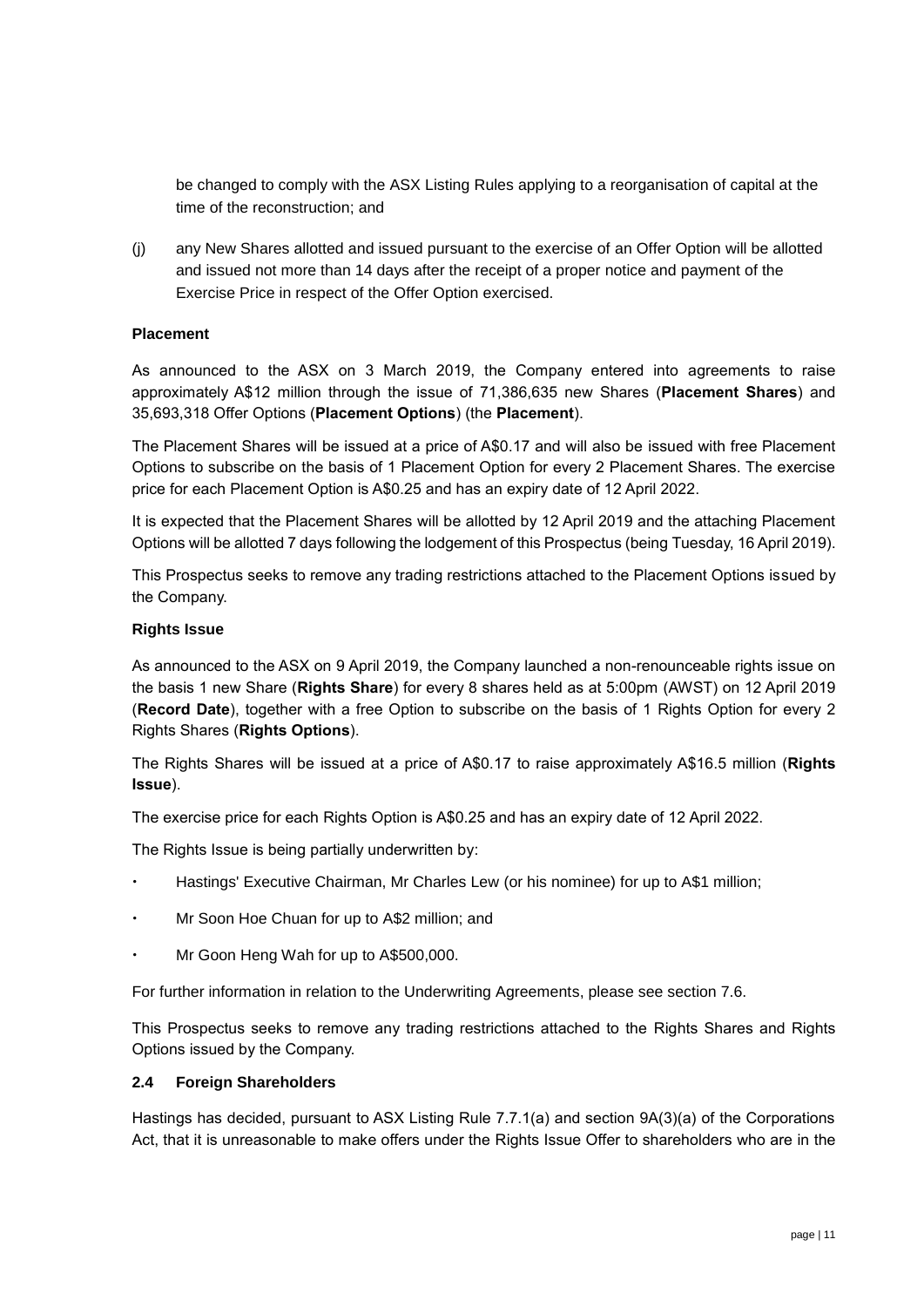United States or are acting for the account or benefit of a person in the United States (to the extent such persons hold Shares and are acting for the account or benefit of a person in the United States) or who have registered addresses outside Australia and New Zealand, having regard to the number of such holders in those places and the number and value of the Rights Shares that they would be offered, and the relevant legal and regulatory requirements in those places, including the cost of complying with the relevant legal and regulatory requirements.

Hastings may (in its absolute discretion) extend the Entitlement Offer to Shareholders who have registered addresses outside Australia and New Zealand (except the United States) in accordance with applicable law.

This Prospectus and accompanying Application Form do not, and are not intended to, constitute an offer in any place in which, or to any person to whom, it would not be lawful to make such an offer. No action has been taken to register or qualify the Rights Shares or the Rights Issue Offer, or otherwise to permit a public offering of the Rights Shares in any jurisdiction outside Australia and New Zealand.

The Rights Shares are not being offered to the public within New Zealand other than to existing Shareholders of the Company with registered addresses in New Zealand to whom the offer of Rights Shares is being made in reliance on the Financial Markets Conduct Act 2013 and the Financial Markets Conduct (Incidental Offers) Exemption Notice 2016.

This Prospectus has been prepared in compliance with Australian law and has not been registered, filed with or approved by any New Zealand regulatory authority. This Prospectus is not a product disclosure statement under New Zealand law and is not required to, and may not, contain all the information that a product disclosure statement under New Zealand law is required to contain.

Recipients may not send or otherwise distribute this Prospectus or the Application Form to any person outside Australia or New Zealand.

The Rights Shares have not been, and will not be, registered under the US Securities Act or the securities laws of any state or other jurisdiction of the United States. The Rights Shares to be issued under the Rights Issue Offer may be offered and sold solely outside the United States to persons that are not US Persons and are not acting for the account or benefit of US Persons in offshore transactions in reliance on Regulation S under the US Securities Act. No party has offered or sold and no party will offer or sell, directly or indirectly, any Rights Shares in the United States or to, or for the account or benefit of, US Persons, except in transactions exempt from, or not subject to, the registration requirements of the US Securities Act and applicable US state securities laws.

The Company has agreed that, where permissible, Additional Rights Shares will be placed with Foreign Shareholders who satisfy the Company that it is lawful to do so. Foreign Shareholders wishing to subscribe for Additional Rights Shares should contact Charles Lew and/or Valerie Quay on:

| Charles Lew: +65 97909008                 | Valerie Quay: +65 97813220                 |
|-------------------------------------------|--------------------------------------------|
| Email: charles.lew@hastingstechmetals.com | Email: valerie.quay@hastingstechmetals.com |

#### **2.5 Applications**

Applications for the Placement Options have already been received by the Company. There is no capacity to apply for additional Placement Options under this Prospectus.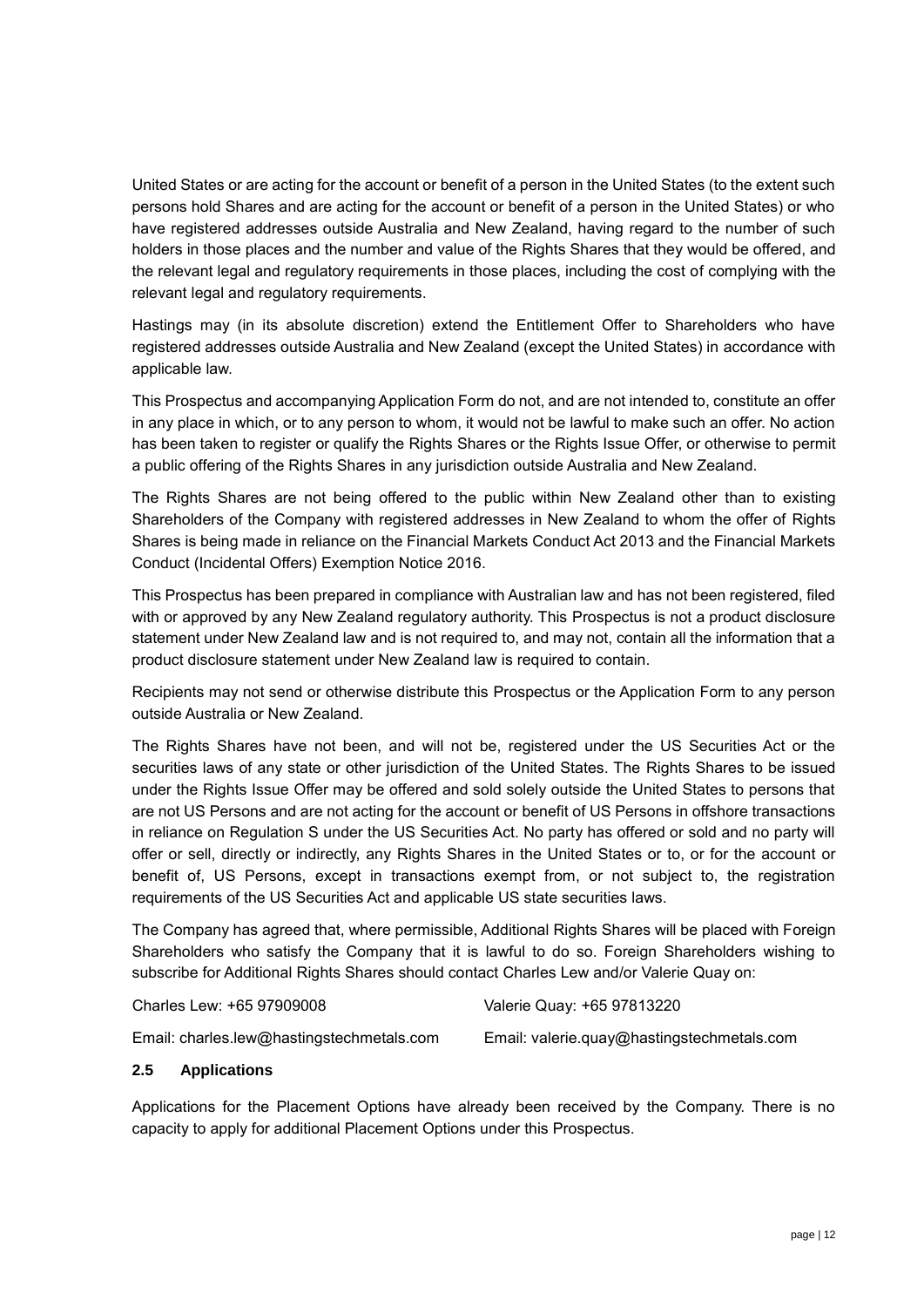Applications for the Rights Issue Securities offered under this Prospectus to Eligible Shareholders will be constituted by returning an Application Form or lodging an Application Form with your stockbroker or otherwise arranging for payment of your Rights Options through BPAY in accordance with the instructions on the Application Form. By doing so you acknowledge that you have read this Prospectus, you have acted in accordance with the terms of the Rights Issue Offer and you agree all the terms and conditions as detailed in this Prospectus.

For more information, please see section 3.

#### **2.6 Use of funds raised from the Offers**

The funds raised as part of this capital raising exercise will be used to continue construction of the 380 room accommodation village, early infrastructure earth works on the mine site, design and engineering services, and progress payments for long lead time equipment currently on order, namely the rotary kiln and off-gas scrubber with the remainder used as working capital. In the event the maximum amount is raised under the Rights Issue, it is intended to be used as follows.

| Use of Funds                                                                                                                                                                                                                         | Amount         |
|--------------------------------------------------------------------------------------------------------------------------------------------------------------------------------------------------------------------------------------|----------------|
| Continuing construction of the 380 room<br>accommodation village, early infrastructure earth<br>works on the mine site, design and engineering<br>services, and progress payments for long lead<br>time equipment currently on order | A\$14 million  |
| Working capital                                                                                                                                                                                                                      | A\$2.5 million |

In the event the maximum amount under the Rights Issue is not raised, it is likely the directors will use the funds raised initially towards construction, rather than working capital.

#### **2.7 Rights Shares and Offer Options will be quoted**

Application for admission of the Offer Options for official quotation will be made in due course.

#### **2.8 Opening and Closing Date**

The Opening Date of the Rights Issue Offer will be 17 April 2019 and the Closing Date will be 5:00pm (AWST) on 1 May 2019. The Directors reserve the right to close the Rights Issue Offer early (subject to the requirements of the Corporations Act and the ASX Listing Rules) or extend the Closing Date in their discretion.

#### **2.9 Minimum Subscription**

There is no minimum subscription for the Rights Issue Offer.

#### **2.10 CHESS**

The Company participates in the Clearing House Electronic Sub-register System, known as CHESS, operated by ASX Settlement Pty Limited, in accordance with the Listing Rules and ASX Settlement Operating Rules.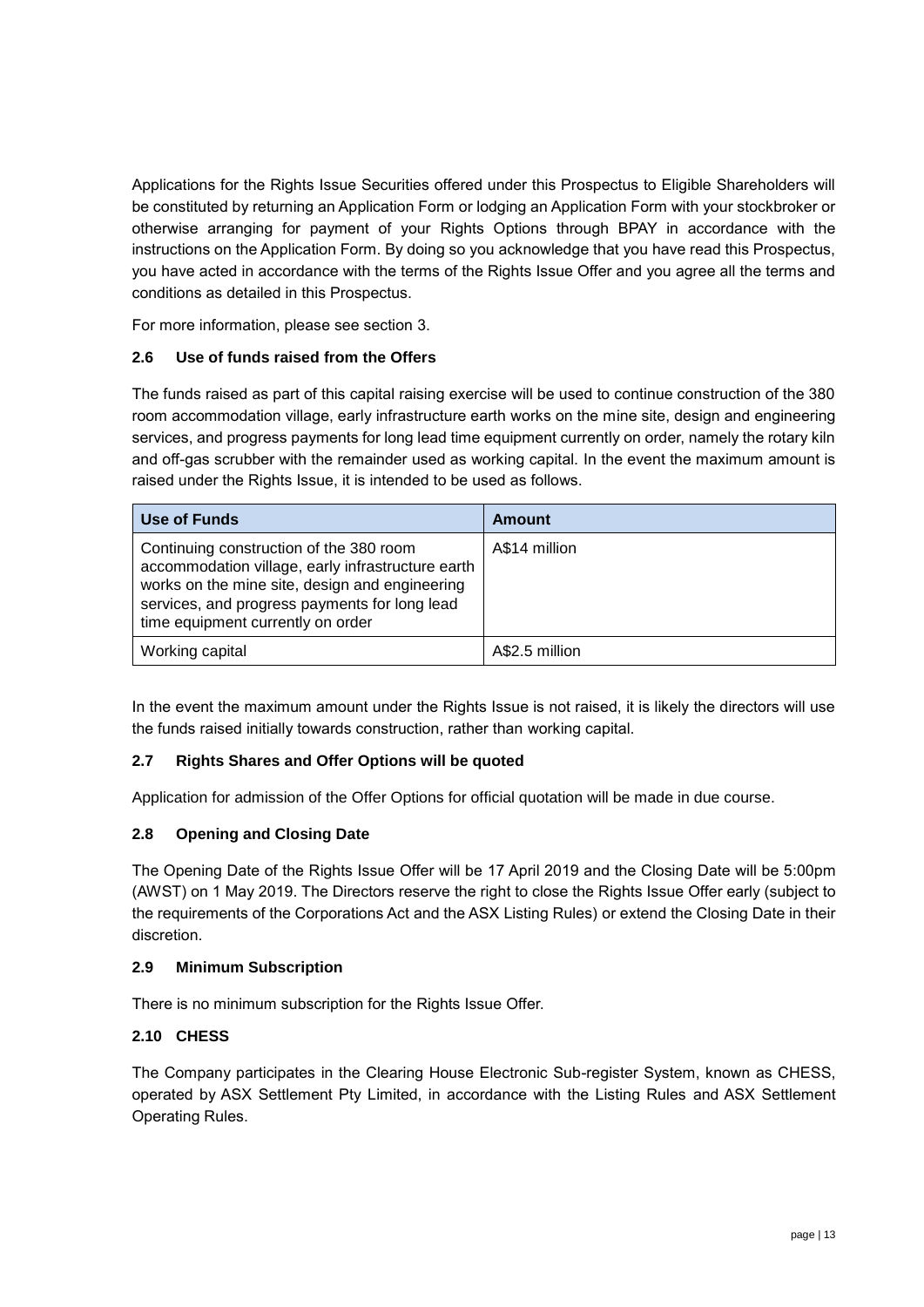Under CHESS, eligible parties upon conversion of their Offer Options will not receive a certificate but will receive a statement of their holding of New Shares. If you are broker sponsored, ASX Settlement Pty Limited will send you a CHESS statement.

The CHESS statement will set out the number of New Shares issued, provide details of your holder identification number, the participant identification number of the sponsor and the terms and conditions applicable to the New Shares.

A CHESS statement will routinely be sent to Shareholders at the end of any calendar month during which the balance of their shareholding changes. Shareholders may request a statement at any other time, however a charge may be made for additional statements.

#### **2.11 Taxation implications**

You should be aware that there may be taxation implications associated with participating in the Offers and receiving Offer Options. The Directors do not consider it appropriate to give Shareholders advice regarding the taxation consequences of subscribing for Offer Options under the Offers, or the disposal of any Offer Options allotted and issued. The Company does not accept any responsibility in this regard, and Shareholders should consult with their professional tax adviser.

#### **2.12 Offers not made where to make the Offers would be unlawful**

The Prospectus and the accompanying Application Form does not constitute an offer of New Securities in any jurisdiction in which, or to any person to whom, it would be unlawful to make such an offer.

Return of a duly completed Application Form will be taken by the Company to constitute a representation by the Applicant that there has been no breach of applicable securities law.

This distribution of this Prospectus in jurisdictions outside Australia may be restricted by law and anyone who receives this Prospectus should seek advice on and observe such restrictions. Any failure to comply with such restrictions may constitute a violation of applicable securities laws. No action has been taken to register or qualify the New Securities or the Offers, or otherwise permit a public offering of New Securities, in any jurisdiction outside Australia and New Zealand.

It is the responsibility of any Applicant to ensure compliance with any laws of the country relevant to their Application. Return of a duly completed Application Form and/or payment of Application Money will be taken by the Company to constitute a representation that there has been no breach of such laws. This document does not constitute an offer of New Securities of the Company in any jurisdiction in which it would be unlawful. New Securities may not be offered or sold in any country outside Australia except to the extent permitted by this Prospectus.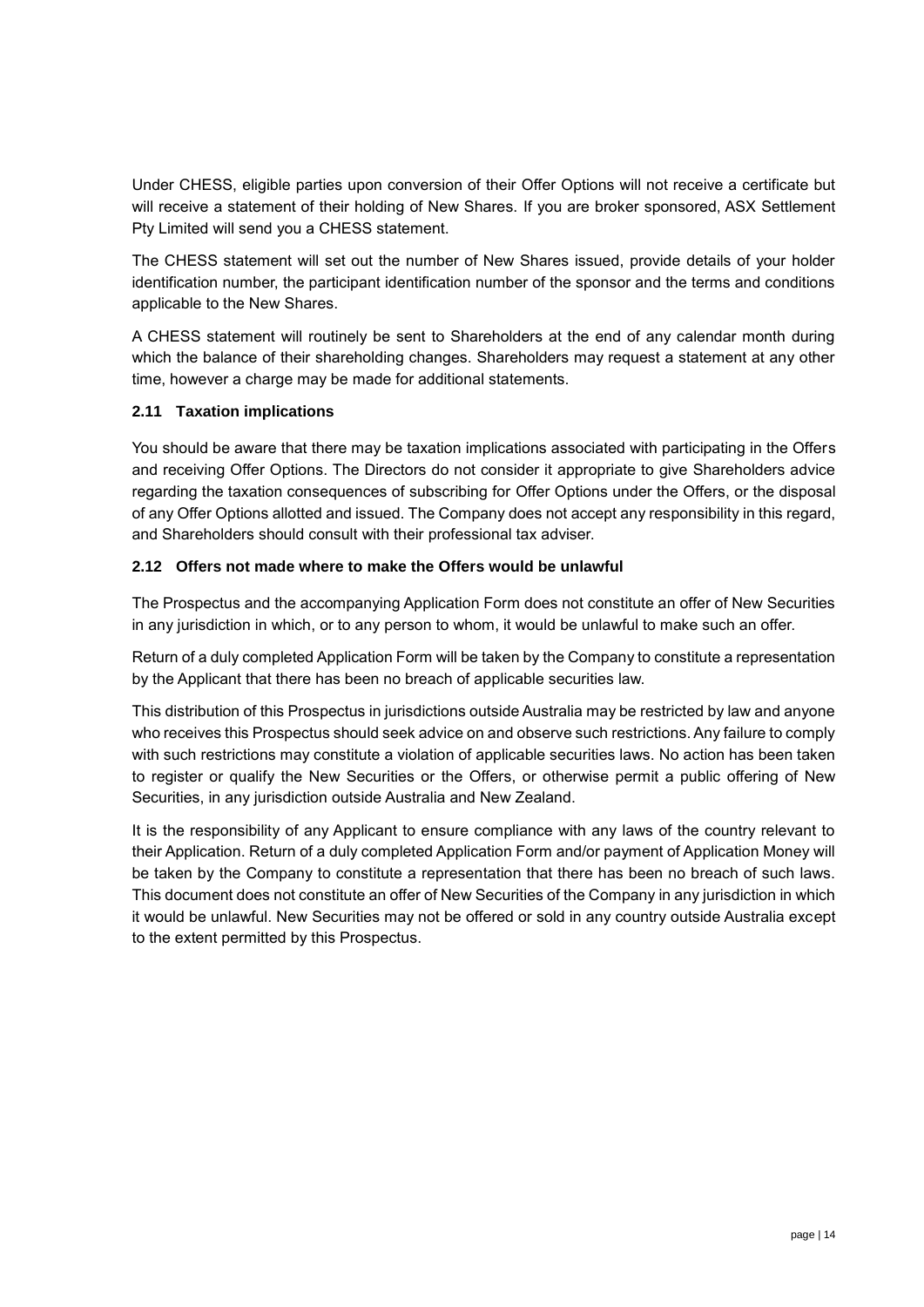### **3 APPLICATIONS FOR RIGHTS SHARES AND RIGHTS OPTIONS**

#### **3.1 Options available to Eligible Shareholders**

If you are an Eligible Shareholder (as defined in section 2.4), you may take one of the following options in relation to the Rights Issue Offer:

- (a) Take up all of your Entitlement but not apply for any Additional Rights Issue Securities.
- (b) Take up all of your Entitlement and also apply for Additional Rights Issue Securities under the Top Up Facility.
- (c) Take up part of your Entitlement and allow the balance to lapse, in which case you will receive no value for your lapsed Entitlement.
- (d) Do nothing, in which case your Entitlement will lapse and you will receive no value for those lapsed Entitlements.

Ineligible Shareholders are not entitled to participate in the Rights Issue Offer.

#### **3.2 To take up all or part of your Entitlement**

If you decide to take up all or part of your Entitlement, please follow the instructions on the Application Form and arrange for payment of the Application Money.

#### **3.3 To apply for Additional Rights Issue Securities**

Eligible Shareholders may, in addition to their Entitlement, apply for Additional Rights Issue Securities regardless of the size of their present holding. Refer to section [3.9](#page-19-0) if you wish to apply for Additional Rights Issue Securities.

#### **3.4 To allow your Entitlement to lapse**

If you do not wish to take up any part of your Entitlement you are not required to take any action. If you allow all or part of your Entitlement to lapse you will receive no benefit to the extent of Entitlements not taken up and your shareholding in the Company will be diluted as a result.

#### **3.5 Consequences of not accepting all or part of your Entitlement**

If you do not accept all or part of your Entitlement in accordance with the instructions set out above, those Rights Issue Securities for which you would have otherwise been entitled under the Rights Issue (including Rights Issue Securities that relate to the portion of your Entitlement that has not been accepted) will be issued to Eligible Shareholders under the Top Up Facility or Foreign Shareholders who satisfy the Company that an offer of securities can be made to them without disclosure.

The Directors also reserve the right to place any Rights Issue Securities not subscribed for by Eligible Shareholders at their discretion within three months of the Closing Date.

By allowing part or all of your Entitlement to lapse, you will forgo any exposure to increases or decreases in the value of the Rights Issue Securities had you taken up your Entitlement in full and you will not receive any value for any part of your Entitlement which lapses. Your interest in Hastings will also be diluted.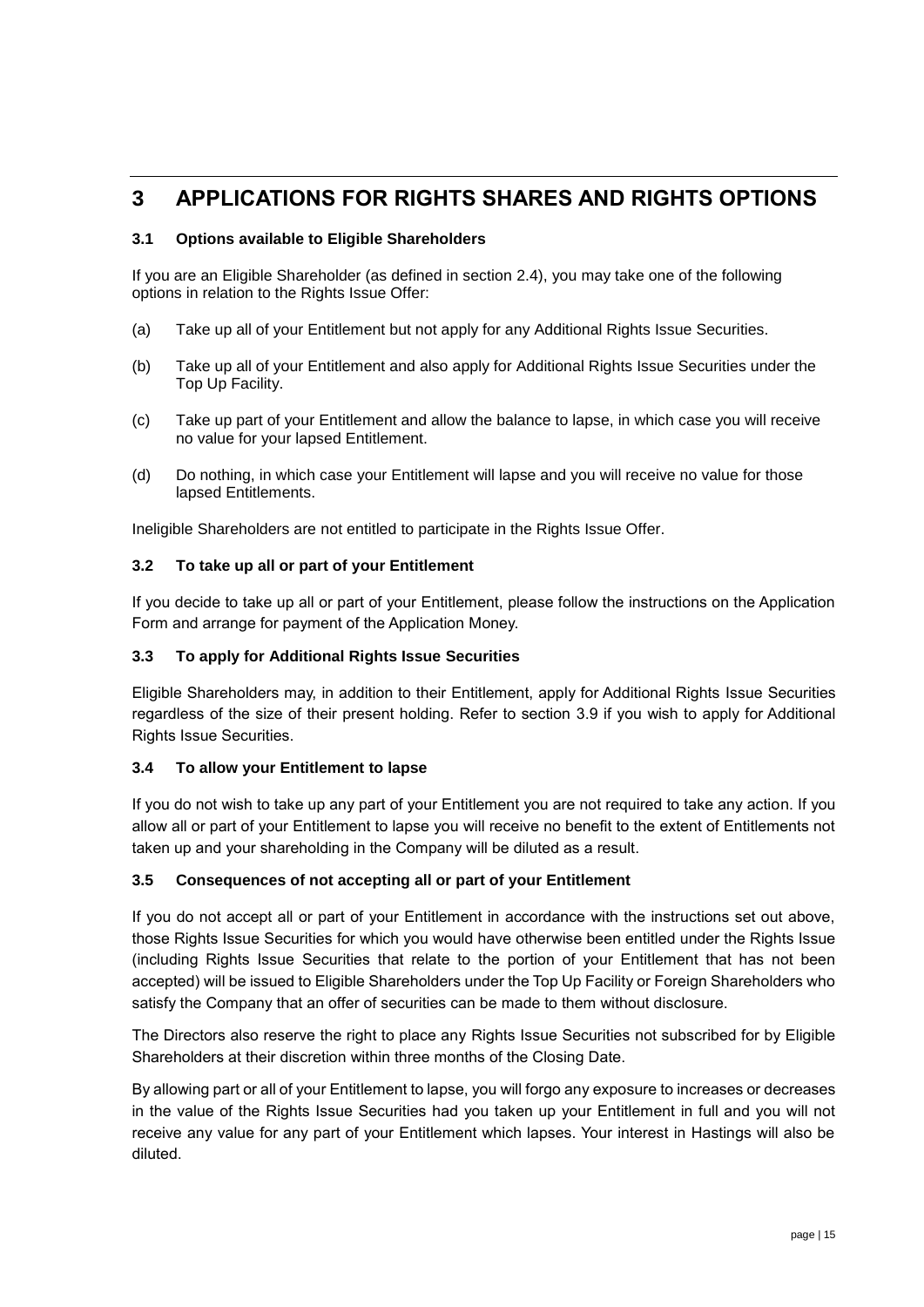#### **3.6 Payment**

Acceptance of Rights Issue Securities must be accompanied by payment in full of the price of A\$0.17 per Rights Share. A single payment should be made for the Application Money for your Entitlement you wish to take up as stated on the Application Form and any Additional Rights Issue Securities you wish to apply for.

Cash will not be accepted and no receipts will be issued. Payments will only be accepted in Australian currency and as follows:

- (a) BPAY® as per the Application Form.
- (b) Cheque, bank draft or money order drawn on and payable at any Australian financial institution.
- (c) Direct fund transfer.

#### **For payment by BPAY®**

If you are paying by BPAY® payment, ensure you follow the instructions on the Application Form. You do not need to mail the Application Form.

It is your responsibility to ensure that your BPAY® payment is received by the Share Registry by no later than 5:00pm (AWST) on the closing date, Wednesday, 1 May 2019. You should be aware of, and account for, any earlier cut-off times that may be implemented by your financial institution with regard to electronic payment.

#### **For payment by cheque, bank draft or money order:**

To participate in the Rights Issue Offer, your completed Application Form, together with your Application Money, must be received no later than 5:00pm (AWST) on the Closing Date at either of:

| <b>By Hand:</b>                | <b>By Post:</b>                |
|--------------------------------|--------------------------------|
| Hastings Technology Metals Ltd | Hastings Technology Metals Ltd |
| Level 8 Westralia Plaza        | Westralia Plaza                |
| 167 St Georges Terrace         | Box No. 6                      |
| Perth WA 6000                  | Mercantile Lane                |
|                                | Perth 6000                     |

Please follow the instructions on the Application Form.

Cheques or bank cheques should be made payable to 'Hastings Technology Metals Ltd' and crossed 'Not Negotiable'. A single cheque should be used for the Application Money for your Entitlement you wish to take up as stated on the Application Form and any Additional Rights Issue Securities you wish to apply for.

The Company will present the cheque or bank draft on or around the day of receipt of the Application Form. If a cheque is not honoured upon its first presentation, the Directors reserve the right to reject the relevant Application Form.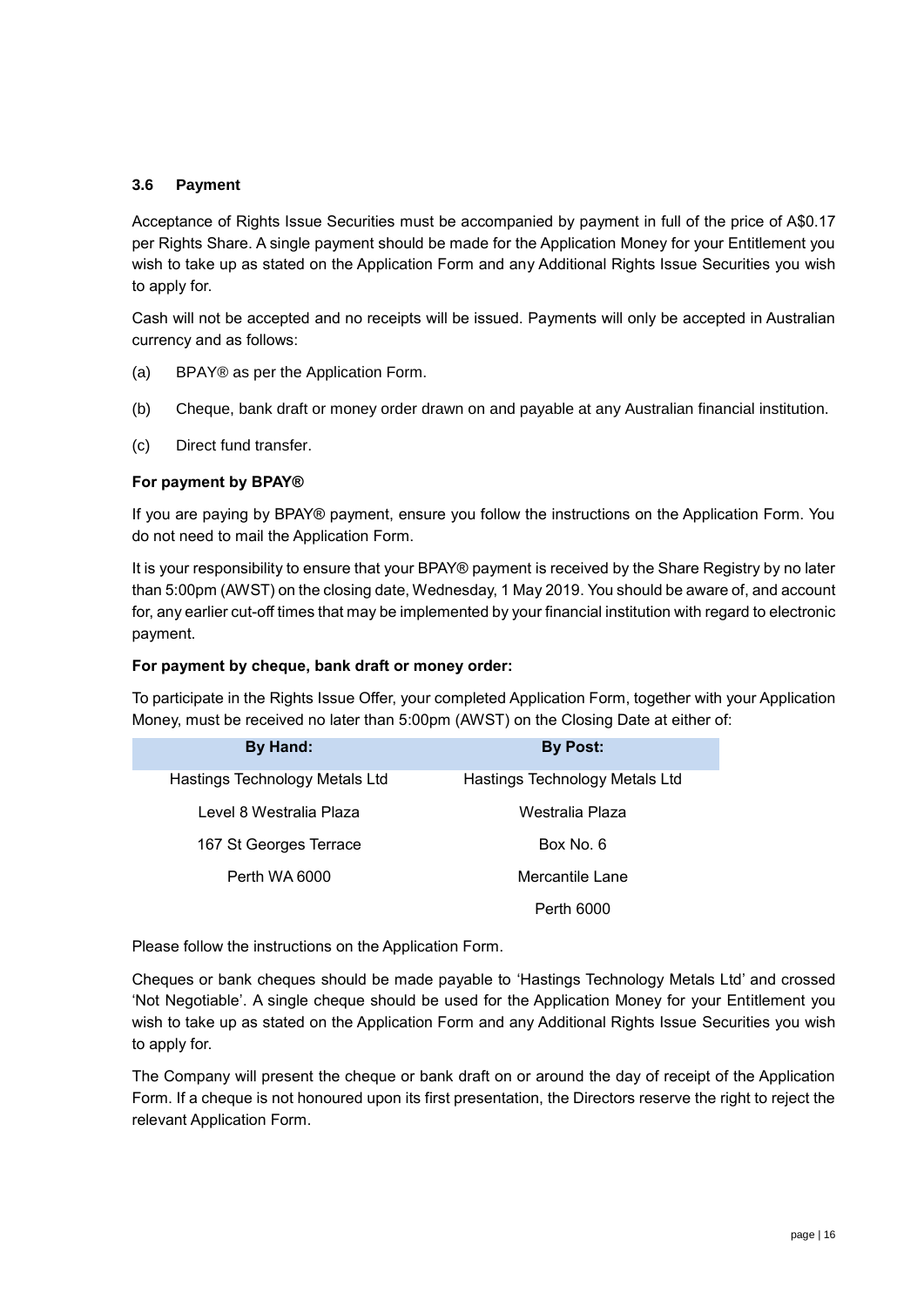If the amount of your cheque or bank draft for Application Money (or the amount for which the cheque or bank draft clear in time for allocation) is insufficient to pay for the number of Rights Shares you have applied for in your Application Form, you may be taken to have applied for such lower number of Rights Shares as your cleared Application Money will pay for (and to have specified that number of Rights Shares in your Application Form) or your Application may be rejected.

#### **Direct fund transfer**

You can transfer Application Money directly to a bank account established by the Company to hold Application Monies:

Hastings Technology Metals Ltd - Share Registry Account

Westpac Bank

60 Martin Place, Sydney NSW 2000

BSB 032 024

Account 938630

SWIFT: WPACAU2S

Please advise either:

- (a) Hidio Jackson (hidio.jackson@hastingstechmetals.com); or
- (b) Annie Chan (annie.chan@hastingstechmetals.com),

by email when funds are transferred. Please also note to include any bank fees.

#### **3.7 Application Form is binding**

A completed and lodged Application Form constitutes a binding offer to subscribe for Rights Issue Securities on the terms and conditions set out in this Prospectus and, once lodged, cannot be withdrawn. If the Application Form is not completed correctly, it may still be treated as a valid application for Rights Issue Securities. The Directors' decision whether to treat an acceptance as valid and how to construe, amend or complete the Application Form is final.

By completing and returning your Application Form with the requisite Application Money, you will be deemed to have represented that you are an Eligible Shareholder. In addition, you will also be deemed to have represented and warranted on behalf of yourself or each person on whose account you are acting that the law in your place of residence and/or where you have been given the Prospectus, does not prohibit you from being given the Prospectus and that you:

- (a) acknowledge that you have received, read and understand this Prospectus and your Application Form in their entirety;
- (b) agree to be bound by the terms of the Prospectus and Hastings' constitution;
- (c) authorise Hastings to register you as the holder of the Rights Issue Securities allotted to you;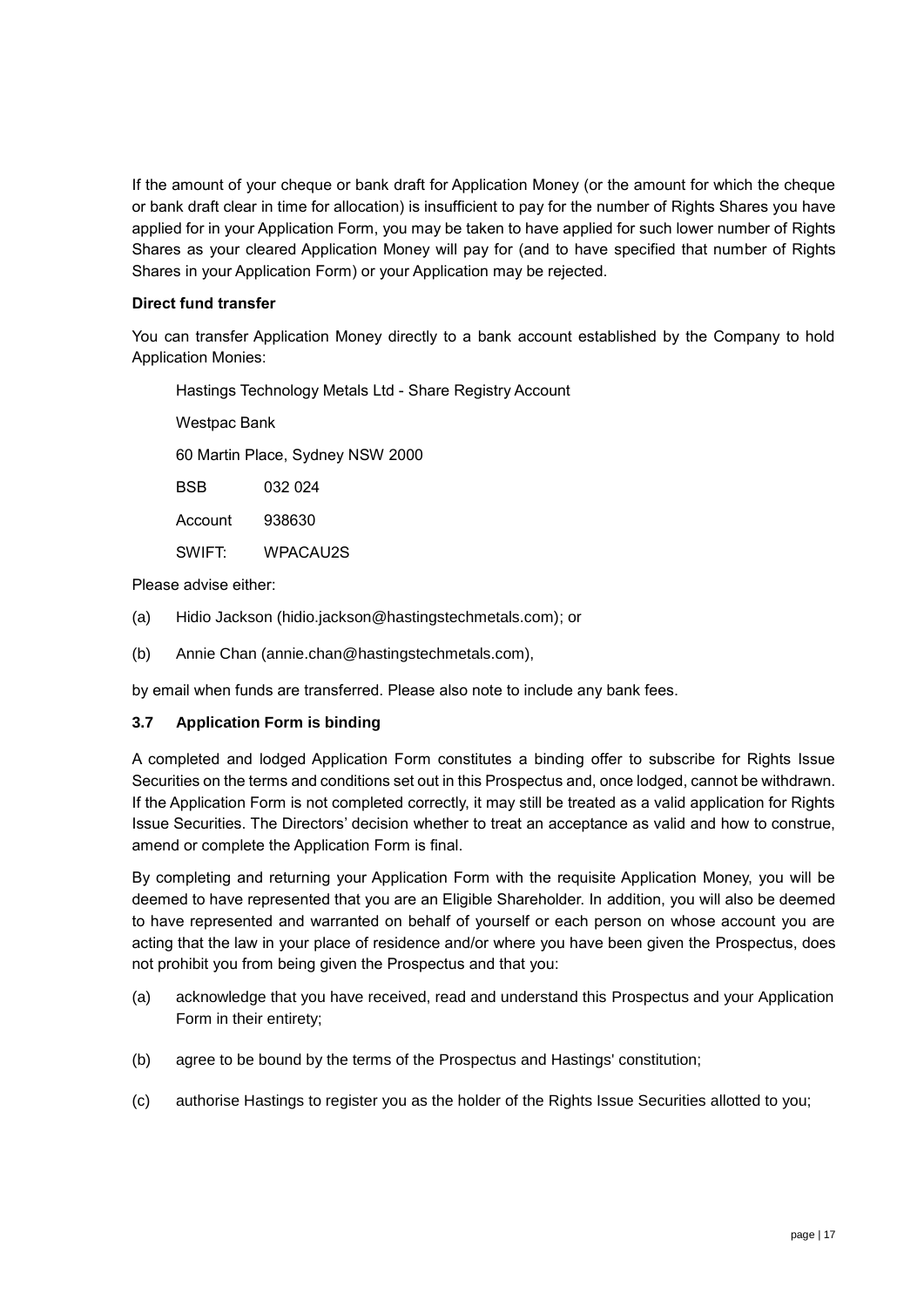- (d) declare that all details and statements in the Application Form are complete, accurate and up to date;
- (e) declare you are over 18 years of age and have full legal capacity and power to perform all of your rights and obligations under the Application Form;
- (f) acknowledge that there is no cooling off period under the Prospectus and that once Hastings receives your Application Form or any payment of Application Money via BPAY®, you may not withdraw your application or funds provided except as allowed by law;
- (g) agree to apply for and be issued up to the number of Rights Issue Securities specified in the Application Form, or for which you have submitted payment of any Application Money via BPAY® at the Offer Price per Rights Share;
- (h) authorise Hastings, the Share Registry and their respective officers or agents to do anything on your behalf necessary for Rights Shares to be issued to you, including to act on instructions of the Share Registry upon using the contact details set out in your Application Form;
- (i) acknowledge and agree that:
	- (i) determination of eligibility of investors for the purposes of the Entitlement Offer is determined by reference to a number of matters, including legal and regulatory requirements, logistical and registry constraints and the discretion of Hastings; and
	- (ii) Hastings and its respective affiliates, disclaim any duty or liability (including for negligence) in respect of that determination and the exercise or otherwise of that discretion, to the maximum extent permitted by law;
- (j) declare that you were the registered holder(s) at the Record Date of the Shares indicated on the Application Form as being held by you on the Record Date;
- (k) acknowledge that the information contained in this Prospectus and your Application Form is not investment advice nor a recommendation that Rights Shares are suitable for you given your investment objectives, financial situation or particular needs;
- (l) acknowledge the statement of risks in Section 6 of this Prospectus, and that investments in Hastings are subject to risk;
- (m) acknowledge that none of Hastings or its respective related bodies corporate and affiliates and their respective directors, contractors, partners, officers, employees, representatives, agents, consultants or advisers, guarantees the performance of the Rights Shares or the performance of Hastings, nor do they guarantee the repayment of capital from Hastings;
- (n) agree to provide (and direct your nominee or custodian to provide) any requested substantiation of your eligibility to participate in the Prospectus and of your holding of Shares on the Record Date;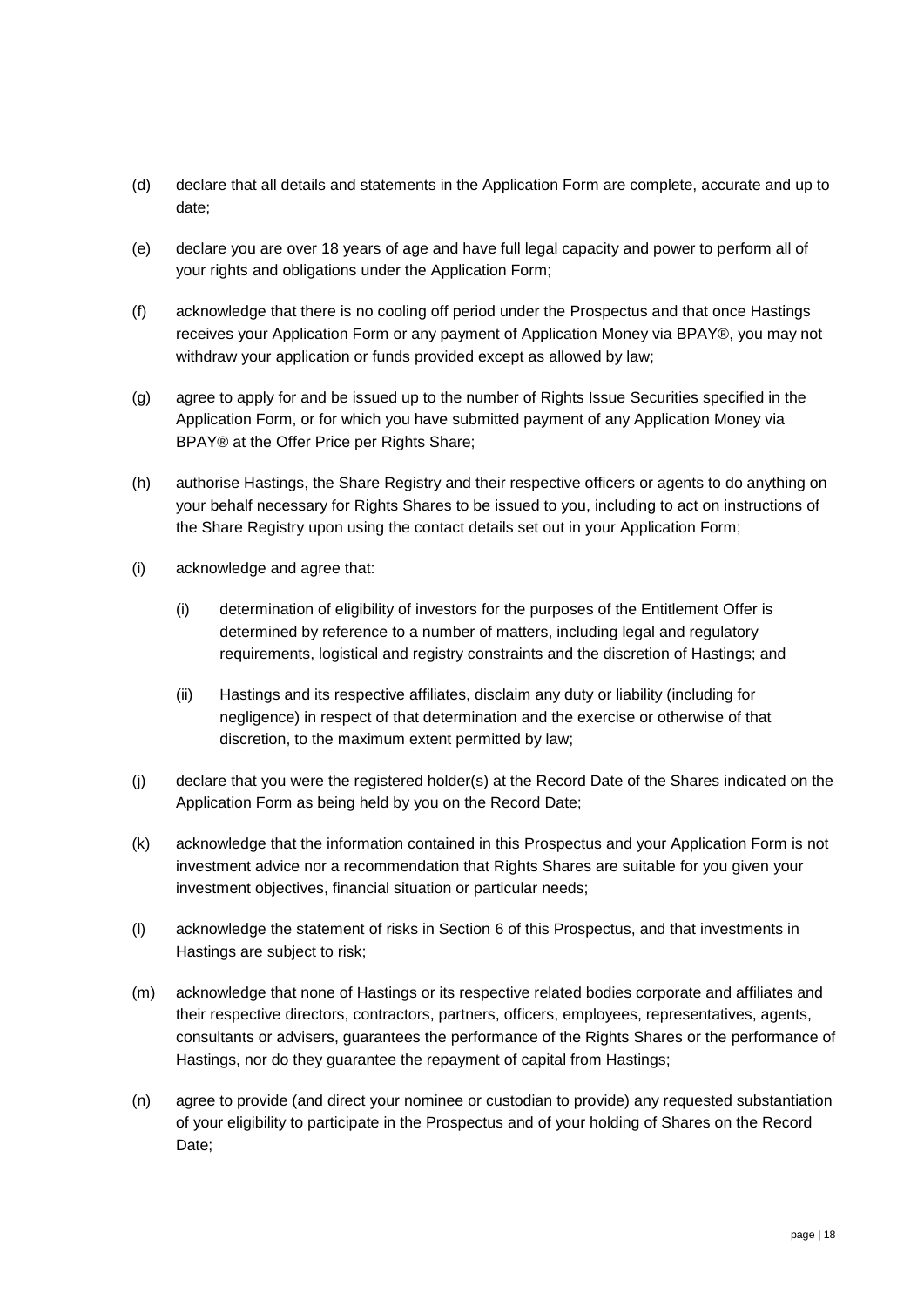- (o) authorise Hastings to correct any errors in your Application Form or other form provided by you;
- (p) represent and warrant that the law of any place does not prohibit you from being given access to this Prospectus and the Application Form, nor does it prohibit you from making an application for Rights Issue Securities and that you are otherwise eligible to participate in the Entitlement Offer;
- (q) represent and warrant that you are not in the United States and you are not a person (including a nominee or custodian) acting for the account or benefit of a person in the United States, and are not otherwise a person to whom it would be illegal to make an offer or issue of Entitlements or Rights Issue Securities under the Entitlement Offer and under any applicable laws or regulations;
- (r) understand and acknowledge that the Entitlements and the Rights Issue Securities have not been, and will not be, registered under the US Securities Act or the securities laws of any state or other jurisdiction in the United States. Accordingly, you understand and acknowledge that the Entitlements may not be issued to, taken up, purchased or exercised by, and the Rights Shares may not be offered or sold to, persons in the United States or to persons who are acting for the account or benefit of a person in the United States (to the extent such a person is acting for the account or benefit of a person in the United States);
- (s) represent and warrant that you are subscribing for Entitlements and/or purchasing Rights Issue Securities outside the United States in "offshore transactions" (as defined in Rule 902(h) under the US Securities Act) in reliance on Regulation S under the US Securities Act;
- (t) have not and will not send this Prospectus, the Application Form or any other materials relating to the Entitlement Offer to any person in the United States or any other country outside Australia and New Zealand;
- (u) if you are acting as a nominee or custodian, each beneficial holder on whose behalf you are submitting the Application Form is resident in Australia and New Zealand, and is not in the United States and is not acting for the account or benefit of a person in the United States, and you have not sent this Prospectus, the Application Form or any information relating to the Prospectus to any such person; and
- (v) make all other representations and warranties set out in this Prospectus.

#### **3.8 Notice to nominees and custodians**

Nominees and custodians should note that the Rights Issue Offer is available only to Eligible Shareholders. The Company is not required to determine whether or not any registered holder is acting as a nominee or the identity or residence of any beneficial owners of securities. Where any nominee or custodian is acting on behalf of a foreign person, that holder, in dealing with its beneficiary, will need to assess whether indirect participation by the beneficiary in the Rights Issue Offer is compatible with applicable foreign laws.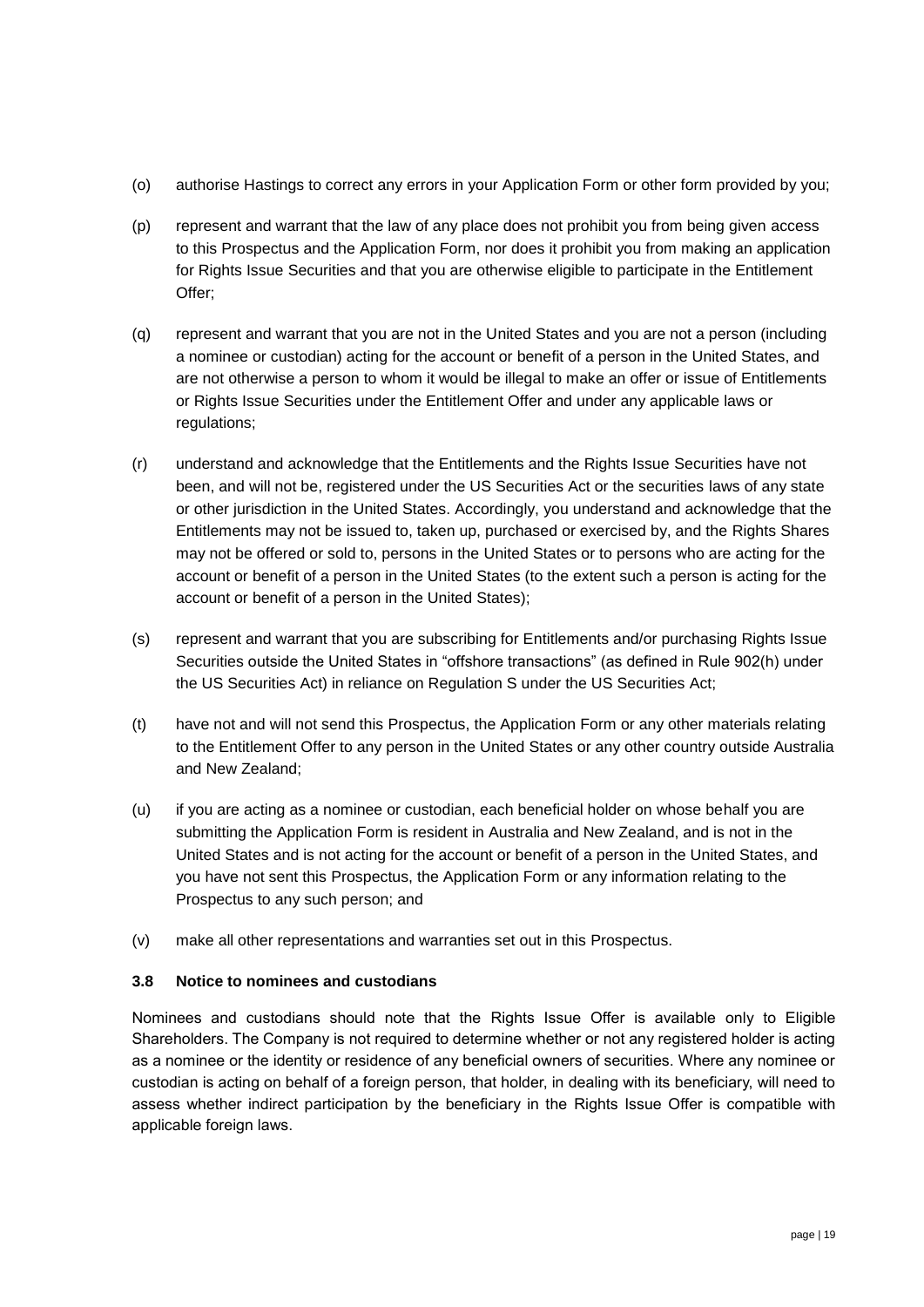#### <span id="page-19-0"></span>**3.9 Applying for Additional Rights Issue Securities**

The Directors reserve the right to issue the shortfall at their discretion within 3 months from the close of the Rights Issue.

Eligible Shareholders may, in addition to their Entitlement, apply for extra Rights Issue Securities regardless of the size of their present holding (**Top Up Facility**).

Rights Issue Securities not subscribed for as Entitlements by Eligible Shareholders and Foreign Shareholders' notional entitlement will become available as Additional Rights Issue Securities. It is possible that there will be few or no Additional Rights Issue Securities available for issue. It is an express term of the Rights Issue Offer that applicants for Additional Rights Issue Securities will be bound to accept a lesser number of Additional Rights Issue Securities allocated to them than applied for. If a lesser number is allocated to them, excess Application Money will be refunded without interest.

The Company reserves the right to scale back any applications for Additional Rights Issue Securities in their absolute discretion. Any surplus Application Monies will be returned to applicants of the Additional Rights Issue Securities as soon as practicable without interest.

#### **3.10 Allotment and Application Money**

Application Money will be held in a subscription account on trust until allotment of the Rights Shares and Rights Options. If the Application Money is refundable, it will be refunded as soon as reasonably practicable. Interest earned on the Application Money will be for the benefit of the Company and will be retained by the Company irrespective of whether the Rights Shares and Rights Options are issued.

No allotment of the Rights Shares will occur until ASX grants permission to quote the Rights Shares.

The Rights Shares are expected to be allotted by no later than 5:00pm (AWST) on Wednesday, 8 May 2019. Statements of holding of the Rights Shares will be mailed after allotment occurs.

#### **3.11 ASX Quotation**

Application for admission of the Rights Shares to official quotation on ASX has been made.

Subject to approval being granted by ASX, it is expected that quotation and trading of Rights Shares will commence on a deferred settlement basis on Thursday, 2 May 2019.

The fact that ASX may agree to grant official quotation of the Rights Shares is not to be taken in any way as an indication of the merits of the Company or the Rights Shares.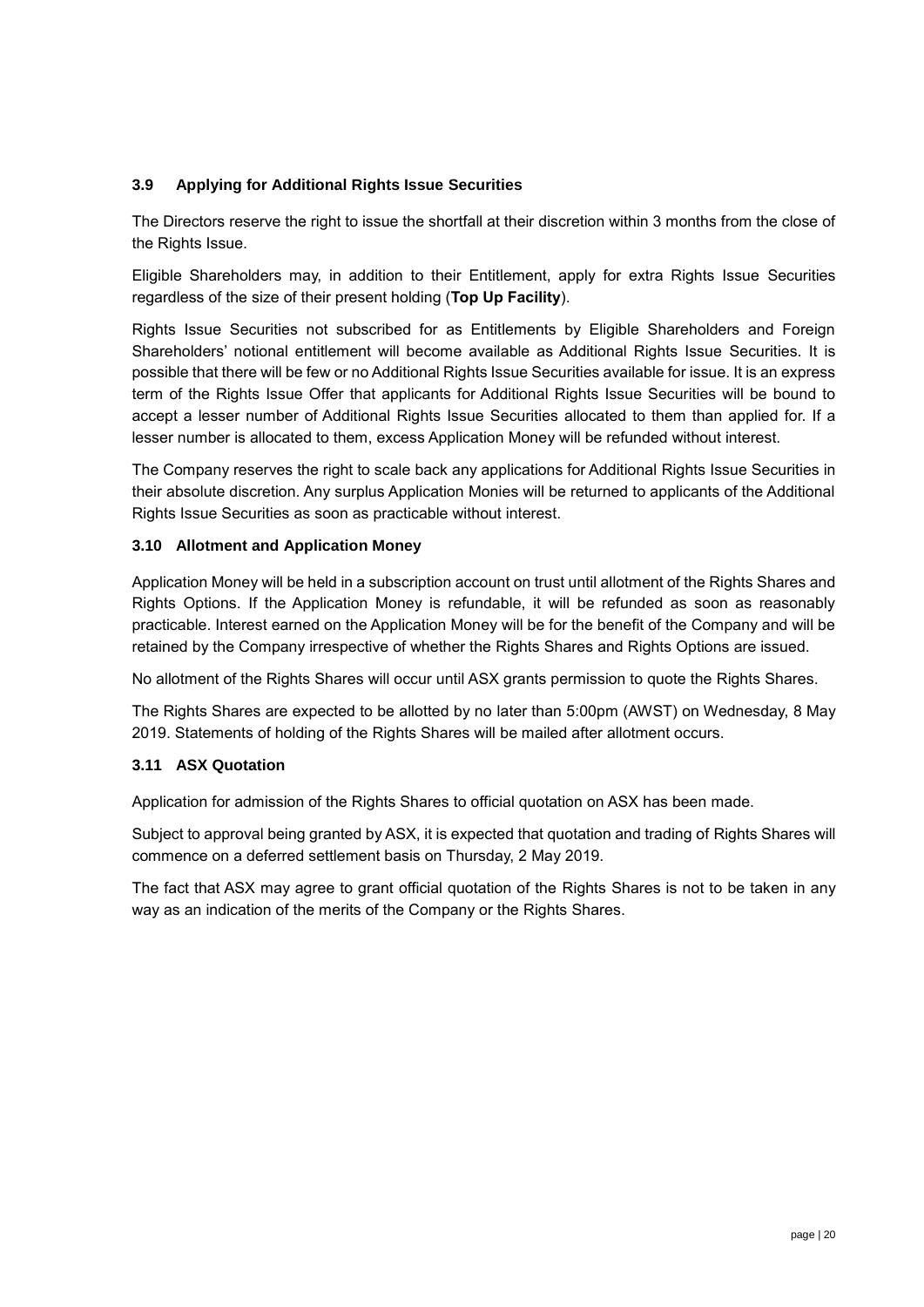### **4 EFFECT OF THE OFFERS**

#### **4.1 Principal effect of the Offers on the Company**

The principal effects of the Offers, assuming full subscription, will be to:

- (a) increase the total number of Shares on issue from 778,075,683 Shares as at the date of this Prospectus to 946,721,778 Shares;
- (b) have 84,323,048 Offer Options on issue; and
- (c) increase cash reserves by approximately A\$28.5 million (before the costs of the Offers are paid).

#### **4.2 Effect of the Offers on the capital structure of the Company**

The effect of the Offers on the capital structure of the Company is set out below.

| <b>Rights Shares</b>                                                                   |             |  |  |  |
|----------------------------------------------------------------------------------------|-------------|--|--|--|
| Shares on issue at the date of this Prospectus                                         | 778,075,683 |  |  |  |
| Issue of maximum number of Placement Shares                                            | 71,386,635  |  |  |  |
| Issue of maximum number of Rights Shares                                               | 97,259,460  |  |  |  |
| 849,462,318<br>Total Shares on issue after Completion of the Placement Offer           |             |  |  |  |
| 946,721,778<br>Total Shares on issue after Completion of the Rights Issue Offer        |             |  |  |  |
| 1,031,044,827<br>Total Shares that would be on issue if each Offer Option is exercised |             |  |  |  |
| <b>Offer Options</b>                                                                   |             |  |  |  |
| Issue of maximum number of Placement Options                                           | 35,693,318  |  |  |  |
| 48,629,730<br>Issue of maximum number of Rights Options                                |             |  |  |  |
| 84,323,048<br>Issue of maximum number of Offer Options                                 |             |  |  |  |

#### **4.3 Effect on financial position**

The Company's audit reviewed statement of financial position as at 31 December 2018 and the proforma unaudited balance sheet as at 31 December 2018 are set out below.

The pro-forma balance sheet has been prepared to provide investors with information on the assets and liabilities of the Company and pro-forma assets and liabilities of the Company as noted above. The historical and pro-forma financial information is presented in an abbreviated form, in so far as it does not include all of the disclosures required by the Australian Accounting Standards applicable to annual financial statements.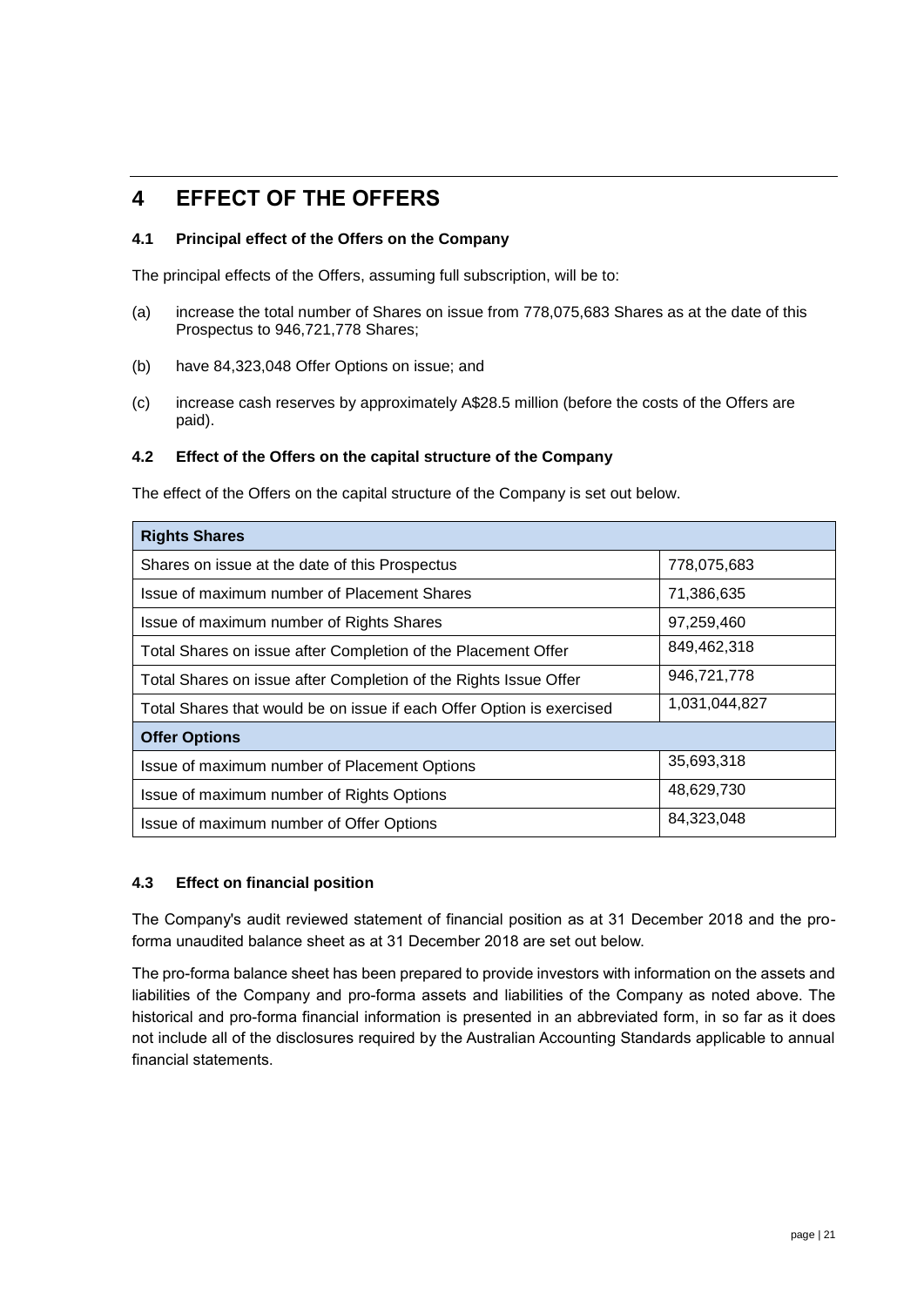#### **Hastings Technology Metals Ltd Pro-forma Statement of Financial Position**

|                                      | 31-Dec-18     | <b>Share Placement</b> | <b>Rights Issue</b> |              |               |
|--------------------------------------|---------------|------------------------|---------------------|--------------|---------------|
|                                      | (Audited)     | Adjustment             | Adjustment          | <b>Notes</b> | Pro-forma     |
|                                      | \$            | \$                     | \$                  |              | \$            |
| <b>Assets</b>                        |               |                        |                     |              |               |
| <b>Current assets</b>                |               |                        |                     |              |               |
| Cash and cash equivalents            | 12,041,866    | 11,535,579             | 16,237,108          | 1,2          | 39,814,553    |
| Trade and other receivables          | 1,308,469     |                        |                     |              | 1,308,469     |
| <b>Total current assets</b>          | 13,350,335    |                        |                     |              | 41,123,022    |
| Non-current assets                   |               |                        |                     |              |               |
| Plant and equipment                  | 23,852,482    |                        |                     |              | 23,852,482    |
| Deferred exploration expenditure     | 50,533,671    |                        |                     |              | 50,533,671    |
| <b>Total non-current assets</b>      | 74,386,153    |                        |                     |              | 74,386,153    |
| <b>Total assets</b>                  | 87,736,488    |                        |                     |              | 115,509,175   |
| <b>Liabilities</b>                   |               |                        |                     |              |               |
| <b>Current liabilities</b>           |               |                        |                     |              |               |
| Trade and other payables             | 8,124,352     |                        |                     |              | 8,124,352     |
| Provisions                           | 94,503        |                        |                     |              | 94,503        |
| <b>Total current liabilities</b>     | 8,218,855     |                        |                     |              | 8,218,855     |
| <b>Non-current liabilities</b>       |               |                        |                     |              |               |
| Employee benefit obligations         | 23,511        |                        |                     |              | 23,511        |
| <b>Total non-current liabilities</b> | 23,511        |                        |                     |              | 23,511        |
| <b>Total Liabilities</b>             | 8,242,366     |                        |                     |              | 8,242,366     |
| <b>Net Assets</b>                    | 79,494,122    |                        |                     |              | 107,266,809   |
| Equity                               |               |                        |                     |              |               |
| <b>Issued capital</b>                | 94,558,608    | 10,429,086             | 14,729,587          | 1,2          | 119,717,280   |
| Reserves                             | 491,596       | 1,106,493              | 1,507,522           | 3            | 3,105,610     |
| Accumulated losses                   | $-15,556,082$ |                        |                     |              | $-15,556,082$ |
| <b>Total Equity</b>                  | 79,494,122    |                        |                     |              | 107,266,809   |
|                                      |               |                        |                     |              |               |

#### **Notes:**

The pro-forma Statement of Financial Position as at 31 December 2018 has been adjusted to reflect the following post-31 December 2018 pro-forma events:

- 1 On 3 April 2019, the Company raised \$12,135,728 through a share placement with an estimated cost of approximately \$600,149.
- 2 The Company intends to announce a \$16,534,108 non-renounceable rights issue with an estimated cost of approximately \$297,000.
- 3 For every 2 new placement shares or rights issue subscribed for, there will be 1 free attaching option. The option's value (using the Black Scholes option pricing model) is \$0.031 per option assuming a 64% volatility and a RBA cash rate of 1.5%. Each option has an exercise price of A\$0.25 and an expiry date of 12 April 2022.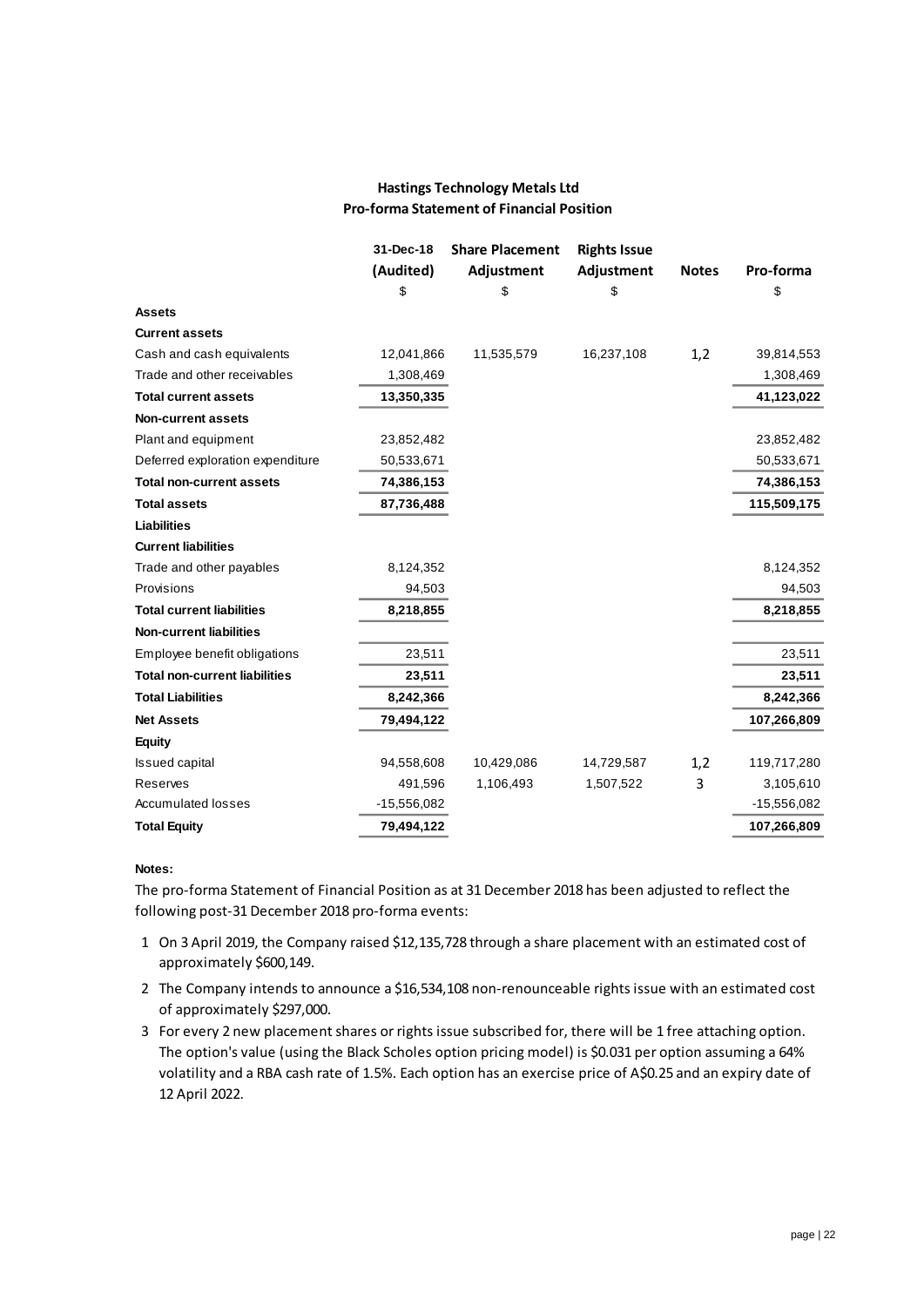#### **4.4 Effects on control of the Company**

Below is a summary of the effect on the total number of Shares in the Company Charles Lew will have following the issue of Rights Shares and assuming exercise of the Offer Options. The table below does not contemplate Mr Lew being issued any Rights Shares or Rights Options pursuant to the Lew Underwriting Agreement. On the assumption Mr Lew participates up to his full underwritten amount (being A\$1 million), he will be issued a further 5,882,352 Rights Shares and 2,941,176 Rights Options.

| <b>Shareholder</b> | <b>Interest in Shares</b><br>before issue and<br>allotment of Rights<br><b>Shares</b> | <b>Interest in Shares</b><br>after issue and<br>allotment of Rights<br>Shares <sup>1</sup> | <b>Interest in Shares</b><br>on exercise of Offer<br><b>Options</b> | <b>Interest in Shares</b><br>assuming no<br>participation in the<br>Rights Issue <sup>3</sup> |
|--------------------|---------------------------------------------------------------------------------------|--------------------------------------------------------------------------------------------|---------------------------------------------------------------------|-----------------------------------------------------------------------------------------------|
| Charles<br>Lew     | 10.09%                                                                                | 9.33%                                                                                      | $9.0\%$                                                             | 7.6%                                                                                          |

**Notes:**

1. This assumes that Charles Lew takes up his full Entitlement of Rights Shares under the Rights Issue.

2. This figure assumes that Charles Lew takes up his full Entitlement to Rights Options.

3. This assumes that Charles Lew does not take up any of his Entitlement in Rights Shares or Rights Options.

It is not expected that any change in the total relevant interest of the above will have any material consequences on the control of the Company.

#### **4.5 Restrictions on the distribution of the Prospectus**

This Prospectus and the accompanying Application Form does not constitute an offer of New Securities in any jurisdiction in which, or to any person to whom, it would be unlawful to make such an offer.

Return of a duly completed Application Form will be taken by the Company to constitute a representation by the Applicant that there has been no breach of applicable securities laws.

The distribution of this Prospectus in jurisdictions outside Australia may be restricted by law and anyone who receives this Prospectus should seek advice on and observe such restrictions. Any failure to comply with such restrictions may constitute a violation of applicable securities laws. No action has been taken to register or qualify the New Securities or the Offer, or otherwise permit a public offering of New Securities, in any jurisdiction outside Australia.

It is the responsibility of any Applicant to ensure compliance with any laws of the country relevant to their Application. Return of a duly completed Application Form and/or payment of Application Money will be taken by the Company to constitute a representation that there has been no breach of such laws. This document does not constitute an offer of New Securities of the Company in any jurisdiction in which it would be unlawful. New Securities may not be offered or sold in any country outside Australia except to the extent permitted below.

#### **4.6 ASX waivers and ASIC relief**

The Company has confirmed that no waivers from the ASX Listing Rules are required in relation to the Rights Issue Offer. The Company has not applied for any specific ASIC relief in order to conduct the Rights Issue Offer. This Prospectus has been prepared with disclosure in accordance with section 713 of the Corporations Act (as modified by ASIC Legislative Instrument 2016/83) thereby removing any trading restrictions on the sale of any New Shares issued by the Company on conversion of the Offer Options pursuant to section 707(3) and (4) of the Corporations Act (as modified by ASIC Legislative Instrument 2016/80).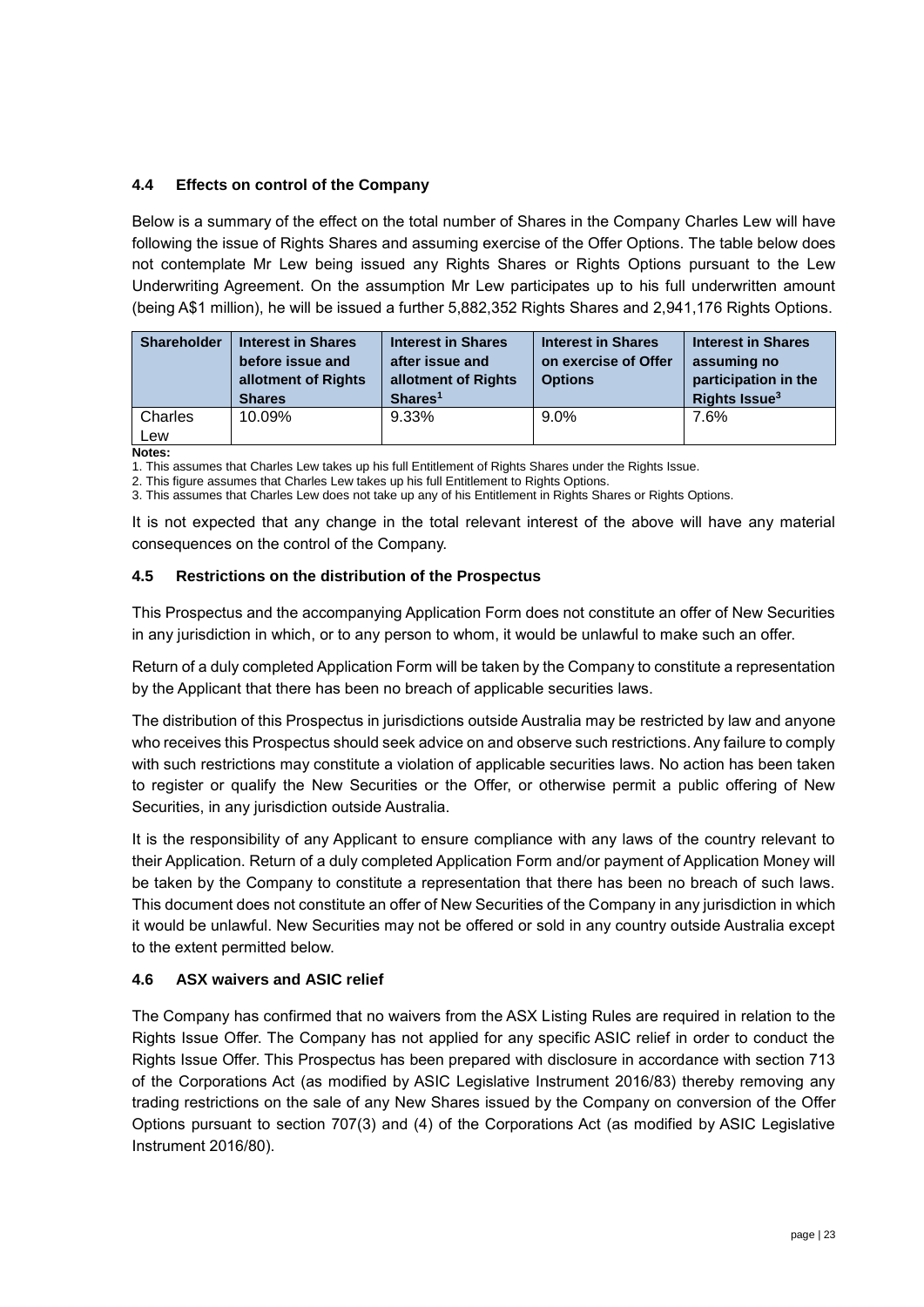### **5 COMPANY INFORMATION**

#### **5.1 Board of Directors**

The Directors of the Company bring to the Board relevant expertise and skills, including industry and business knowledge, financial management and corporate governance experience.

The following persons are Directors of the Company as at the date of this Prospectus:

#### **Mr Charles Lew Executive Chairman**

Qualifications: BA Hons Finance and Accounting, MSc Management Science

Mr Lew has more than 30 years of investment banking experience, including serving as Managing Director of ABN Amro's investment banking business in Singapore from 1997 to 2000. He has been involved in a diverse range of investment banking activities, including IPOs, equity placements, corporate mergers and acquisitions, debt/equity restructuring, private equity investments and venture capital financing.

After leaving ABN Amro in year 2000, Mr Lew started his own investment management company, Equator Capital, which manages a hedge fund that is primarily involved in trading global managed futures, US equities and options. In addition, the company has been a pre-IPO investor in growth companies in Singapore, Malaysia and China some of whom were subsequently listed on the Singapore Exchange.

Mr Lew served as an Independent Non-Executive Director of one of Malaysia's prominent banking group, RHB Bank from March 2004 until his retirement from the Group in May 2016. During this period, he was on the board of RHB Investment Bank (2004 to 2016), RHB Islamic Bank (2008 to 2016) and RHB Capital Berhad (2005 to 2007). He was an Independent Director on the board of Singapore Medical Group between 2007 and 2013. He is also Founder and Chairman of Muddy Murphy Holdings, an operator of traditional and concept pubs that was established in 1996.

He holds a BA (Hons) in Finance and Accounting from the University of East London and a MSc in Management Science from Imperial College, University of London. Mr Lew has not held any other ASX directorships in the last three years.

#### **Mr Jean Claude Steinmetz Non-Executive Director**

Qualifications: BSc in Chemical Engineering, MSc in Industrial Management

Mr Steinmetz has been involved in the specialty chemical industry for more than 25 years with a strong focus on the automotive industry leading breakthrough projects in body developments and major reductions programmes of carbon dioxide (CO2) in compliance with European and global legislation. Mr Steinmetz has also held management positions in Rhodia-Solvay, GE and Du Pont. He currently serves as Chairman of the Auto Plastic and Innovative Materials Committee of Sino-EU Chemical Manufacturers Association.

Mr Steinmetz was previously Chief Operating Officer for the ASX listed rare earth company, Lynas Corporation where he had operational responsibility for the mining operations and concentration plant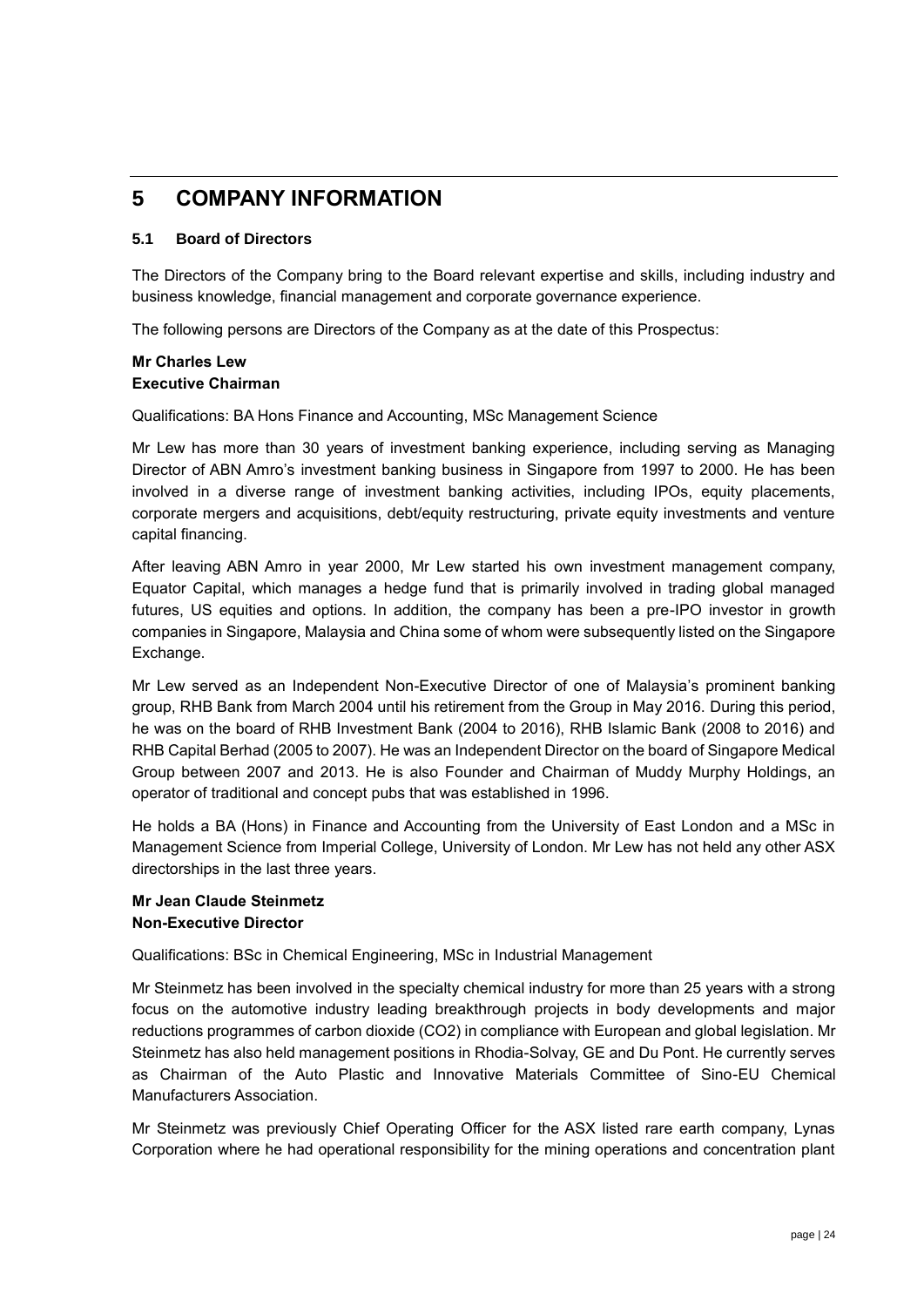at Mount Weld in Western Australia and the Lynas Advanced Materials Plant (LAMP) in Malaysia. He also had oversight of the sales and marketing activities at Lynas. Mr Steinmetz has not held any other ASX directorships in the last three years.

He is fluent in English, Dutch, German and French. Mr Steinmetz has held no other directorships in the last three years.

#### **Mr Malcolm Randall Non-Executive Director**

Mr Randall holds a Bachelor of Applied Chemistry Degree, is a Fellow of the Australian Institute of Company Directors, and has more than 40 years' of extensive experience in corporate, management and marketing in the resource sector, including more than 25 years with the Rio Tinto group of companies. His experience has covered a diverse range of mineral activities including Iron Ore, Base Metals, Uranium, Minerals Sands and Lithium. Malcolm has held the position of Chairman and director of multiple ASX listed companies and is currently also on the board of Kalium Lakes Ltd (where he is the Chairman), Argosy Minerals Ltd, Magnetite Mines Ltd and Thundelarra Ltd.

#### **Mr Neil Hackett**

#### **Non-Executive Director and Joint Company Secretary**

Mr Hackett has over 20 years of ASX director, company secretary and senior executive experience in mining, industrials and funds management industries and a further 10 years corporate experience with the ASIC. Neil is currently Non-Executive Chairman of ASX listed lithium and gold explorer Ardiden Limited, Non-Executive Director of ASX listed oil and gas explorer Calima Energy Limited, Non-Executive Director of WestCycle Inc, Board member of John XXIII College and Independent Board Advisor and Company Secretary to Footwear Industries Pty Ltd (trading as Steel Blue Boots).

Neil holds a Bachelor of Economics from the University of Western Australia, post-graduate qualifications in Applied Finance and Investment, post-graduate qualifications in Financial Planning, is a Graduate and Facilitator with the Australian Institute of Company Directors and is a Fellow of the Financial Services Institute of Australia.

#### **5.2 Directors interests**

Others than as set out below or elsewhere in this Prospectus, no Director nor any firm in which a Director is a partner, has or had within 2 years before the lodgement of this Prospectus with ASIC, any interest in:

- (i) the formation or promotion of the Company;
- (ii) property acquired or proposed to be acquired by the Company in connection with its formation or promotion of the Offers; and
- (iii) the Offers.

The relevant interest of each of the Directors in the Shares of the Company as at the date of this Prospectus, is set out in the table below.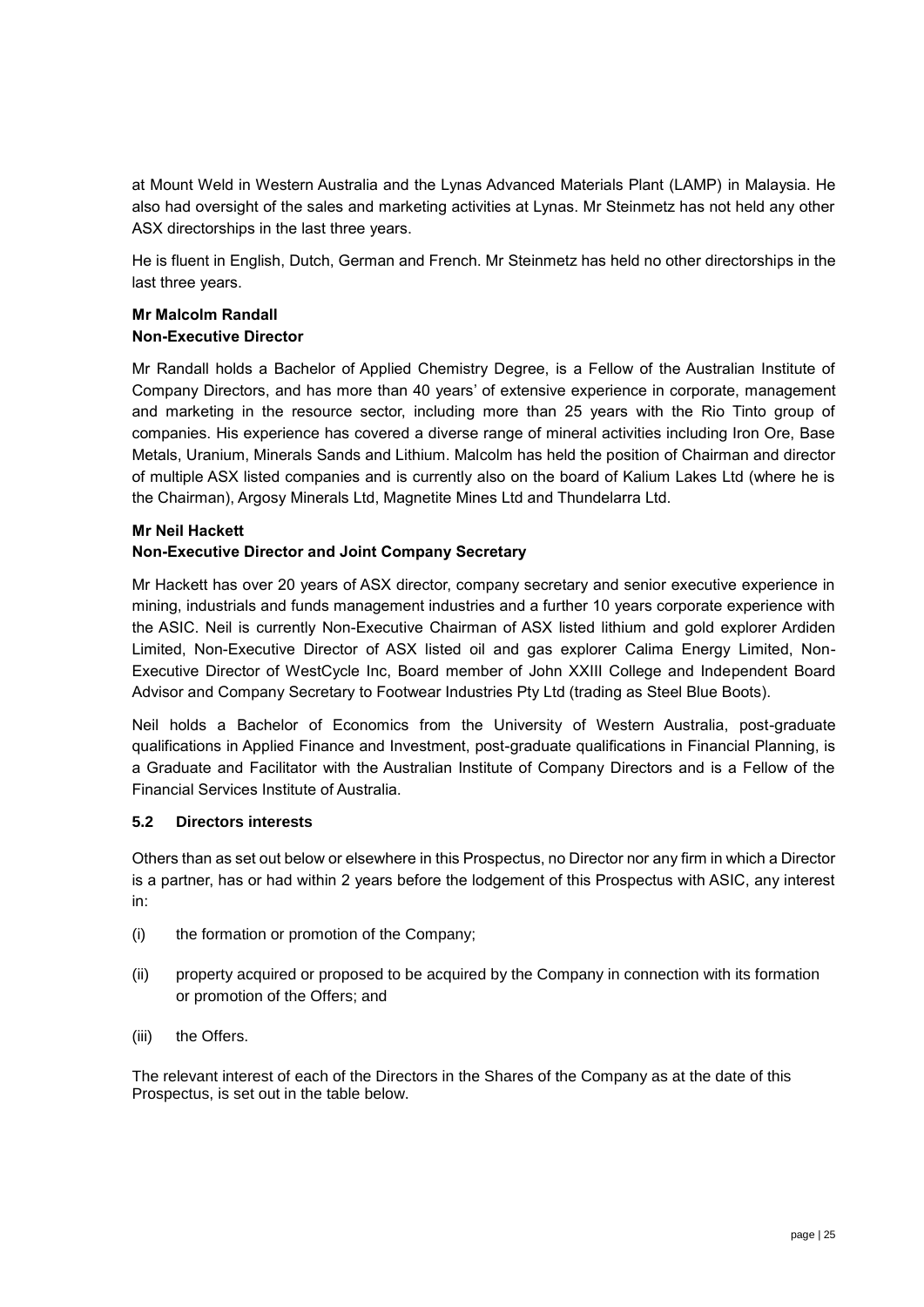| <b>Director</b>          | # of Shares | $\%$        |
|--------------------------|-------------|-------------|
| Mr Charles Lew           | 78,523,400  | 10.09%      |
| Mr Jean Claude Steinmetz | 370,890     | 0.05%       |
| Mr Malcolm Randall       | 50,000      | 0.00006426% |
| Mr Neil Hackett          | <b>NIL</b>  | 0%          |

#### **5.3 Directors' fees**

Other than as set out below, no amounts have been paid or agreed to be paid (in cash or Shares or otherwise) to any Director or to any firm in which any Director is a partner or director, either to induce him to become, or to qualify him as, a Director or otherwise for services rendered by him or by the firm in connection with the formation or promotion of the Company or the Offer.

Directors are entitled to Directors' fees and other payments, which are disclosed in the Company's annual financial reports. The Directors' current annual remuneration is as follows:

| <b>Director</b>                         | 2017 Director<br>fees $($A)$ | 2017 Other<br>remuneration (\$A) | 2018 Director<br>fees $($A)$ | 2018 Other<br>remuneration (\$A) |
|-----------------------------------------|------------------------------|----------------------------------|------------------------------|----------------------------------|
| Mr Charles Lew                          | 69,996                       | 213,716                          | 94,998                       | 286,502                          |
| Mr Jean Claude<br>Steinmetz             | 37,408                       | 58,428                           | 49,932                       | 130,117                          |
| Mr Mal Randall                          | N/A                          | N/A                              | N/A                          | N/A                              |
| Mr Neil Hackett                         | N/A                          | N/A                              | N/A                          | N/A                              |
| Mr Guy<br>Robertson <sup>1</sup>        | N/A                          | N/A                              | 36,000                       | 76,280                           |
| Mr Anthony Ho <sup>1</sup>              | 40,000                       | 23,428                           | 16,667                       | 43,378                           |
| Mr Aristeidis<br>Stamoulis <sup>1</sup> | N/A                          | N/A                              | 18,280                       | 127,355                          |
| Mr Malcolm<br>Mason <sup>1</sup>        | 26,667                       | N/A                              | N/A                          | N/A                              |
| <b>Total</b>                            | 174,071                      | 295,572                          | 215,876                      | 663,633                          |

**Notes:**

1. Previous directors of the Company.

Directors of Hastings are entitled to remuneration out of the funds of the Company but the remuneration of the non-executive Directors may not exceed in any year the amount fixed by the Company in general meeting for that purpose. The aggregate remuneration of the non-executive Directors of Hastings has been fixed at a maximum of A\$250,000 per annum.

Directors are also entitled to be paid reasonable travel, accommodation and other expenses incurred in consequence of their attendance at Board meetings and otherwise in the execution of their duties as Directors.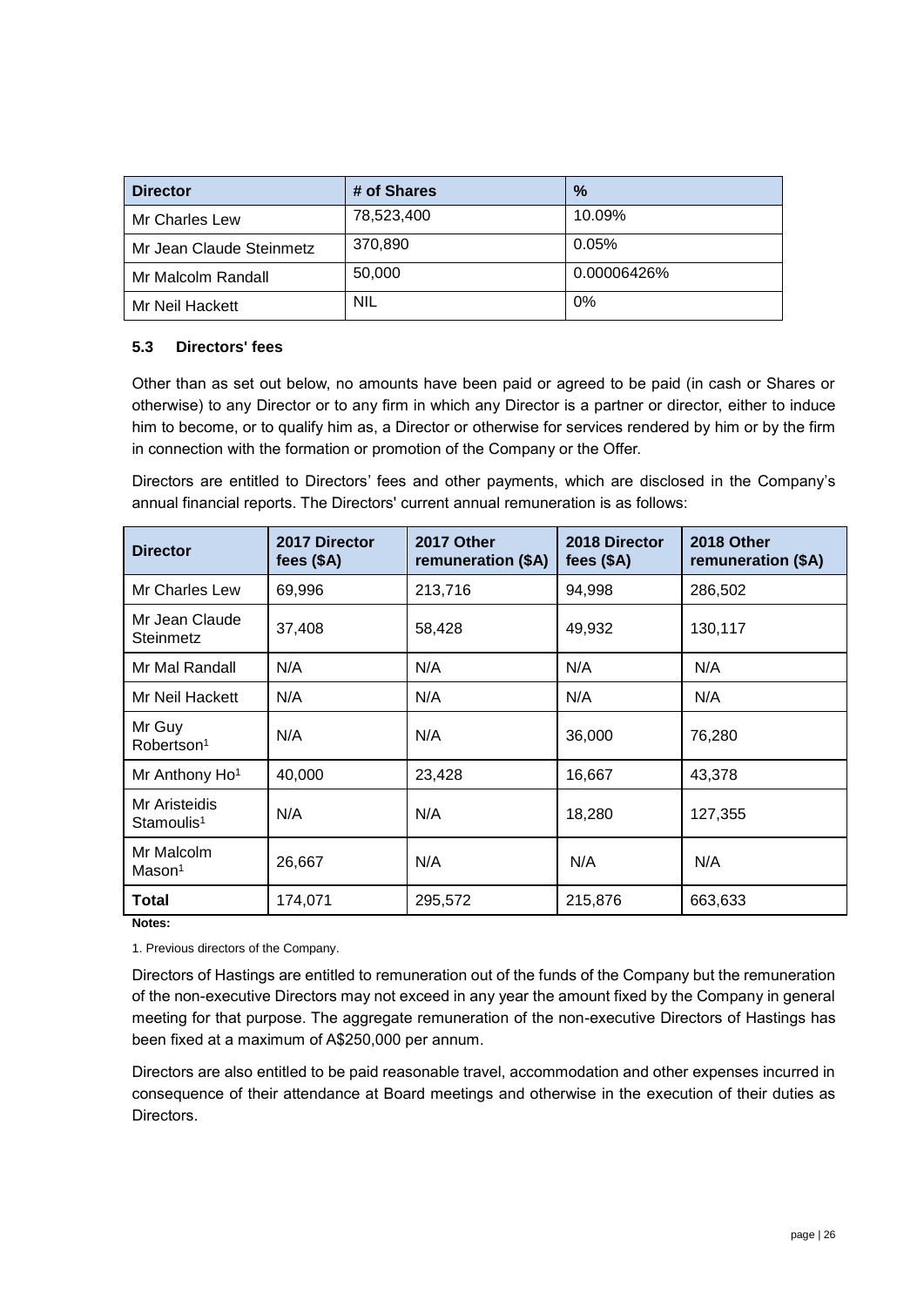### <span id="page-26-0"></span>**6 RISK FACTORS**

This Section [6](#page-26-0) describes some of the potential risks associated with an investment in Hastings.

An investment in Hastings is subject to risks specific to Hastings and its business and is also subject to general risks. Each of these risks could, if they eventuate, have a material adverse impact on Hastings' business, financial position, operating and financial performance and the value of Shares. Many of the circumstances giving rise to these risks are beyond the control of Hastings and its Directors and management.

You should note that the risks described in this Section [6](#page-26-0) are not the only risks faced by Hastings. Additional risks (including risks of which Hastings and its Directors are currently unaware) also have the potential to have a material adverse effect on Hastings' business, financial position, operating and financial performance and the value of Shares.

The Directors recommend that Eligible Shareholders and potential investors examine the contents of this document together with previous ASX disclosures and public documents of the Company, including its announcement to ASX on 28 November 2017 titled "Successful Completion of Yangibana Definitive Feasibility Study" (a copy of which can be obtained from www.asx.com.au), and rely on the advice of their professional advisers before deciding whether or not to apply for Rights Shares pursuant to this Prospectus.

Before deciding whether to invest in Hastings, you should read this Prospectus carefully and in its entirety, and satisfy yourself that you have a sufficient understanding of the actual and potential risks associated with such an investment. You should consider whether an investment in Hastings is suitable for you having regard to your personal circumstances, investment objectives, financial situation, tax position and particular needs. If you do not understand any part of this Prospectus or are in any doubt as to whether to invest in Hastings, you should seek professional advice from your stockbroker, accountant, lawyer, financial adviser or other independent professional adviser.

#### **6.1 Risks specific to an investment in Hastings**

The risks outlined below are specific to the Company's operations and to the resource exploration industry in which the Company operates. Operational risks are driven by internal and external events impacting systems, processes and people.

#### **Future capital needs and additional funding**

The funds raised from the Offer will be used to fund the development of the Yangibana rare earths mine. These funds will not be sufficient to complete the proposed development and significant further funding will be required – see Investor presentation lodged with the ASX on 12 March 2019 and on the Company's website www.hastingstechmetals.com.

The Company's ability to raise further capital (equity and debt) within an acceptable time, of a sufficient amount and on terms acceptable to the Company will vary according to various factors, including the price of relevant commodities, final Environmental Protection Authority (**EPA**) approval, securities market and industry conditions, and the timely execution of preliminary infrastructure works currently underway.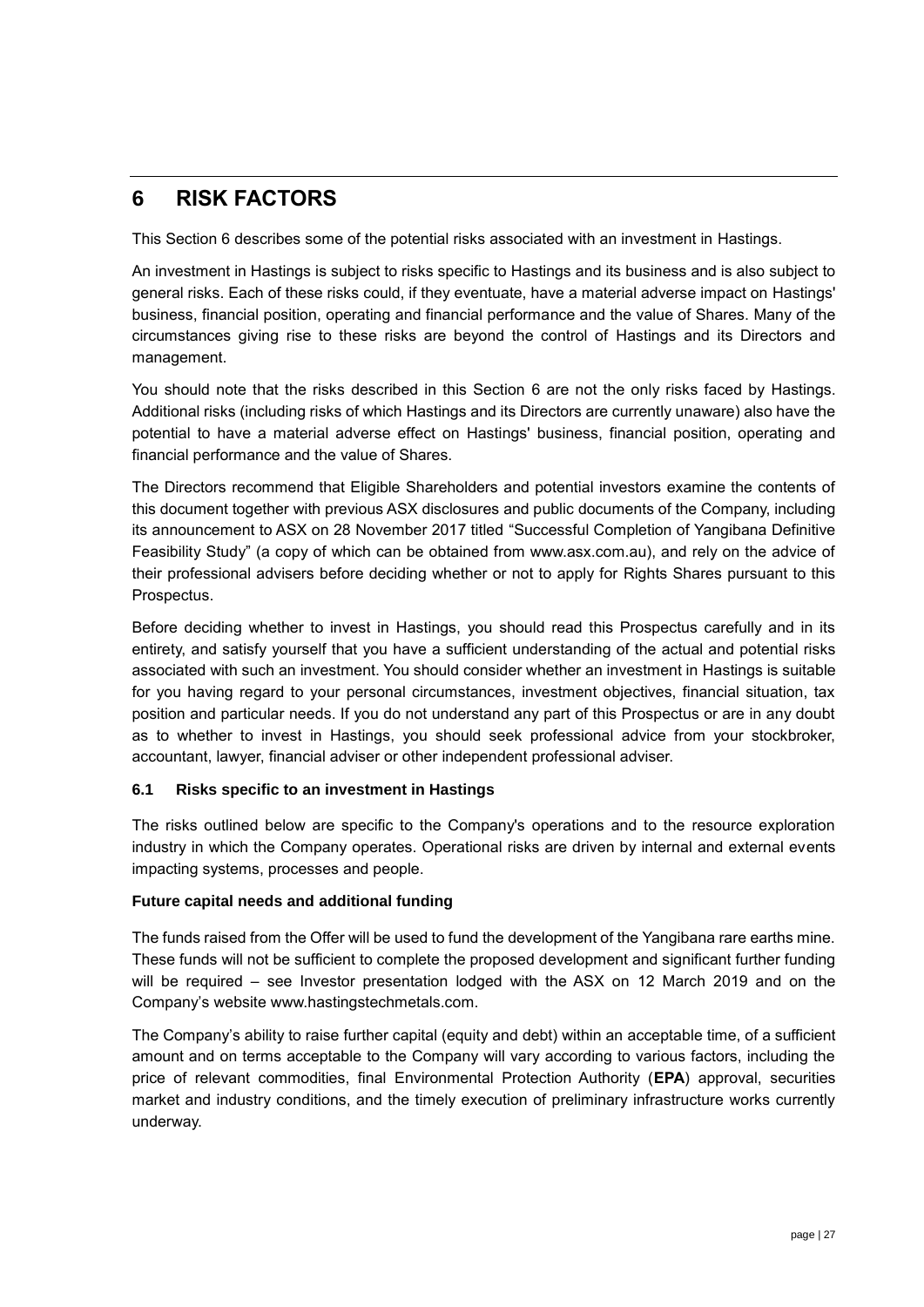No assurance can be given that future funding will be available to the Company on favourable terms (or at all). If adequate funds are not available on acceptable terms the Company may not be able to further develop its projects leaving the Company to explore other avenues to maximise value for Shareholders.

Uncertainty in domestic and international credit markets could materially affect the Company's ability to access sufficient capital for its capital expenditures and acquisitions and, as a result, may have material adverse effect on the Company's ability to execute its business strategy and on its business, financial condition, results of operations and prospects. The possibility of material dilution for Shareholders also exists especially if equity raisings are completed during a period of general market or the Company's Share price weakness.

#### **Commodity prices**

Commodity prices fluctuate and are affected by numerous factors beyond the control of the Company. While the prices of the key products the Company is to produce – Neodymium (Nd) and Praseodymium (Pr) – have risen over the last few years, they are subject to fluctuation. Factors impacting on these commodity prices include:

- (i) worldwide and regional supply and demand for commodities;
- (ii) general world economic conditions and the outlook for interest rates;
- (iii) global and regional supply and demand;
- (iv) government regulations and actions;
- (v) war or other international conflicts;
- (vi) changes in population growth and consumer preferences;
- (vii) the price and availability of new technology;
- (viii) inflation; and
- (ix) weather conditions.

These factors may have a positive or negative effect on the Company's project development and production plans and activities, together with the ability to fund those plans and activities.

It is impossible to predict future price movements for rare earths with certainty. A prolonged period of low rare earths prices will adversely affect Hastings' business, financial condition, liquidity and its ability to finance planned capital expenditure. Rapid material and/or sustained reductions in rare earths prices can have an impact on the validity of the assumptions on which strategic decisions are based and can have an impact on the economic viability of projects that are planned or in development.

#### **Environmental**

Potentially hazardous activities arise in connection with Hastings' business (including the disposal of radioactive waste). A significant safety or environmental incident or the failure of safety processes or of occupational health plans, as well as a breach of regulatory or contractual obligations (in particular, in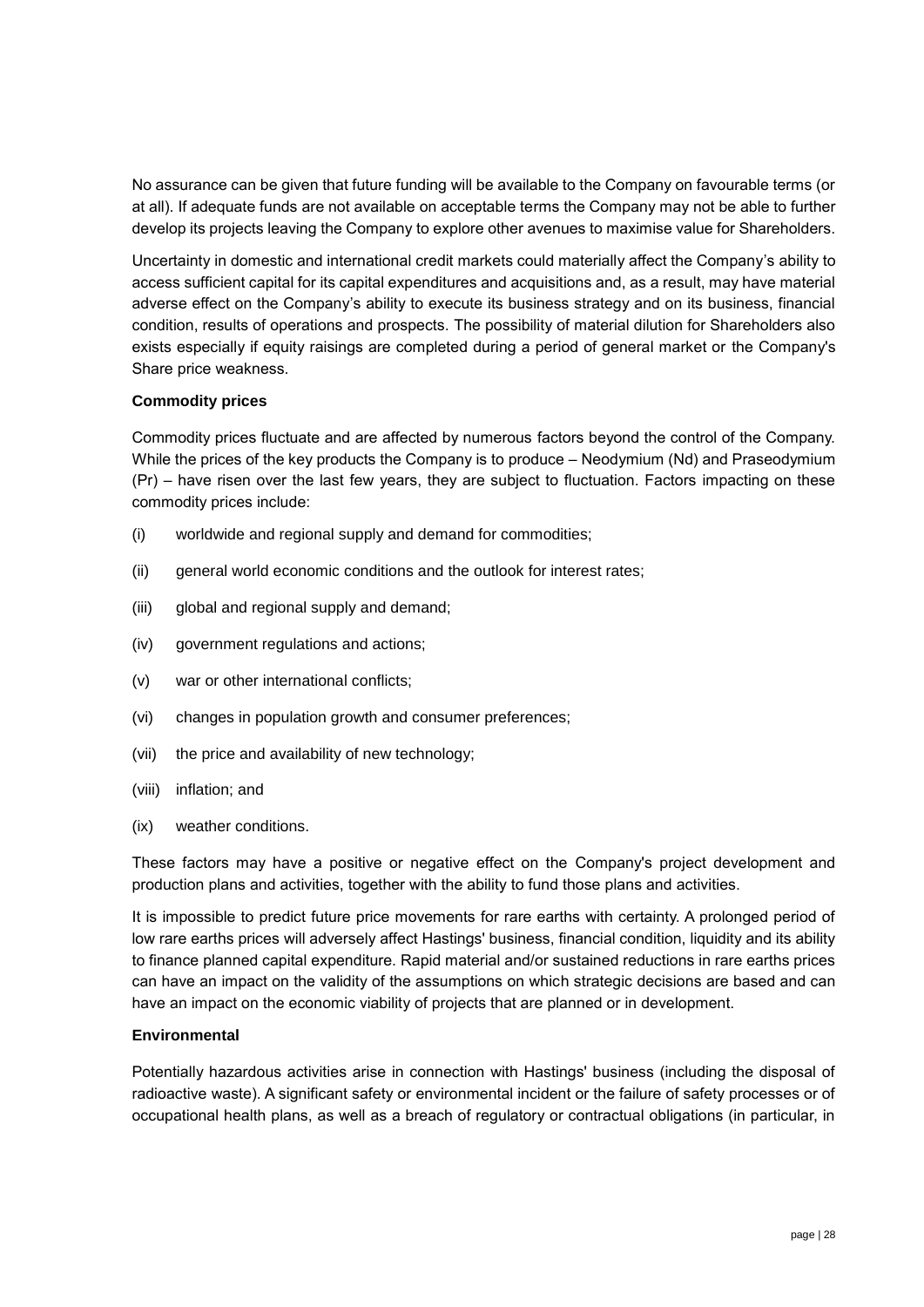relation to the treatment, transport or disposal of radioactive waste), could materially adversely affect results of operations and reputation.

Hastings may be exposed to a number of potential impacts of climate change over time, which could lead to demographic changes, changes in consumption patterns and physical risks to Hastings' operations and facilities. As a result, the potential impact from climate change, both physical and as a result of new related policies and regulations, may have an adverse impact on Hastings' operations or financial performance.

As with all mineral projects, the Company's projects are expected to have a variety of environmental impacts.

While the Company has been successful in obtaining approvals for preliminary infrastructure works, full development of the mine and processing plant is subject to stage by stage approvals with the relevant authorities including the EPA. Hastings has been granted Level 2 Lead Agency Project (**LAP 2**) status by the Western Australian State Government. With the LAP 2 status, a government official is assigned to provide assistance and advice to the company to work through the approvals process.

Hastings is also subject to laws and regulations governing health and safety matters to protect the public, employees and contractors, who could potentially be harmed by these activities, as well as laws and regulations relating to pollution, the protection of the environment, and the use and disposal of hazardous substances and waste materials.

The cost of future environmental remediation obligations is often inherently difficult to estimate and uncertainties can include the extent of contamination, the appropriate corrective actions and share of the liability. If more onerous requirements are imposed or the Company's ability to recover costs under regulatory frameworks changes, this could have a material adverse impact on the business, reputation, results of operations and financial position of Hastings.

#### **Construction risks**

Construction risks can be categorized into safety, financial, time and industrial relations. These risks can and will impact on each other.

Safety risk will be managed through contractor selection processes which will ensure best practice to minimize the potential for harm. Financial risk will be mitigated through the tendering process and contract documentation to minimize the opportunity for variation. The schedule or time risk will be managed through applicable contractual clauses and tight contractor management processes. Historical impact of industrial relations in the Australian mining construction sector has been low and this will be further reduced by Hastings engaging in good industrial relations practices.

#### **Reliance on key personnel**

The Company's primary intellectual asset is the skill and experience of its staff. It is essential that appropriately skilled staff be available in sufficient numbers to support the Company's operations. While the Company has initiatives to mitigate this risk, loss of key staff or failure to attract new staff may have a negative impact on the financial performance or otherwise of the Company and in particular its ability to expand its business. The loss of key staff to a competitor may magnify this impact. There can be no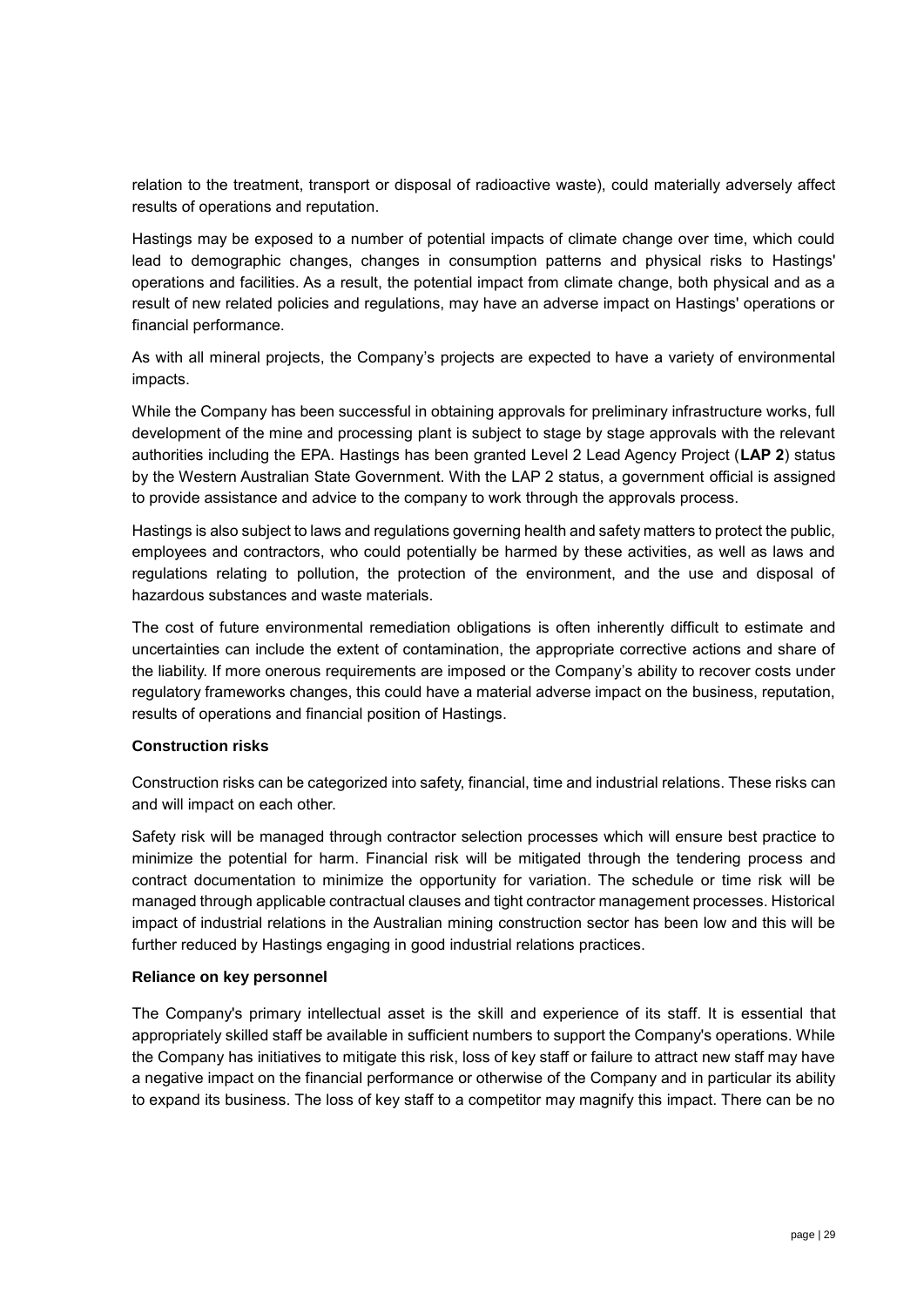assurance that Hastings will be able to continue to attract and retain all personnel necessary for the development and operation of the business.

#### **Regulatory risk**

Changes in law or regulation or regulatory policy and precedent could result in the Company suffering a material adverse effect. Decisions or rulings concerning, for example, whether licences, approvals or agreements to operate or supply are subject to new, more onerous regulatory requirements impacting timely recovery of incurred expenditure or obligations, the ability to pass through commodity costs and other decisions relating to the impact of general economic conditions on Hastings, its markets and customers and in relation to proposed business development activities, could have a material adverse impact on results of operations, cash flows, the financial condition of the business and the ability to develop the business in the future.

#### **Risk of litigation or arbitration**

From time to time, Hastings may be subject to litigation, arbitration, regulatory investigations and inquiries, claims and disputes arising out of its operations. Damages claimed under such proceedings or claims may be material or may be indeterminate, and the outcome of such litigation, arbitration, investigation, inquiry, claim or dispute could materially and adversely affect its business, results of operations or financial condition. While Hastings assesses the merits of each claim and defends accordingly, it may be required to incur significant expenses in defending against such claims and there can be no guarantee that a court or tribunal finds in Hastings' favour. In addition, proceedings to which Hastings is not directly subject may have a material adverse effect on its business, reputation and financial performance.

#### **Geological and mining risk**

Understanding the effects of geological uncertainty plays a key role in managing project risk in mining. A framework that integrates modelling geological uncertainty, quantifying project risk and optimising decisions under uncertainty can lead to a better understanding of how geological uncertainty impacts financial performance. This approach has the potential to improve decisions along the whole mining value chain, including optimisation of drill-hole spacing, defining selectivities and selective mining units, equipment selection, short-term mine planning or stockpile management. An orebody model and the blocks that represent it are the starting input for the optimisation process. However, typically, drilling information used to construct an orebody model will comprise less than 5% of the total volume of the deposit.

#### **6.2 General risks**

The risks outlined below are some of the general risks that may affect an investment in the Company.

#### **Securities investments and share market conditions**

There are risks associated with any securities investment. The prices at which the securities trade may fluctuate in response to a number of factors.

Furthermore, the stock market, and in particular the market for exploration and mining companies may experience extreme price and volume fluctuations that may be unrelated or disproportionate to the operating performance of such companies. These factors may materially adversely affect the market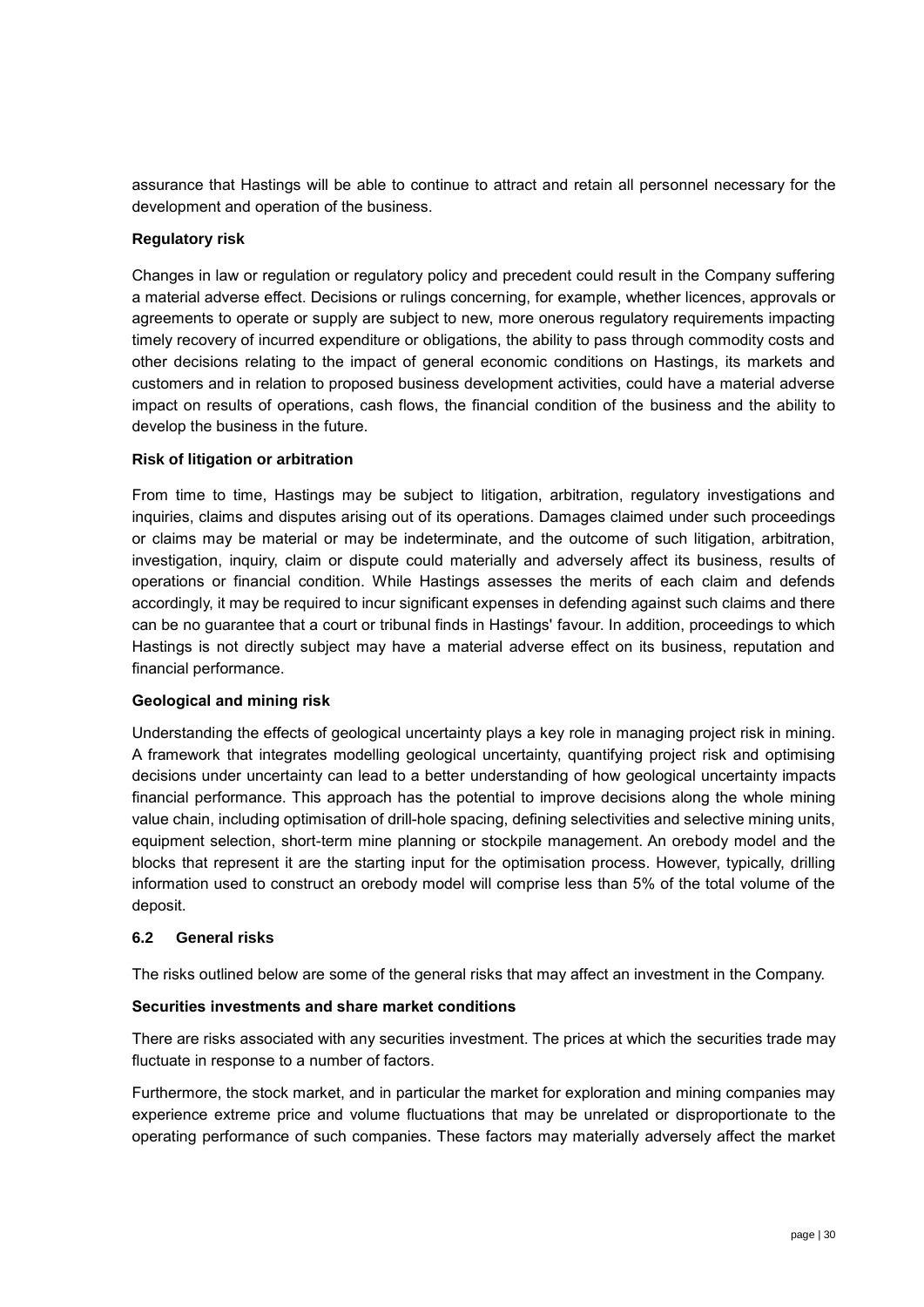price of the securities of the Company regardless of the Company's operational performance. Neither the Company nor the Directors warrant the future performance of the Company, or any return of an investment in the Company.

This may result in the market price for the Rights Shares being less or more than the Offer Price. The Rights Shares to be issued pursuant to the Rights Issue Offer carry no guarantee with respect to the payment of dividends, return on capital or the market value of those Rights Shares.

Importantly, Hastings has never declared or paid cash dividends on Shares. The Company currently intends to retain future earnings and other cash resources, if any, for the operation and development of its business and does not anticipate paying any cash dividends on Shares in the foreseeable future. Payment of any future dividends will be at the discretion of the Board after taking into account many factors, including financial condition, operating results, current and anticipated cash needs and plans for expansion.

#### **Interest rates**

Changes in interest rates will affect borrowings which bear interest at floating rates. Any increase in interest rates will affect the Company's costs of servicing borrowings, and may affect the relative strength of the Australian and the U.S. dollar, each of which could materially and adversely affect the Company's financial performance and position.

#### **Future issuance or sale of significant amounts of Shares**

The future issuance of a substantial number of Shares (including under the Rights Issue Offer), or the perception that such issuance could occur, could adversely affect the prevailing Share price. Sales of a substantial number of Shares in the public market could occur at any time. These sales, or the perception in the market that the holders of a large number of Shares intend to sell Shares, could reduce the Share price.

A decline in the Share price could make it more difficult to raise funds through future offerings of Shares or securities convertible into Shares.

#### **Liquidity risk**

There may be relatively few potential buyers or sellers of the Shares on ASX at any time. This may increase the volatility of the market price of Shares. It may also affect the prevailing market price at which shareholders are able to sell their Shares. This may result in shareholders receiving a market price for the Shares that is less or more than their Issue Price.

#### **Fluctuation in Share price**

The market price of Shares will fluctuate due to various factors including general movements in interest rates, the Australian and international investment markets, economic conditions, global geo-political events and hostilities, investor perceptions and other factors.

#### **Global economic performance**

The Company's operating and financial performance is influenced by a variety of general economic and business conditions, including the level of inflation, interest rates, ability to access funding, oversupply and demand conditions and government fiscal, monetary and regulatory policies. Prolonged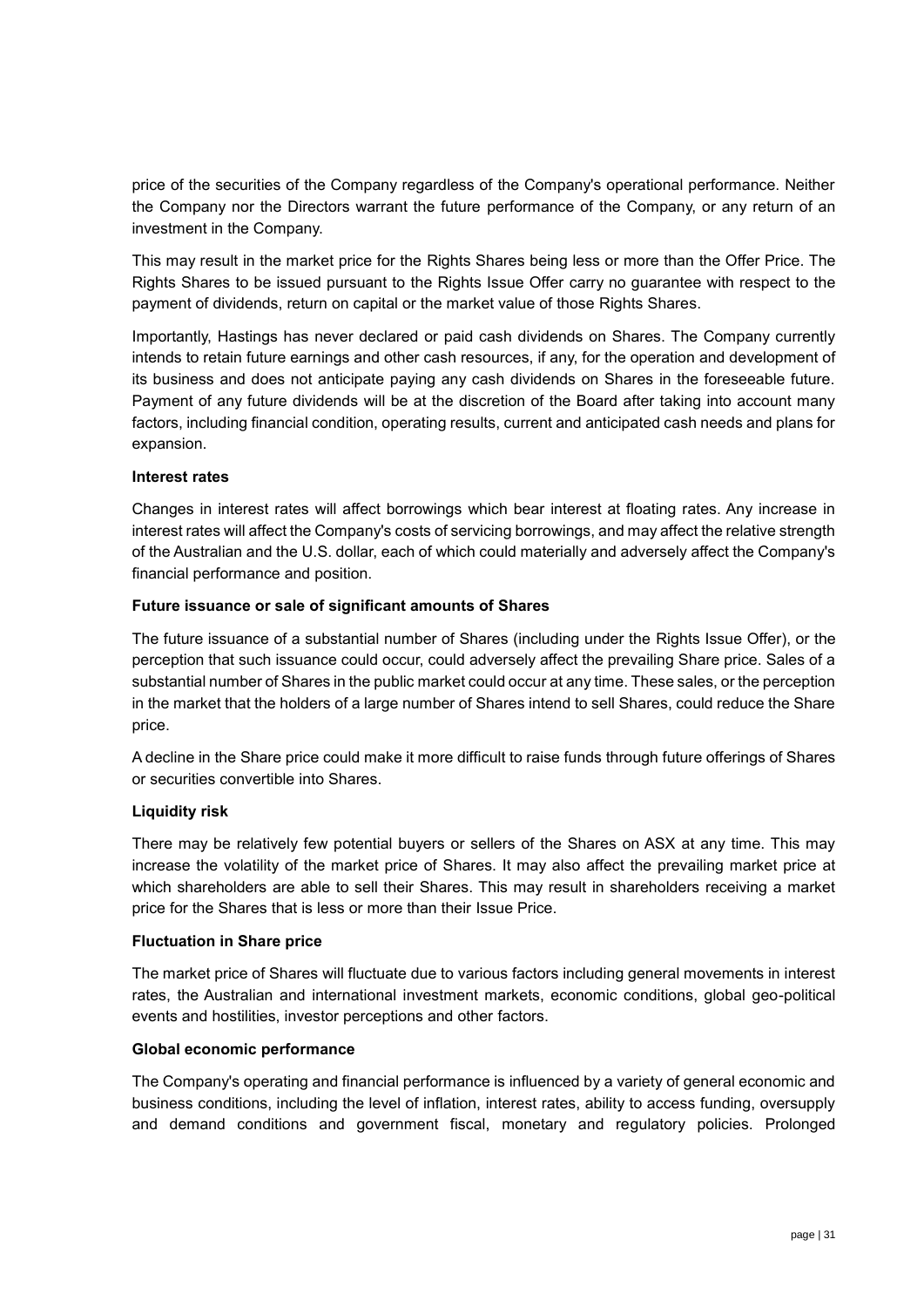deterioration in these conditions, including an increase in interest rates or an increase in the cost of capital, could have a material adverse impact on the Company's operating and financial performance.

An outbreak or a material escalation of hostilities including a declaration of war in major countries of the world or acts of terrorism may affect the global economic and commercial environment and in turn directly or indirectly affect the Company's future revenues, operations and financial performance.

#### **Force Majeure Events**

Events may occur within or outside Australia that negatively impact global, Australian or other local economies relevant to the Company's financial performance, the operations of the Company and/or the price of the Options and Shares. These events include, but are not limited to, acts of terrorism, an outbreak of international hostilities, fires, floods, earthquakes, labour strikes, civil wars, natural disasters, outbreaks of disease or other man-made or natural events or occurrences that may have a material adverse effect on the Company's ability to perform its obligations.

#### **Taxation**

The Company's tax position is based on current tax law and an understanding of the practice of the relevant tax authorities in respect of the application of that law. An interpretation of taxation laws by the relevant tax authority that differs from Company's view of the application of those laws may reduce the pool of tax losses or increase the amount of tax that is payable by the Company. There is also the potential for changes to taxation law or changes in the position of tax authorities that may impact the Company's tax position, which in turn may impact the Company's financial performance. In addition, the Company may from time-to-time be subject to reviews, audits or investigations from relevant tax authorities, the outcome of which may impact the amount of tax payable by the Company and impact the financial performance of the Company.

#### **Other risks**

The above risks should not be taken as a complete list of the risks associated with an investment in Hastings. The risks outlined above and other risks not specifically referred to may in the future materially adversely affect the Company, or the value of the Shares and their performance. Accordingly, no assurance or guarantee of future performance or profitability is given by Hastings in respect of the Company or the Shares.

#### **Payment of dividends**

The Company's ability to pay dividends or make other distributions in the future is contingent on its profits and certain other factors, including the capital and operational expenditure requirements of the business. Therefore, there is no assurance that dividends will be paid. Moreover, to the extent the Company pays any dividends, its ability to offer fully imputed dividends is contingent on making taxable profits. The value of imputation credits to a shareholder will differ depending on the shareholder's particular tax circumstances.

Shareholders should also be aware that the ability to use imputation credits, either as a tax offset or to claim a refund after the end of the income year, will depend on the individual tax position of each shareholder.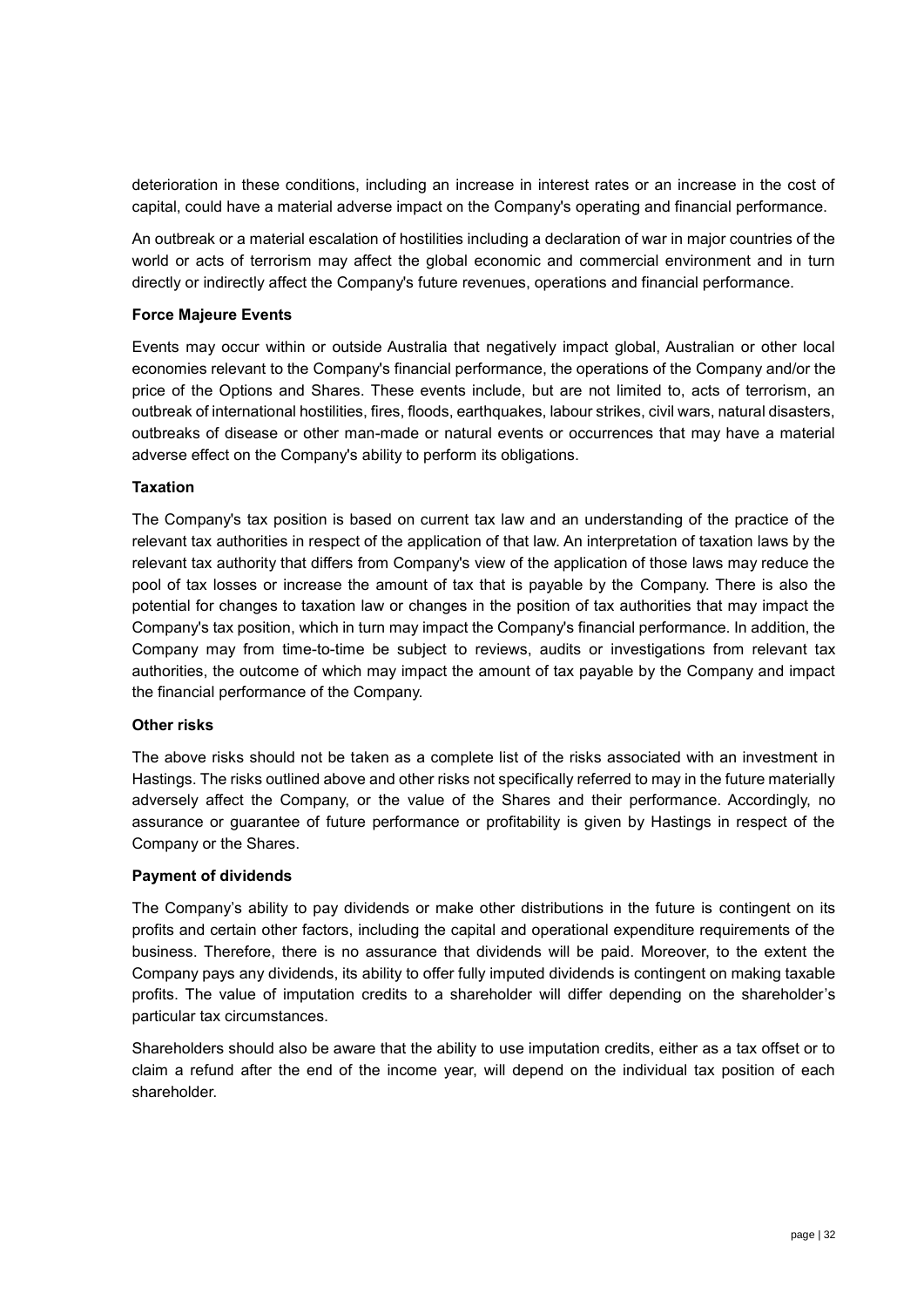#### **Future events**

There can be no guarantee that the assumptions and contingencies contained within forward looking statements, opinion or estimates (including projections, guidance on future earnings and estimates) will ultimately prove to be valid or accurate. Such forward-looking statements involve known and unknown risks, uncertainties and other factors which may cause the actual results, performance and achievements of the Company to be materially different from any future results, performance or achievements expressed or implied by such forward-looking statements.

#### **6.3 Investment highly speculative**

The above list of risk factors ought not to be taken as exhaustive list of the risks faced by the Company or prospective investors in the Company. The above factors, and others not specifically referred to above, may in the future materially affect the financial performance of the Company and the value of the Rights Shares offered under this Prospectus. Therefore, the Rights Shares to be issued pursuant to this Prospectus carry no guarantee with respect to the payment of dividends, returns of capital or the market value of those Rights Shares.

Potential investors should consider that the investment in the Company is highly speculative and should consult their stockbroker, accountant, solicitor or other professional advisor before deciding whether to apply for Rights Shares pursuant to this Prospectus.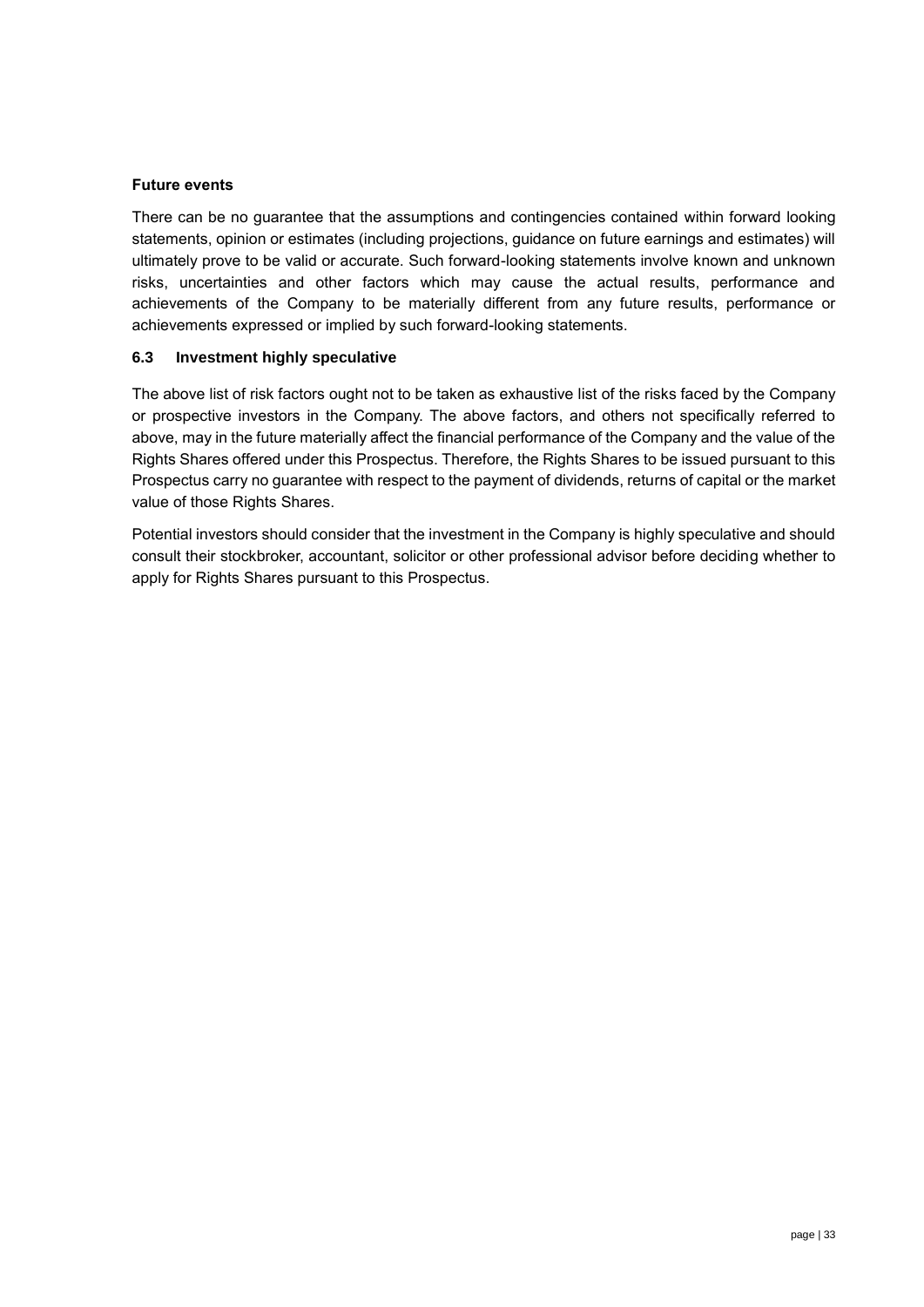### **7 ADDITIONAL INFORMATION**

#### <span id="page-33-0"></span>**7.1 Rights and liabilities attached to New Securities**

Any New Shares issued upon the exercise of any Offer Options will rank equally in all respects with existing Shares.

The rights and liabilities attaching to Shares are set out in the Company's constitution (**Constitution**), a copy of which can be inspected, free of charge, at the registered office of the Company during normal business hours.

The following is a broad summary of the rights, privileges and restrictions attaching to all Shares. This summary is not exhaustive and does not constitute a definitive statement of the rights and liabilities of holders of Shares. These rights and liabilities can involve complex questions of law arising from an interaction of the Constitution with statutory and common law requirements. For a Shareholder to obtain a definitive assessment of the rights and liabilities which attach to Shares in any specific circumstances, the Shareholder should seek legal advice.

| <b>Voting</b>                                     | Subject to the Constitution and to any rights/restrictions attached to any<br>Shares, at meetings of the Company's shareholders, each shareholder is<br>entitled to receive notice of, and, if they are entitled to vote at the meeting,<br>attend and vote at, general meetings of the Company.                                                                                 |
|---------------------------------------------------|----------------------------------------------------------------------------------------------------------------------------------------------------------------------------------------------------------------------------------------------------------------------------------------------------------------------------------------------------------------------------------|
| <b>General meetings</b><br>and notices            | Written notice of the time, date and place of a meeting of shareholders must<br>be sent to every shareholder, every Director and the auditor of the Company<br>in accordance with the Corporations Act and ASX Listing Rules.                                                                                                                                                    |
| <b>Dividends</b>                                  | The Company's Directors may pay interim dividends in accordance with the<br>Corporations Act and ASX Listing Rules.                                                                                                                                                                                                                                                              |
|                                                   | The payment of a dividend does not require confirmation by a general<br>meeting of the Company.                                                                                                                                                                                                                                                                                  |
|                                                   | Subject to the rights of holders of any shares or other equity securities which<br>confer special rights as to dividends, each ordinary share in the Company<br>confers on the holder the right to an equal share in dividends authorised by<br>the Board.                                                                                                                       |
| <b>Issue of further</b><br>shares                 | Subject to the Constitution, the ASX Listing Rules, the Corporations Act and<br>without prejudice to any special rights previously conferred on the holders<br>of any existing Shares or class of Shares, the Company's Directors have the<br>right to issue shares (including preference shares) or to grant options to any<br>person and in any number they think fit.         |
| <b>Transfer of the</b><br><b>Company's Shares</b> | Subject to the Constitution, the Corporations Act, the ASX Listing Rules or<br>the ASX Settlement Operating Rules, the Company's Shares are freely<br>transferable. Subject to the Constitution, the Corporations Act, the ASX<br>Listing Rules or the ASX Settlement Operating Rules, the Company's<br>Directors may decline to register a transfer of the Company's Shares if: |
|                                                   | the company has a lien on any of the Shares;                                                                                                                                                                                                                                                                                                                                     |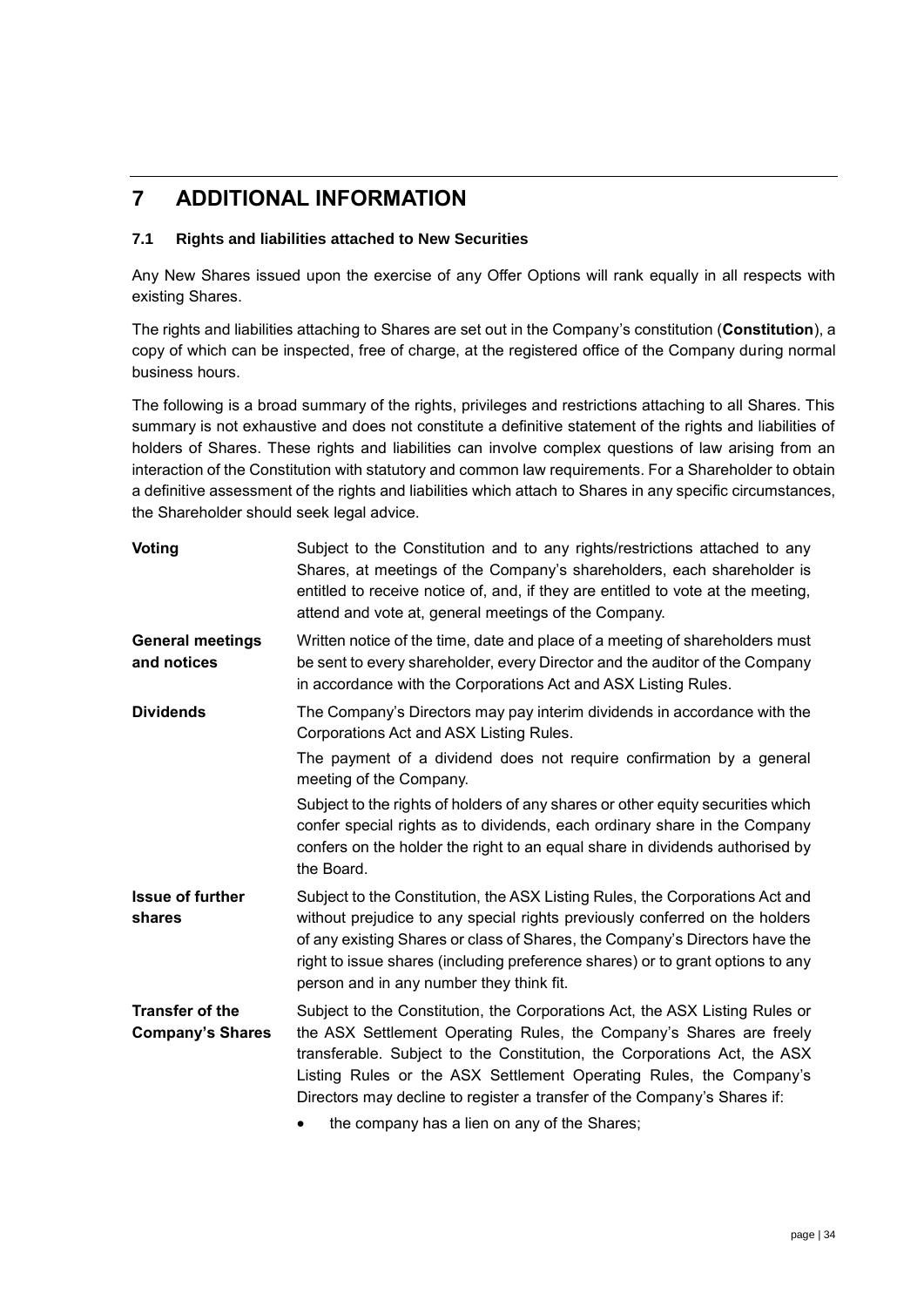- the transfer is not accompanied by the certificate (if any) for the shares to which it relates or other evidence as the Board or the Company's share registrar may;
- the transferor cannot reasonably show that they have the right to make the transfer;
- the Company is served with a court order that restricts the holder's capacity to transfer the Shares;
- registration of the transfer may break an Australian law;
- if the transfer is paper-based, a law relating to stamp duty prohibits the Company from registering it;
- the transfer does not comply with the terms of an employee incentive scheme or plan of the Company;
- the holder has agreed in writing to the application of a holding lock; or
- the transfer would be in breach of the ASX Listing Rules.

#### **Winding up** Each ordinary Share in the Company confers on the holder the right to an equal share in the whole or any part of the property of the Company.

Upon the liquidation of the Company the surplus assets of the Company (if any) must be distributed among the Shareholders in proportion to their shareholding. Where an order is made for the winding up of the Company or it is resolved by special resolution to wind up the company, then on a distribution of assets to shareholders, Shares classified by ASX as 'Restricted Securities' (as that term is defined in the ASX Listing Rules) at the time of winding up shall have priority after all other Shares.

With the authority of a special resolution, the liquidator may divide among the Company's shareholders the whole or any part of the surplus assets of the Company and may attribute values to assets as the liquidator considers appropriate and determine how the division is to be carried out as between the Shareholders or different classes of Shareholders.

**Alteration of capital** The Company may buy back its Shares in any manner authorised or permitted by the Constitution, the Corporations Act and ASX Listing Rules.

#### **7.2 Company is a disclosing entity**

This Prospectus is a transaction specific prospectus for the offer of Shares and Options to acquire continuously quoted securities (within the meaning of the Corporations Act) and is issued and has been prepared pursuant to section 713 of the Corporations Act as a transaction specific prospectus. Accordingly, this Prospectus does not contain the same level of disclosure as an initial public offering prospectus.

The Company is a disclosing entity under the Corporations Act. It is subject to regular reporting and disclosure obligations under both the Corporations Act and the ASX Listing Rules. These obligations require the Company to notify ASX of information about specific events and matters as they arise for the purpose of ASX making the information available to the securities market conducted by ASX. In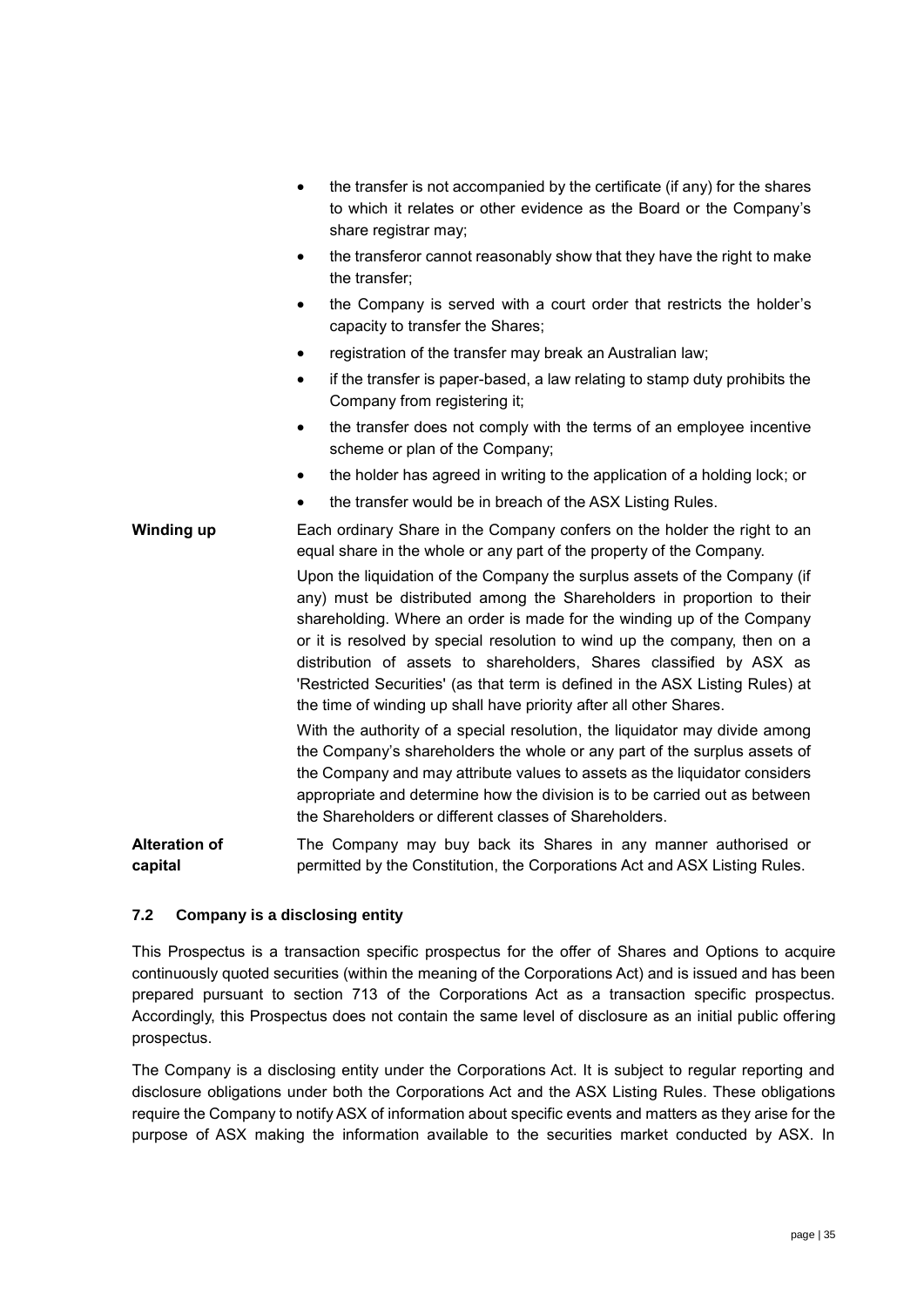particular, the Company has an obligation under the ASX Listing Rules (subject to certain limited exceptions), to notify ASX once it is, or becomes aware of information concerning the Company which a reasonable person would expect to have a material effect on the price or value of the Shares. In making representations in this Prospectus regard has been had to the fact that the Company is a disclosing entity for the purposes of the Corporations Act and certain matters may reasonably be expected to be known to investors and professional advisers whom potential investors may consult.

Copies of documents lodged with ASIC (as applicable) in relation to the Company may be obtained from, or inspected at, an ASIC office. Copies of all documents announced to the ASX can be found at [https://hastingstechmetals.com/.](https://hastingstechmetals.com/)

The Company will provide to any Shareholder, on request and free of charge, a copy of each of the following documents:

- (a) the annual report of the Company for the financial year ended 30 June 2018, being the most recent annual report of the Company before the issue of this Prospectus; and
- (b) any documents used to notify ASX of information relating to the Company in the period from lodgement of the annual financial report referred to above until lodgement of the Prospectus with ASIC, in accordance with the ASX Listing Rules as referred to in section 674(1) of the Corporation Act (such notices are listed below).

The Company has lodged the following announcements with ASX since the date of the lodgement of the 2018 annual report:

| NO.            | <b>DATE</b> | <b>DESCRIPTION</b>                                                  |
|----------------|-------------|---------------------------------------------------------------------|
| 2018           |             |                                                                     |
| 1              | 5 Oct 2018  | Successful Infill and Extension Drilling at Auer, Auer North        |
| 2              | 17 Oct 2018 | Hastings Executes Acid Bake Kiln Contract with FLSmidth             |
| 3              | 25 Oct 2018 | Notice of Annual General Meeting/Proxy Form                         |
| 4              | 31 Oct 2018 | <b>Quarterly Cashflow Report</b>                                    |
| 5              | 31 Oct 2018 | <b>Quarterly Activities Report</b>                                  |
| 6              | 7 Nov 2018  | Supplementary Notice of AGM                                         |
| $\overline{7}$ | 22 Nov 2018 | Increase in Measured and Indicated Resources at Yangibana           |
| 8              | 28 Nov 2018 | Increase in Measured and Indicated Resources at Yangibana (updated) |
| 9              | 29 Nov 2018 | Hastings Signs Off-Take Agreement with Sky Rock Rare Earth          |
| 10             | 29 Nov 2018 | Results of 2018 Annual General Meeting                              |
| 11             | 29 Nov 2018 | <b>AGM Presentation</b>                                             |
| 12             | 30 Nov 2018 | Board Changes and Management Appointment                            |
| 13             | 7 Dec 2018  | Change in substantial holding                                       |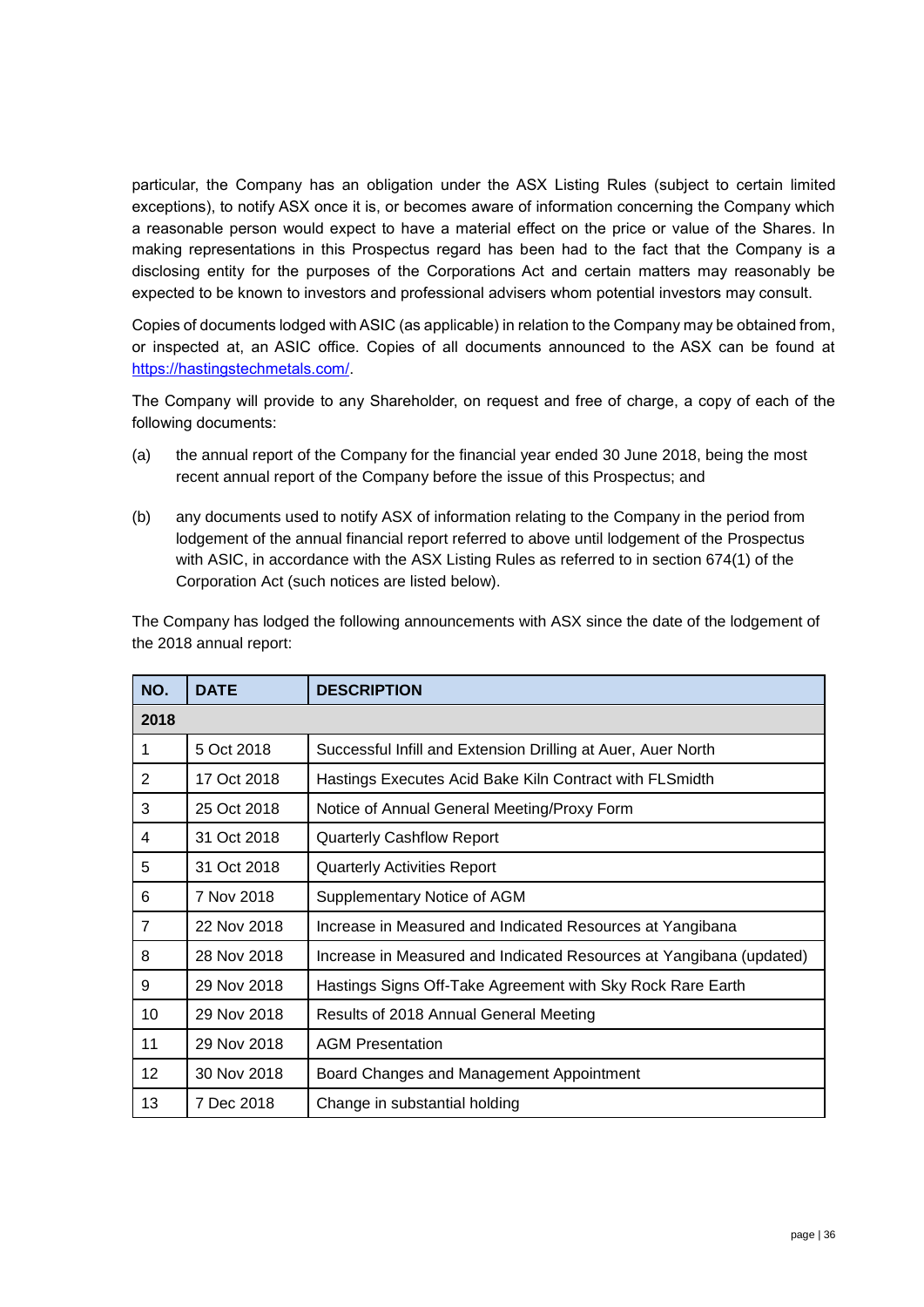| NO.  | <b>DATE</b>  | <b>DESCRIPTION</b>                                         |
|------|--------------|------------------------------------------------------------|
| 2019 |              |                                                            |
| 14   | 29 Jan 2019  | Reserves Increase by 34% to 10.35MT Covering 10 Years      |
| 15   | 31 Jan 2019  | <b>Quarterly Cashflow Report</b>                           |
| 16   | 31 Jan 2019  | <b>Quarterly Activities Report</b>                         |
| 17   | 11 Feb 2019  | Appointment of Mal Randall as Non-Executive Director       |
| 18   | 12 Feb 2019  | Second Pilot Plant Study Exceeds Recovery Performance      |
| 19   | 11 Mar 2019  | Mine Development Capital Costs                             |
| 20   | 12 Mar 2019  | <b>Investor Presentation</b>                               |
| 21   | 12 Mar 2019  | <b>Updated Investor Presentation</b>                       |
| 22   | 14 Mar 2019  | Half Yearly Report and Accounts                            |
| 23   | 15 Mar 2019  | Award of Two Equipment Supply Packages                     |
| 24   | 20 Mar 2019  | Joint Company Secretary Appointment                        |
| 25   | 21 Mar 2019  | Initial Ore Sorting Results Encouraging                    |
| 26   | 27 Mar 2019  | NAIF reviewing Yangibana Project for funding possibilities |
| 27   | 28 Mar 2019  | Response to ASX Aware Query                                |
| 28   | 29 Mar 2019  | <b>Trading Halt</b>                                        |
| 29   | 3 April 2019 | Placement and Rights Issue to Raise \$28.5 Million         |
| 30   | 3 April 2019 | Appendix 3B                                                |
| 31   | 3 April 2019 | <b>Cleansing Notice</b>                                    |
| 32   | 5 April 2019 | Proposed Revised Terms of Rights Issue                     |
| 33   | 5 April 2019 | <b>Trading Halt</b>                                        |
| 34   | 8 April 2019 | Company Secretary Appointment/Resignation                  |

Refer to the ASX website [www.asx.com.au](http://www.asx.com.au/) (ASX code: HAS), or the Company's website https://hastingstechmetals.com/ to read these announcements in full.

#### **7.3 Information excluded from continuous disclosure notices**

As at the date of this Prospectus, there is no information that has not been disclosed under the continuous disclosure requirements of the ASX Listing Rules in accordance with the exceptions in the ASX Listing Rules and which, in the Board's opinion, investors and their professional advisers would reasonably require in order to assess the Company's assets and liabilities, financial position and performance, profits and losses and prospects or the rights and liabilities attaching to the Offer Options and which would be reasonable for investors and their professional advisers to expect to find in this Prospectus.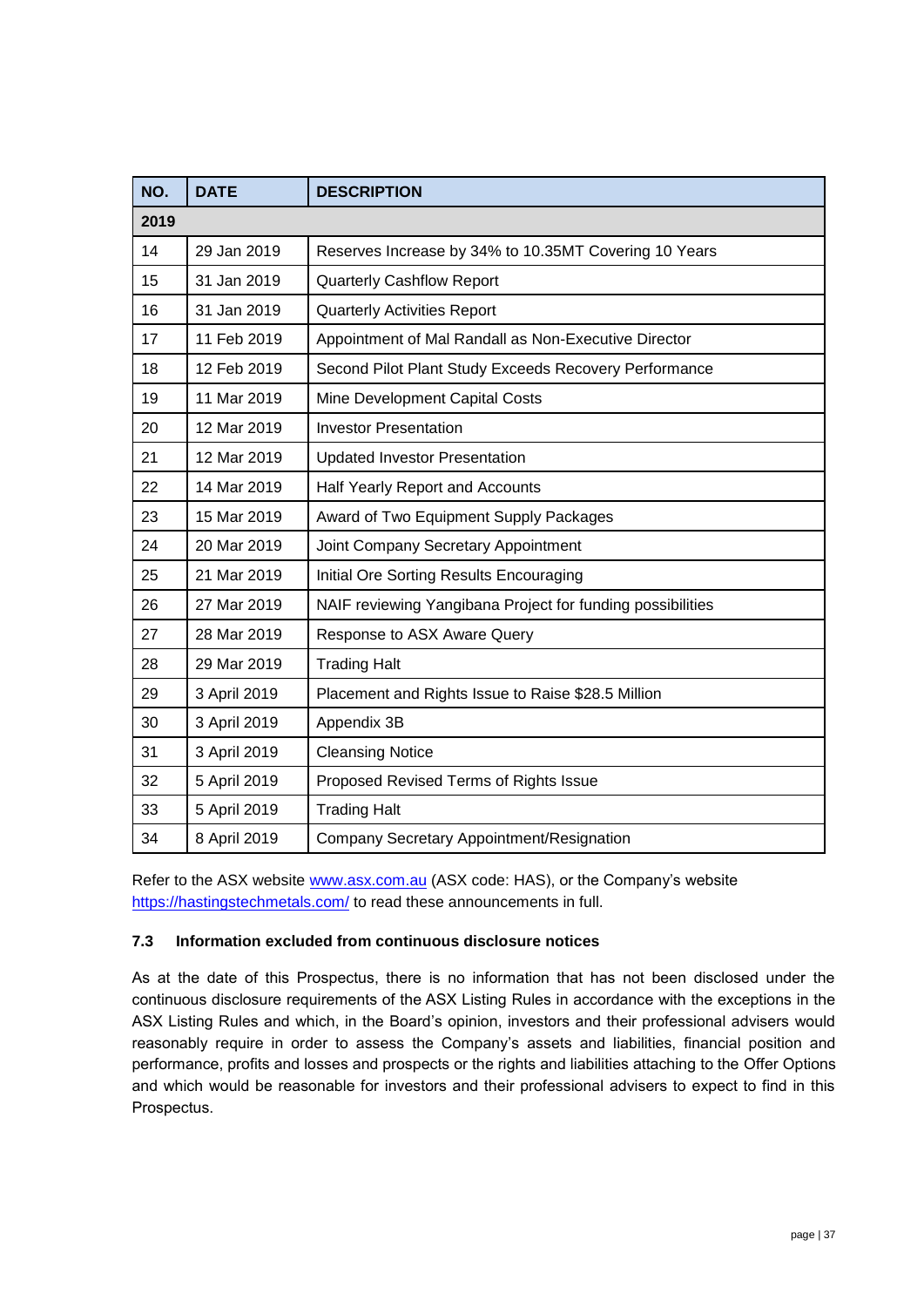#### **7.4 Determination by ASIC**

ASIC has not made a determination which would prevent the Company from relying on section 713 of the Corporations Act in issuing the Offer Options under this Prospectus.

#### **7.5 Market price of Shares**

The highest and lowest market closing prices of the Shares on ASX during the 3 months immediately preceding the date of lodgement of this Prospectus with ASIC and the respective dates of those sales were:

- Highest: A\$0.1982 per Share on 26 March 2019;
- Lowest: A\$0.1387 per Share on 10 January 2019.

The latest available market closing price of the Shares on ASX prior to the date of lodgement of this Prospectus with ASIC was A\$0.185 per Share on Thursday, 4 April 2019.

#### **7.6 Underwriting Agreements**

On 9 April 2019, the Company entered into the Underwriting Agreements. Each Underwriting Agreement is on identical terms (other than for the underwritten amount).

Under the Underwriting Agreements, the Company must:

- ensure that eligible Shareholders have been invited to subscribe for the Rights Shares made under the Rights Issue Offer during the offer period;
- make and conduct the Rights Issue Offer according to the timetable;
- ensure that the Rights Issue Offer complies with all applicable Australian acts and regulations, including the Corporations Act and the ASX Listing Rules; and
- not make any announcement concerning, or potentially affecting, the success or otherwise of the Rights Issue Offer without the prior written consent of the Underwriter (which must not be unreasonably withheld).

The Company must also apply to the ASX for permission for all the Rights Shares to be listed for official quotation on the Official List in accordance with the ASX Listing Rules.

Each Underwriter is entitled to an underwriting fee of 5% of the underwritten amount as consideration for their underwriting obligations. Any sub-underwriting and selling fees to third parties will be met from this fee by the Underwriters. The Underwriters are also entitled to be indemnified for any legal expenses and disbursements, which will be paid by the Company to the Underwriters within 14 days of the date of the relevant itemised invoice. However, if the legal expenses and disbursements are likely to exceed \$2,000, then the Underwriters must first consult with the Company.

The Underwriting Agreements contain customary representations and warranties, termination rights, including as to significant declines in market indices, material adverse changes, and adverse changes in specific financial markets and jurisdictions.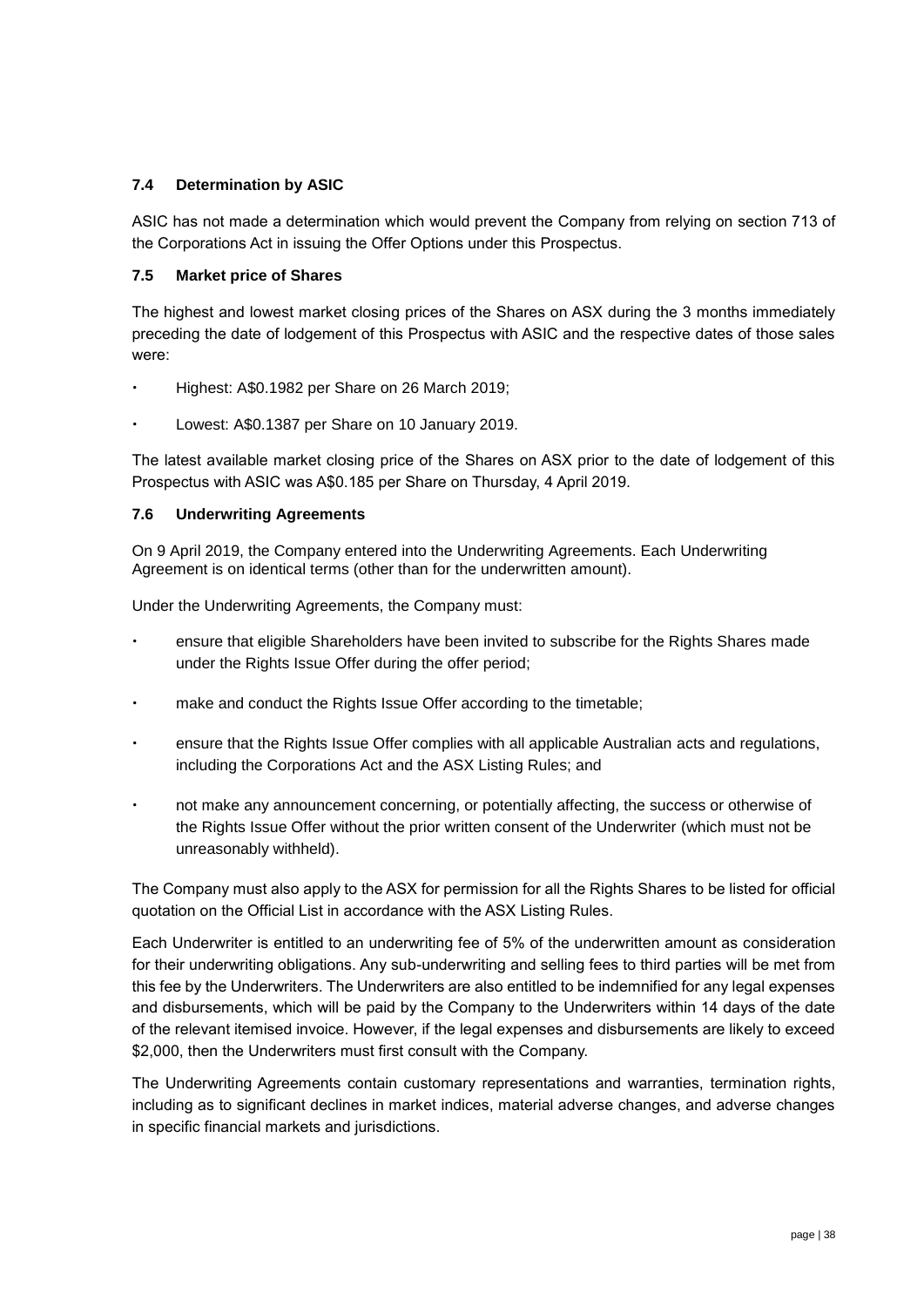#### **7.7 Dividend policy**

The Company has never declared or paid any dividends on its securities. The Company does not have any present intention to pay cash dividends on its shares in the foreseeable future. The Company currently intends to invest its future earnings, if any, to fund its growth. However, any future determination as to the declaration and payment of dividends will be at the discretion of the Company and will depend on the Company's financial condition, operating results, contractual restrictions, capital requirements, business prospects and other factors the Company and its Directors may deem relevant.

#### **7.8 Directors' discretion**

The Directors may at any time decide to withdraw this Prospectus.

The Directors may make determinations in any manner they think fit in relation to any difficulties, anomalies or disputes which may arise in connection with or by reason of the operation of the Rights Issue Offer whether generally or in relation to any Eligible Shareholders. Any determinations by the Board will be conclusive and binding on all Eligible Shareholders and other persons to whom the determination relates.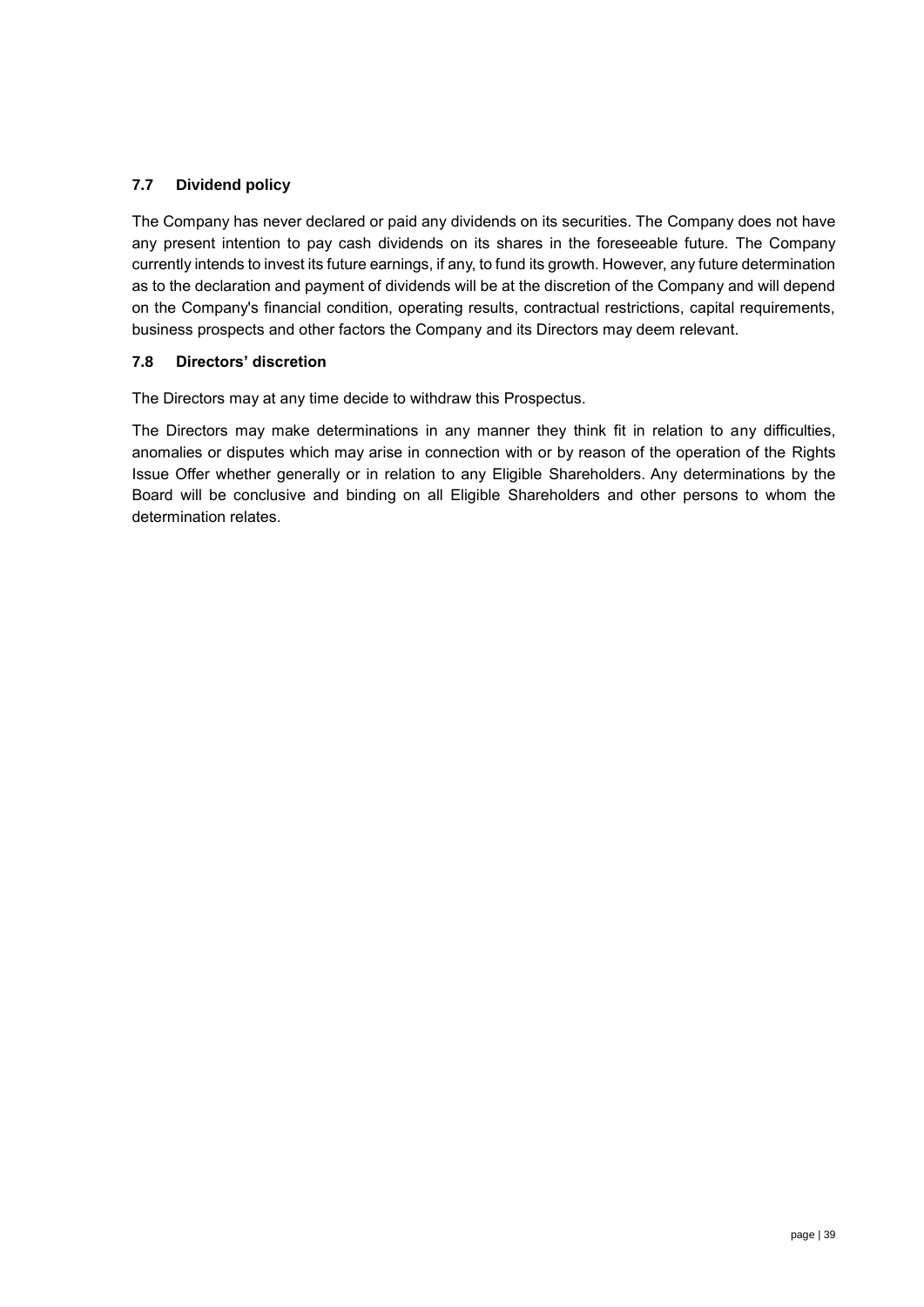### **8 AUTHORISATION**

Each Director has consented to the lodgement of this Prospectus with ASIC and has not withdrawn that consent.

Signed for and on behalf of Hastings Technology Metals Limited by Charles Lew on 9 April 2019

 $\mu$  $\overline{\phantom{a}}$ 

\_\_\_\_\_\_\_\_\_\_\_\_\_\_\_\_\_\_\_\_\_\_\_\_\_\_\_\_\_\_\_

Charles Lew Executive Chairman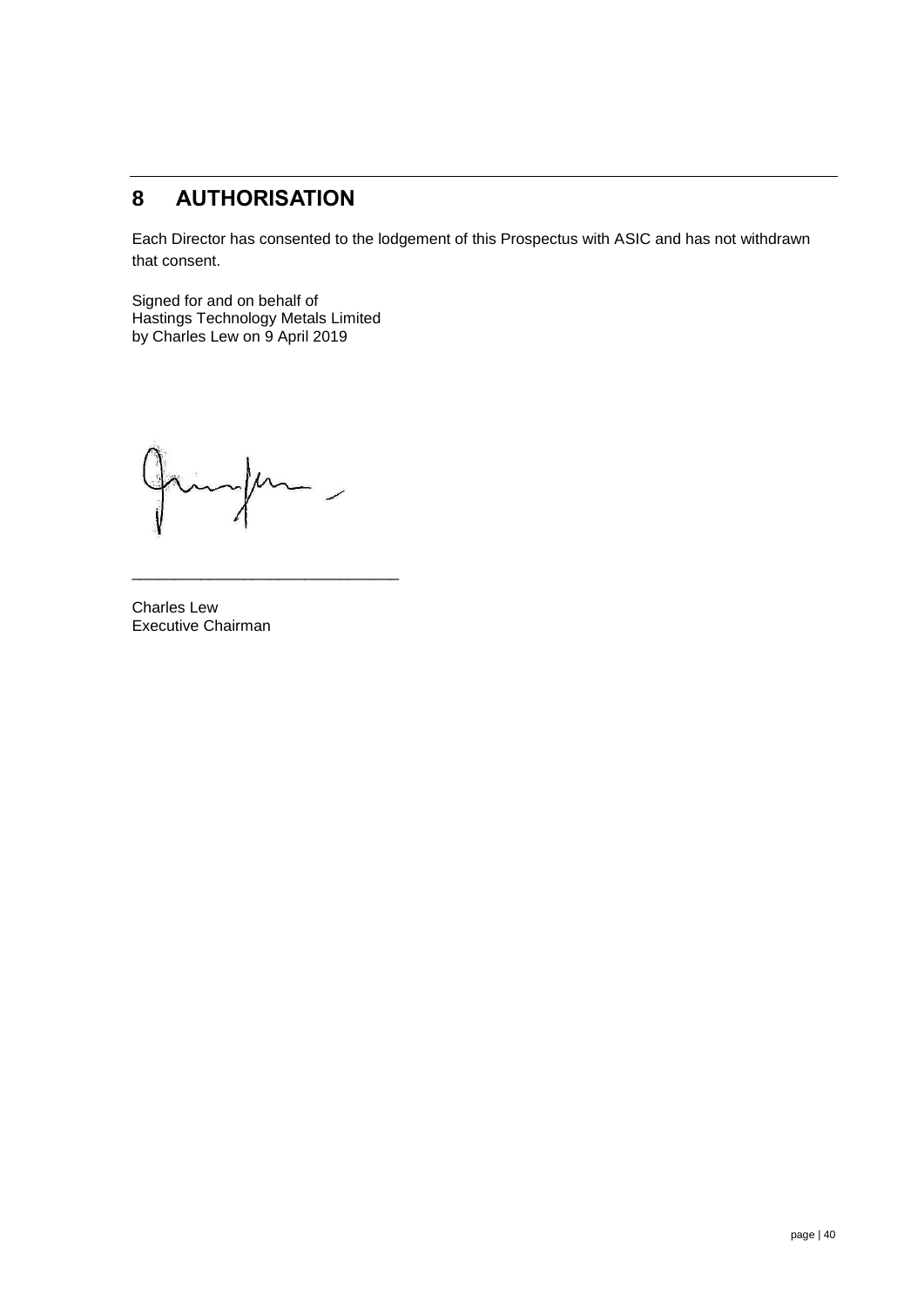### <span id="page-40-0"></span>**9 GLOSSARY**

In this Prospectus, the following words have the meanings set out below unless the context requires otherwise:

**A\$** means Australian dollars.

**Additional Rights Issue Securities** means Rights Shares and Rights Options in addition to an Eligible Shareholder's Entitlement for which an Eligible Shareholder makes an Application.

**Additional Rights Shares** means Rights Shares in addition to an Eligible Shareholder's Entitlement for which an Eligible Shareholder makes an Application.

**Additional Rights Options** means Rights Options in addition to an Eligible Shareholder's Entitlement for which an Eligible Shareholder makes an Application.

**Applicant** means a person who applies for Rights Securities pursuant to the Rights Issue Offer.

**Application** means a valid application to subscribe for Rights Securities under this Prospectus.

**Application Form** means the application form attached to this Prospectus.

**Application Money** means money received by the Company from an Eligible Shareholder in respect of their Application for Rights Securities.

**ASIC** means Australian Securities Investment Commission.

**ASX** means ASX limited (ACN 008 624 691) or, where the context requires it, the Australian Securities Exchange operated by it.

**ASX Listing Rules** means the listing rules of ASX.

**ASX Settlement Operating Rules** means the operating rules of ASX Settlement Pty Limited (ACN 008 504 532).

**AWST** means Australian Western Standard Time.

**Board** means the board of directors of the Company.

**Business Day** means Monday to Friday inclusive, except New Year's Day, Good Friday, Easter Monday, Christmas Day, Boxing Day, and any other day that ASX declares is not a business day.

**CHESS** means ASX Clearing House Electronic Sub-registry System.

**Closing Date** means 5:00pm (AWST) on Wednesday, 1 May 2019.

**Constitution** means the constitution of the Company as at the date of this Prospectus.

**Corporations Act** means *Corporations Act 2001* (Cth).

**Director** means each of the directors of the Company.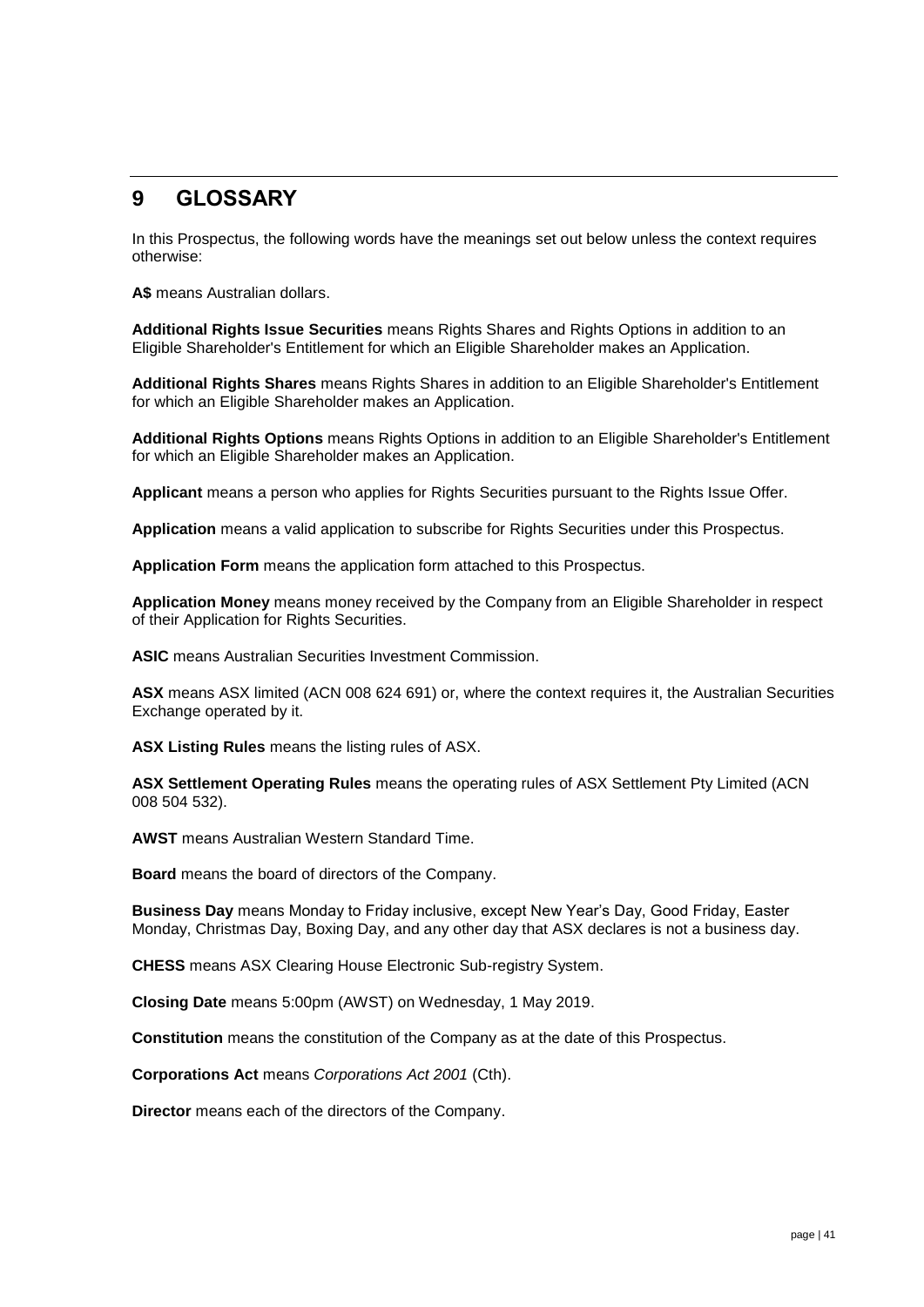**Eligible Shareholder** means a Shareholder on the Record Date with a registered address in Australia or New Zealand.

**Entitlement** means an Eligible Shareholder's entitlement to subscribe for Rights Shares and Rights Options offered under this Prospectus.

**Foreign Shareholder** means an existing Shareholder as at 5:00pm (AWST) on the Record Date, whose registered address is outside Australia or New Zealand.

**Goon Underwriting Agreement** means the underwriting agreement dated 9 April 2019 between Mr Goon Heng Wah and the Company.

**Hastings** or **Company** means Hastings Technology Metals Limited (ACN 122 911 399).

**Lew Underwriting Agreement** means the underwriting agreement dated 9 April 2019 between Charles Lew (or his nominee) and the Company.

**New Share** means a Share to be issued upon the exercise of an Offer Option.

**New Securities** means the Rights Shares and the Offer Options.

**Offers** means the Placement Offer and the Rights Issue Offer.

**Offer Options** means the Placement Options and the Rights Options.

**Offer Period** means the period from the date of this Prospectus until (and including) the Closing Date.

**Offer Price** means A\$0.17.

**Placement Offer** means the offer of the Placement Shares and Placement Options made pursuant to the Placement.

**Placement** means the Placement Offer as announced by the Company to ASX on 3 April 2019.

**Placement Options** means options offered under the Placement Offer.

**Placement Shares** means the offer of New Shares made under the Placement.

**Prospectus** means this document dated Tuesday, 9 April 2019 and any replacement or supplementary prospectus in relation to this document.

**Prospectus Date** means the date of which this Prospectus was lodged with ASIC, being Tuesday, 9 April 2019.

**Record Date** means 5:00pm (AWST) on Friday, 12 April 2019.

**Register** means the share register of the Company kept pursuant to the Corporations Act.

**Rights Issue** means the non-renounceable pro-rata offer rights issue announced by the Company on 9 April 2019, on the basis of 1 Rights Share for every 8 Shares held at the Record Date, together with 1 Rights Option for every 2 Rights Shares subscribed for.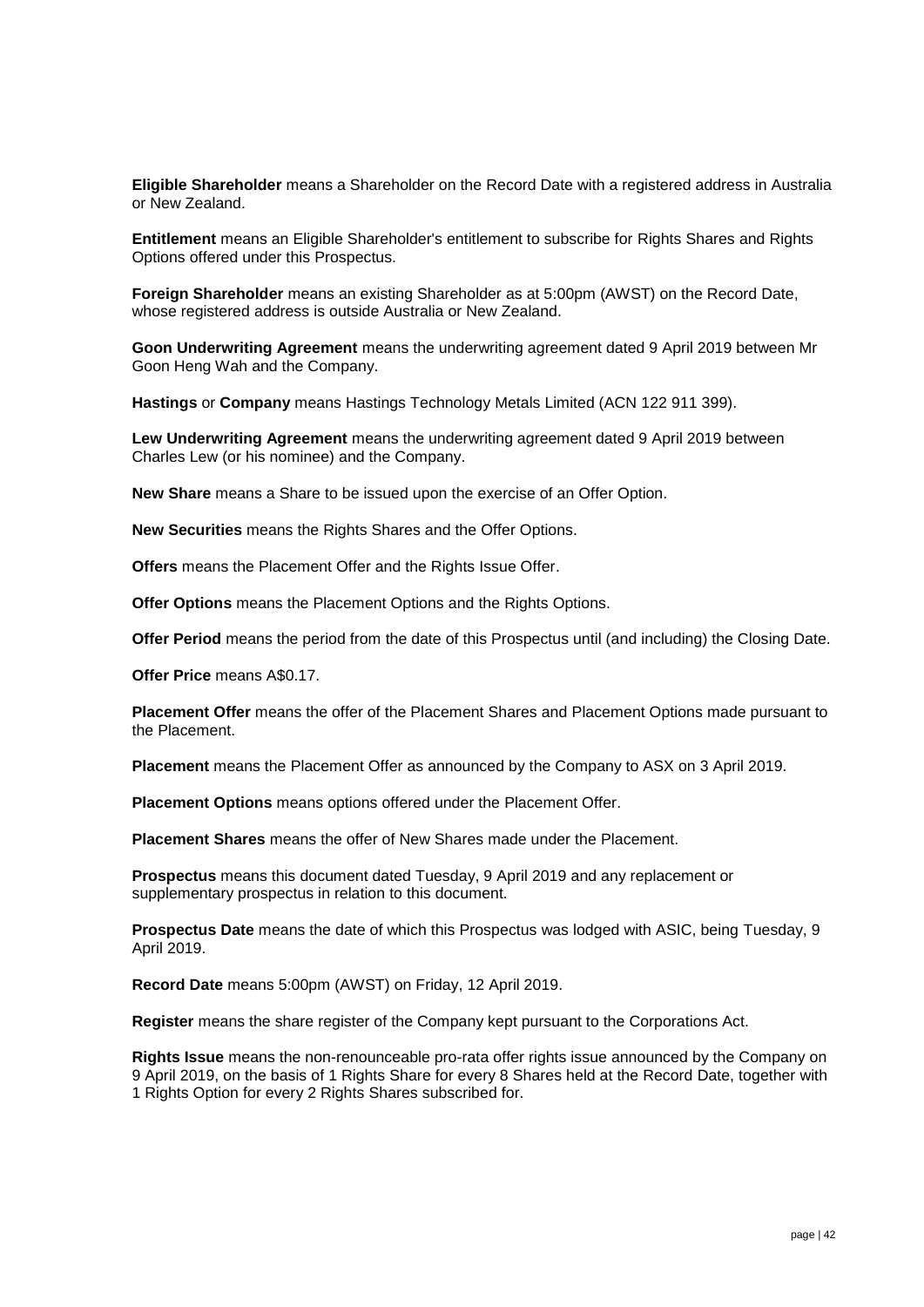**Rights Issue Offer** means the offer of Rights Shares and Rights Options made pursuant to this **Prospectus** 

**Rights Option** means an option to acquire a New Share at an exercise price of A\$0.25 with an expiry date of 12 April 2022, offered under the Rights Issue Offer.

**Rights Shares** means the offer of New Shares made under the Rights Issue Offer.

**Rights Issue Securities** means Rights Shares and Rights Options issued pursuant to the Rights Issue.

**Securities** means any securities, including Shares and Options, issued or granted by the Company.

**Share** means a fully paid ordinary share in the capital of the Company.

**Shareholder** means a registered holder of one or more Shares.

**Share Registry** means Security Transfer Registrars Pty Ltd (ACN 008 894 488).

**Soon Underwriting Agreement** means the Underwriting Agreement dated 9 April 2019 between Mr Soon Hoe Chuan and the Company.

**Top Up Facility** has the meaning given in section 3.9

**Underwriting Agreements** means the Lew Underwriting Agreement, the Soon Underwriting Agreement and the Goon Underwriting Agreement.

**Underwriters** means each of Charles Lew, Soon Hoe Chuan and Goon Heng Wah.

**United States** means United States of America, its territories and possessions, any State of the United States of America and the District of Columbia.

**US Securities Act** means U.S. Securities Act of 1933.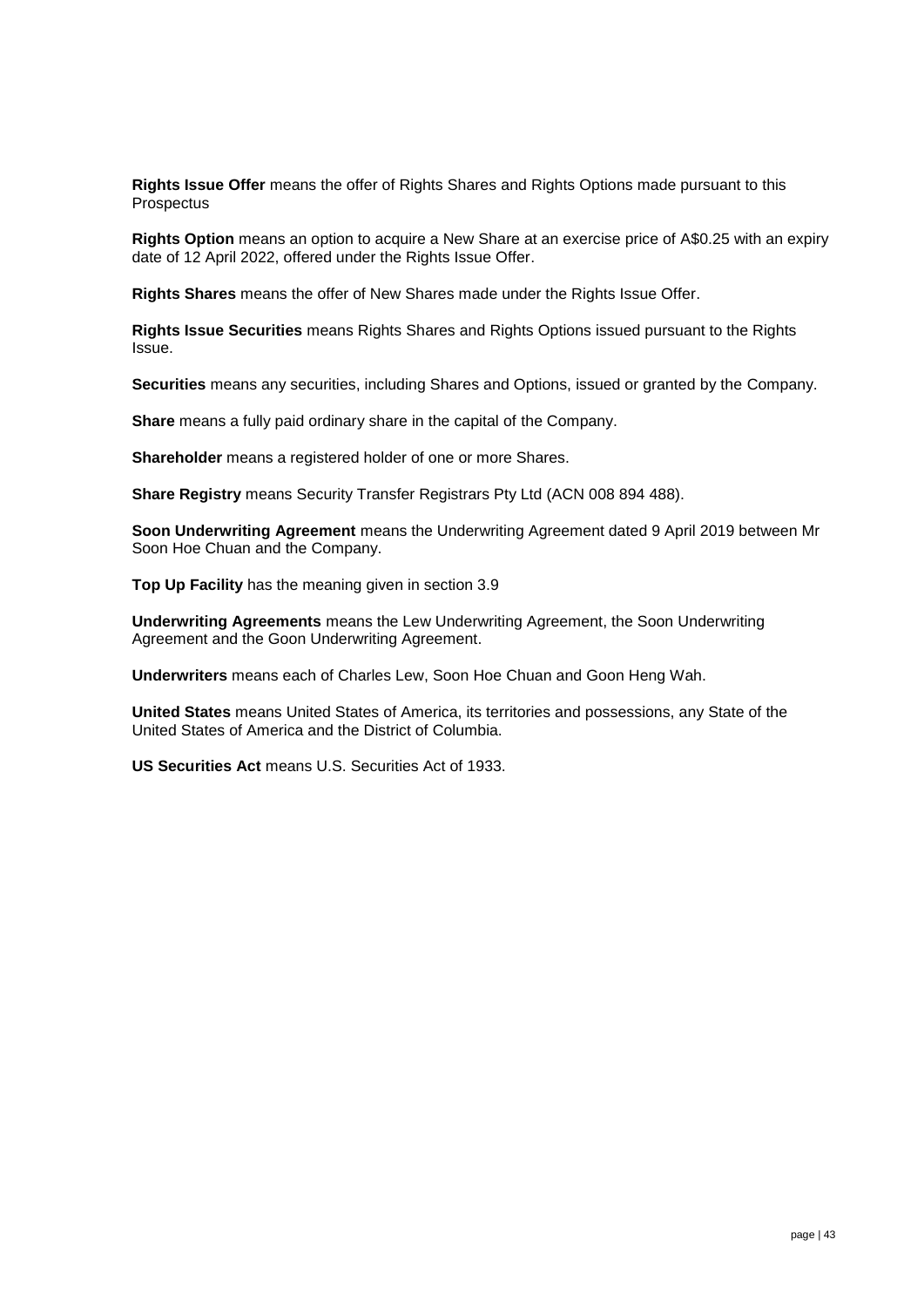### **APPLICATION FORM**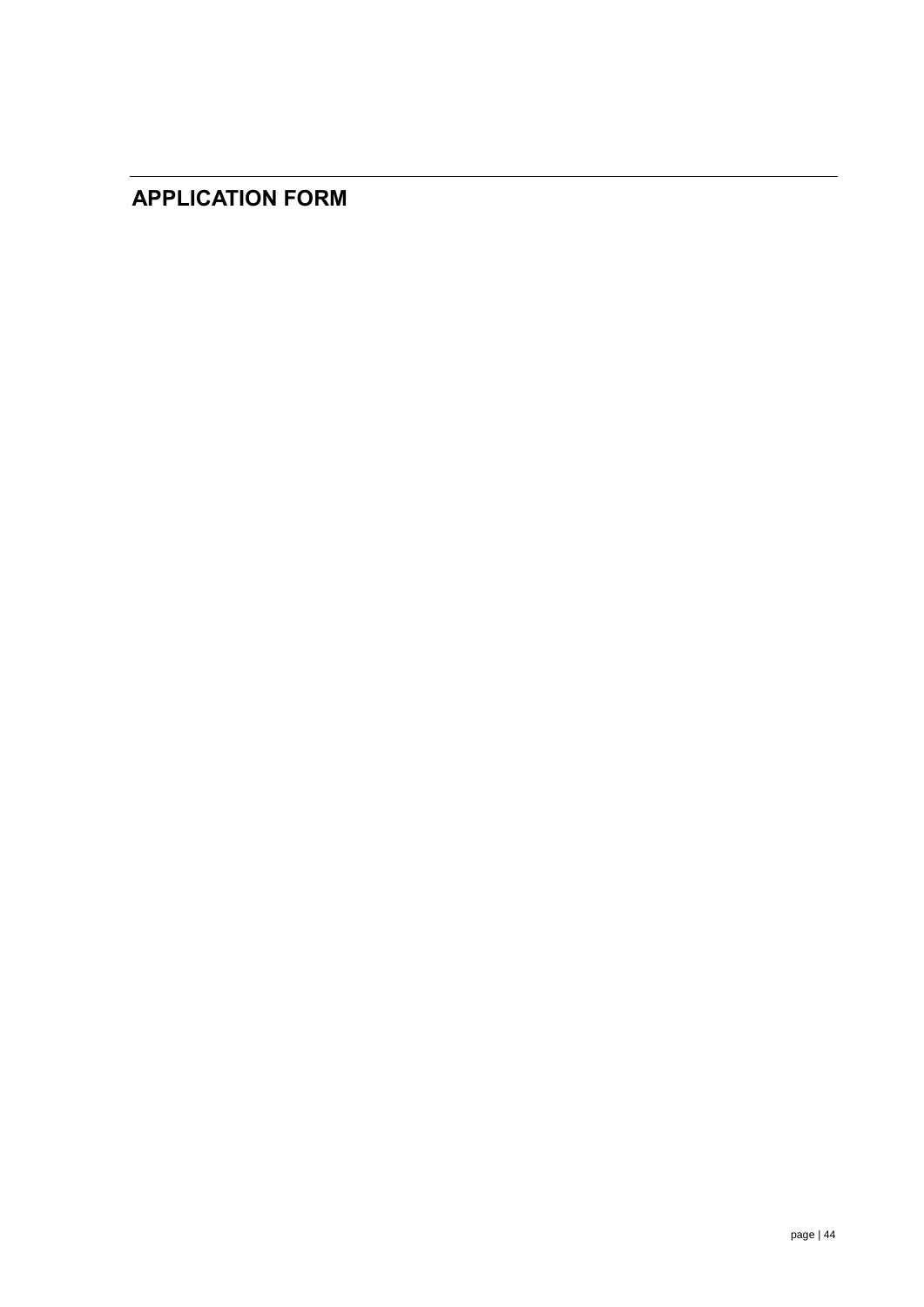+  $\Box$  THIS DOCUMENT IS IMPORTANT. IF YOU ARE IN DOUBT AS TO HOW TO DEAL WITH IT, PLEASE CONTACT YOUR STOCK BROKER OR LICENSED PROFESSIONAL ADVISOR. ● →

**REGISTERED OFFICE:** Level 8 Westralia Plaza 167 St Georges Terrace Mercantile Lane Perth WA 6000

**HASTINGS TECHNOLOGY METALS LIMITED**

ABN: 43 122 911 399

«Company\_code» «Sequence\_number»

**SHARE REGISTRY:** Security Transfer Australia Pty Ltd

**All Correspondence to: PO Box 52 Collins Street West VIC 8007**

T: 1300 992 916 F: +61 8 9315 2233 E: registrar@securitytransfer.com.au W: www.securitytransfer.com.au

«Post\_Barcode»«Post\_zone»

«Holder\_name» «Address\_line\_1» «Address\_line\_2» «Address\_line\_3» «Address\_line\_4» «Address\_line\_5»

Eligible Holding as at 5.00pm WST  $\overline{ }$  (Securities» on 12 April 2019: Entitlement to Securities 1:8: | «Entitlement»

Amount payable on acceptance<br>
Amount payable» Amount payable @ \$0.17 per Security:

Code: HAS Holder Number: «Holder\_number»

**NON-RENOUNCEABLE SHARE OFFER CLOSING AT 5.00PM WST ON 1 MAY 2019 ISSUE PRICE OF 17 CENTS PER SHARE WITH 1 FREE ATTACHING OPTION (EXPIRING 12 APRIL 2022 @ \$0.25) FOR EVERY 2 SHARES ISSUED.**

(1) I/We the above named being registered at 5.00pm WST on the 12 April 2019 as holder(s) of Shares in the Company hereby accept as follows:

|                                    | <b>NUMBER OF NEW SHARES</b><br><b>ACCEPTED/APPLIED FOR</b> | <b>AMOUNT ENCLOSED</b><br>@ \$0.17 PER SHARE |
|------------------------------------|------------------------------------------------------------|----------------------------------------------|
| <b>Entitlement or Part Thereof</b> |                                                            | æ                                            |
| <b>Additional new</b><br>Shares*   |                                                            | œ<br>ъ                                       |
|                                    | <b>TOTAL</b>                                               | <b>TOTAL \$</b>                              |

(\* refer to sections <SECTION/S> of the Prospectus)

(2) I/We have enclosed/made payment for amount shown above (following the payment instructions as detailed overleaf).

(3) I/We understand that if any information on this form is not completed correctly, or if the accompanying payment is for the wrong amount, it may still be accepted.

Any decision of the Directors as to whether to accept this form, and how to construe, amend or complete it shall be final.

(4) I/We authorise the Company to send me/us a substituted form if this form ceases to be current.

(5) I/We declare that I/we have received a full and unaltered version of the Prospectus either in an electronic or paper format.

(6) My/Our contact details in case of enquiries are:

( )

**NAME TELEPHONE NUMBER**

**EMAIL ADDRESS**

**PAYMENT INFORMATION - Please also refer to payment instructions overleaf.**



### **CHEQUE / MONEY ORDER**

All cheques (expressed in Australian currency) are to be made payable to **HASTINGS TECHNOLOGY METALS LIMITED** and crossed "Not Negotiable".

**Telephone & Internet Banking – BPAY®**

Contact your bank or financial institution to make this payment from your cheque, savings, debit, or transaction account. More info: www.bpay.com.au

**REGISTRY DATE STAMP**

Your BPAY reference number is unique to this offer and is not to be used for any other offer.

E & O.E.

**BPAY PAYMENT OR THE RETURN OF THIS FORM WITH THE REQUIRED REMITTANCE WILL CONSTITUTE YOUR ACCEPTANCE OF THE OFFER. You do not need to return this form if you have made payment via BPAY.**

 $+$  HASNRAO010519 5 HAS HASNRAO010519 5 HAS